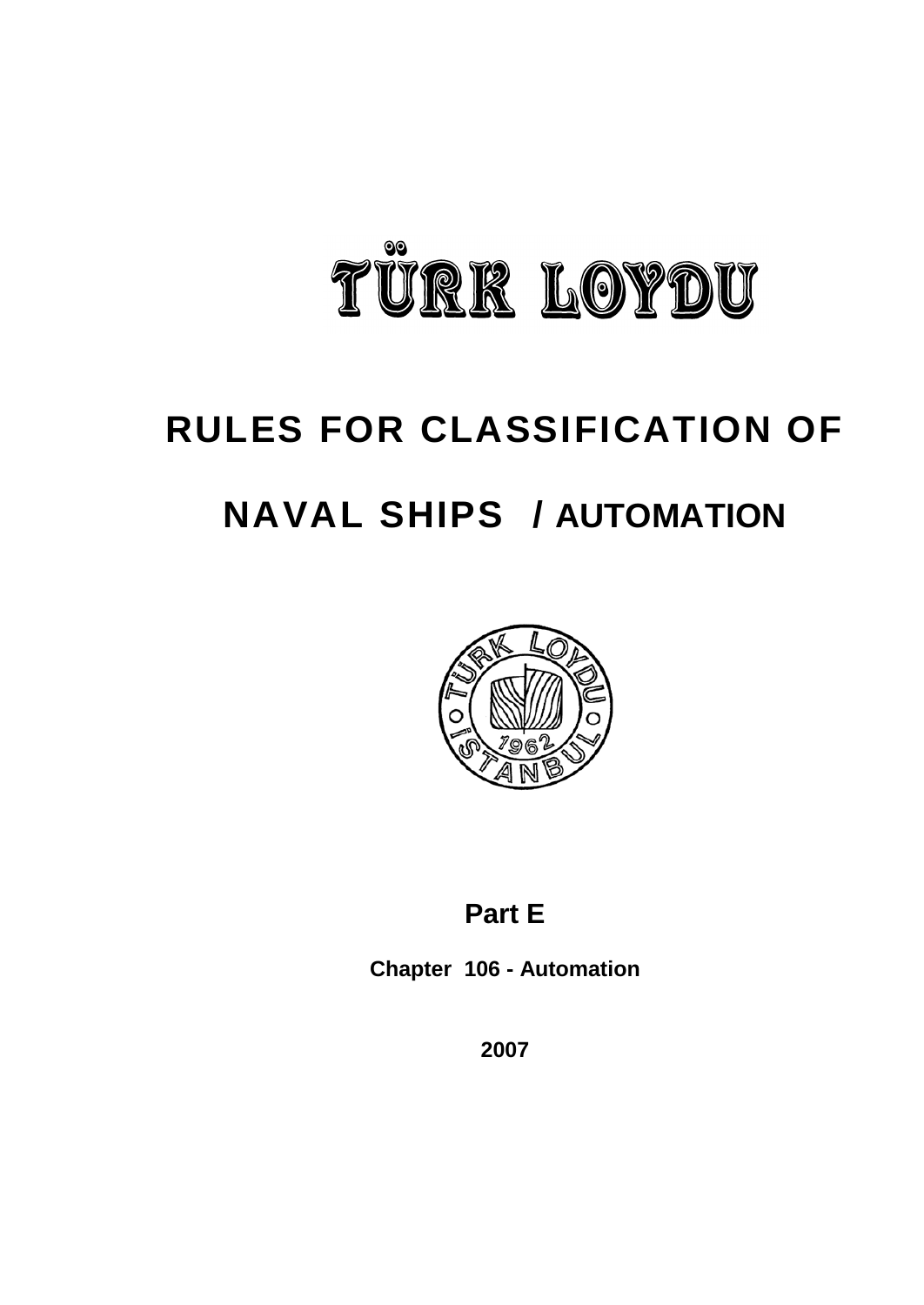# **TÜRK LOYDU**

# *HEAD OFFICE*

Postane Mah. Tersaneler Cad. No:26 34944 Tuzla İSTANBUL / TÜRKİYE Tel : (90-216) 446 22 40 (6 hat) Fax : (90-216) 446 22 46 - 446 19 14 - 395 49 95 E-mail : tlv@turkloydu.org http://www.turkloydu.org

# *BRANCH OFFICES*

| Ankara | Atatürk Bulvarı Sefaretler Apt. 199/B D:1 Kavaklıdere 06680 Tandoğan-ANKARA |
|--------|-----------------------------------------------------------------------------|
|        | $(90-312)$ 468 10 46<br>Tel                                                 |
|        | $(90-312)$ 427 49 42<br>Fax                                                 |
|        | ankara@turkloydu.org<br>E-mail                                              |
| İzmir  | Atatürk Cad. No: 378 K.4 D.402 Kavalalılar Apt. 35220 Alsancak - İZMİR      |
|        | $(90-232)$ 464 29 88<br>Tel                                                 |
|        | $\colon$ (90-232) 464 87 51<br>Fax                                          |
|        | izmir@turkloydu.org<br>E-mail                                               |
|        |                                                                             |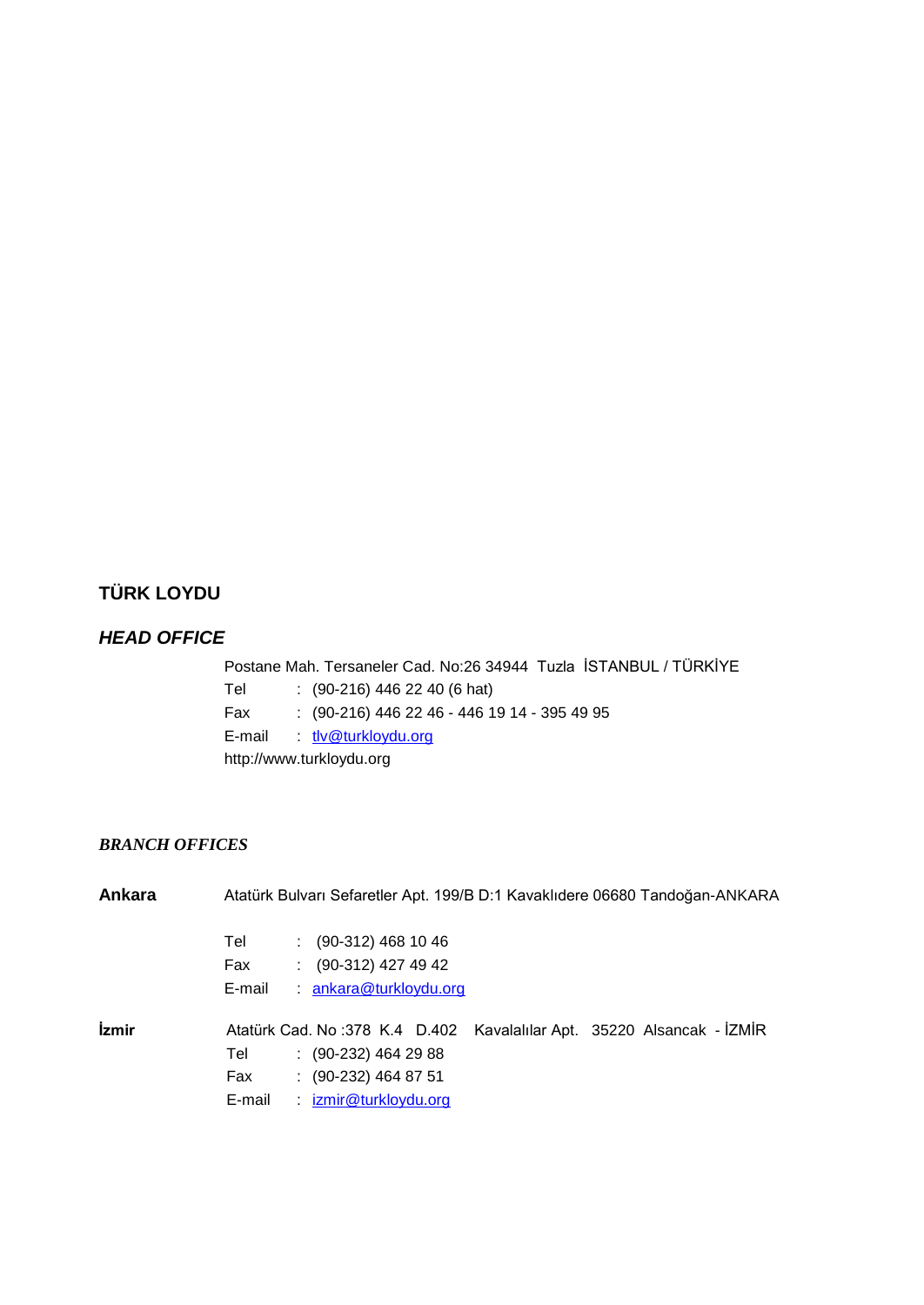#### **Table of Contents**

#### Section 1 **General Rules and Instructions**

| A.                                   | General                                                                                                        | 1-1   |
|--------------------------------------|----------------------------------------------------------------------------------------------------------------|-------|
| <b>B.</b>                            | Definitions                                                                                                    | $1-2$ |
| $C_{\cdot}$ . The set of $C_{\cdot}$ | Documents for Approval must measure manufacture to a provide the contract of the process of the contract of th | $1-3$ |
| D.                                   | Maintenance                                                                                                    | 1-4   |

#### Section 2 **Range of Control and Monitoring Equipment**

| Scope of Equipmer |  |
|-------------------|--|

#### Section 3 **Basic System Requirements**

| A.           |                                                                                                                                                                                                                                                                                                                                                                                                                                                                       | $3-1$   |
|--------------|-----------------------------------------------------------------------------------------------------------------------------------------------------------------------------------------------------------------------------------------------------------------------------------------------------------------------------------------------------------------------------------------------------------------------------------------------------------------------|---------|
| <b>B.</b>    | Man-Machine Interfaces<br>$\begin{minipage}{0.5\textwidth} \begin{tabular}{ l l l } \hline \multicolumn{1}{ l l l } \hline \multicolumn{1}{ l l } \multicolumn{1}{ l } \multicolumn{1}{ l } \multicolumn{1}{ l } \multicolumn{1}{ l } \multicolumn{1}{ l } \multicolumn{1}{ l } \multicolumn{1}{ l } \multicolumn{1}{ l } \multicolumn{1}{ l } \multicolumn{1}{ l } \multicolumn{1}{ l } \multicolumn{1}{ l } \multicolumn{1}{ l } \multicolumn{1}{ l } \multicolumn$ | $3-1$   |
| C.           |                                                                                                                                                                                                                                                                                                                                                                                                                                                                       | $3-3$   |
| D.           |                                                                                                                                                                                                                                                                                                                                                                                                                                                                       | $3-5$   |
| E            |                                                                                                                                                                                                                                                                                                                                                                                                                                                                       | $3-5$   |
| $F_{\rm c}$  |                                                                                                                                                                                                                                                                                                                                                                                                                                                                       | $3-5$   |
| G.           |                                                                                                                                                                                                                                                                                                                                                                                                                                                                       | $3 - 5$ |
| $H_{\cdot}$  |                                                                                                                                                                                                                                                                                                                                                                                                                                                                       | $3-6$   |
| $\mathbf{L}$ |                                                                                                                                                                                                                                                                                                                                                                                                                                                                       | $3-6$   |
|              |                                                                                                                                                                                                                                                                                                                                                                                                                                                                       |         |

#### Section 4 **Equipment on the Bridge**

| <b>A.</b>    | General | $4-1$  |
|--------------|---------|--------|
| <b>B.</b>    |         | -4-1   |
| $C_{\cdot}$  |         | -4-1   |
| D.           |         | $-4-1$ |
| $E_{\rm{c}}$ |         | $-4-1$ |

## **Section 5 Integrated Systems**

| A.         | General | $5-1$  |
|------------|---------|--------|
| <b>B</b> . |         | - 5-1  |
| C.         |         | $-5-1$ |
| D.         |         | $5-2$  |
| E.         |         | $5-3$  |

## **Section 6 Main Propulsion Plant**

| <b>A.</b> | $6-1$   |
|-----------|---------|
| <b>B.</b> | 6-3     |
| C.        | $6 - 4$ |
| D.        | 6-5     |
| E.        | ჩ-ჩ     |
| E.        | 6-6     |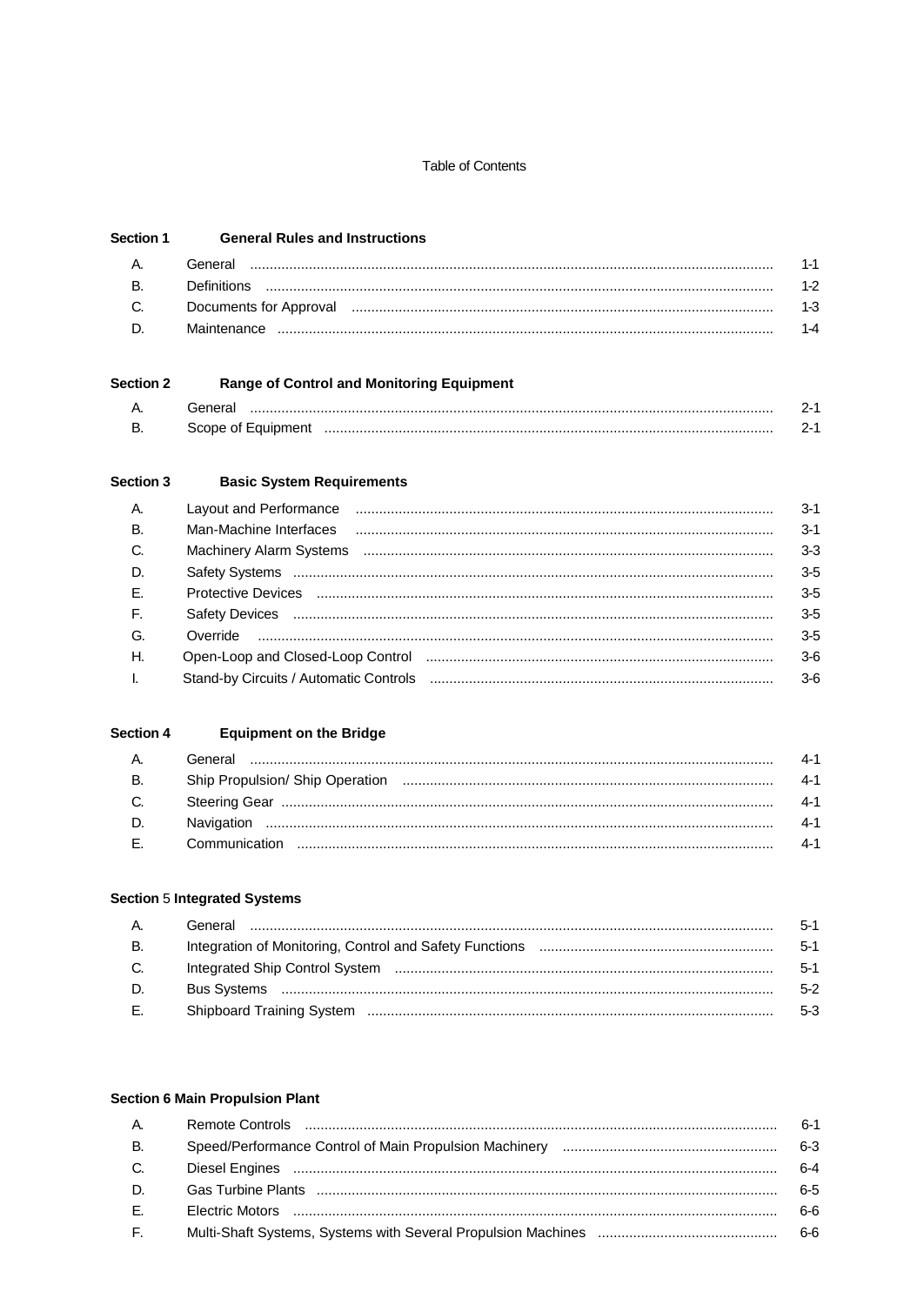## **Section 7 Auxiliary Machinery Systems**

| А.           |                                                                                                                          | $7 - 1$ |
|--------------|--------------------------------------------------------------------------------------------------------------------------|---------|
| <b>B.</b>    |                                                                                                                          | $7 - 1$ |
| C.           |                                                                                                                          | $7 - 1$ |
| D.           |                                                                                                                          | $7 - 2$ |
| Е.           |                                                                                                                          | $7 - 2$ |
| E.           |                                                                                                                          | $7 - 3$ |
| G.           |                                                                                                                          | $7 - 3$ |
| Η.           |                                                                                                                          | $7 - 3$ |
| $\mathbf{L}$ |                                                                                                                          | $7 - 3$ |
| J.           |                                                                                                                          | $7 - 3$ |
| Κ.           |                                                                                                                          | $7 - 3$ |
| $\mathbf{L}$ | Valves atthe Shell <b>Election Constructs</b> and Construction Construction Construction Construction Construction Const | $7 - 4$ |
| М.           |                                                                                                                          | $7 - 4$ |
| N.           |                                                                                                                          | $7 - 4$ |
| O.           |                                                                                                                          | $7 - 4$ |
| $P_{\cdot}$  |                                                                                                                          | $7 - 5$ |

## **Section 8 Electrical Systems**

|                                                                                        | 8-1 |
|----------------------------------------------------------------------------------------|-----|
| Automation of the Shipboard Supply System (Electrical Distribution / Main Groups)  8-2 |     |

## **Section 9 Ship Protection Management**

| Α. | Damage Control      |  |
|----|---------------------|--|
| В  | Camera Surveillance |  |

## **Section 10 Tests**

#### Section 11 Sensors, Stand-By Circuits and Remote-Control Facilities

| A.           |                                                                                                                | $11 - 1$  |
|--------------|----------------------------------------------------------------------------------------------------------------|-----------|
| <b>B.</b>    | Sensors for Main Propulsion Diesel Engines (Medium and High Speed)                                             | $11 - 2$  |
| C.           |                                                                                                                | $11 - 4$  |
| D.           |                                                                                                                | $11 - 5$  |
| E.           |                                                                                                                | $11 - 7$  |
| F.           |                                                                                                                | $11 - 8$  |
| G.           | Sensors for Generation and Utilization of Heat manual content content content for content of the Sensors and T | $11 - 9$  |
| H.           |                                                                                                                | $11 - 10$ |
| $\mathbf{L}$ | Stand-by Circuit and Remote Control of Systems Important for Operation                                         | $11 - 12$ |
|              |                                                                                                                |           |

| <b>Section 12</b> | <b>Spare Parts</b>   |  |
|-------------------|----------------------|--|
|                   | General Requirements |  |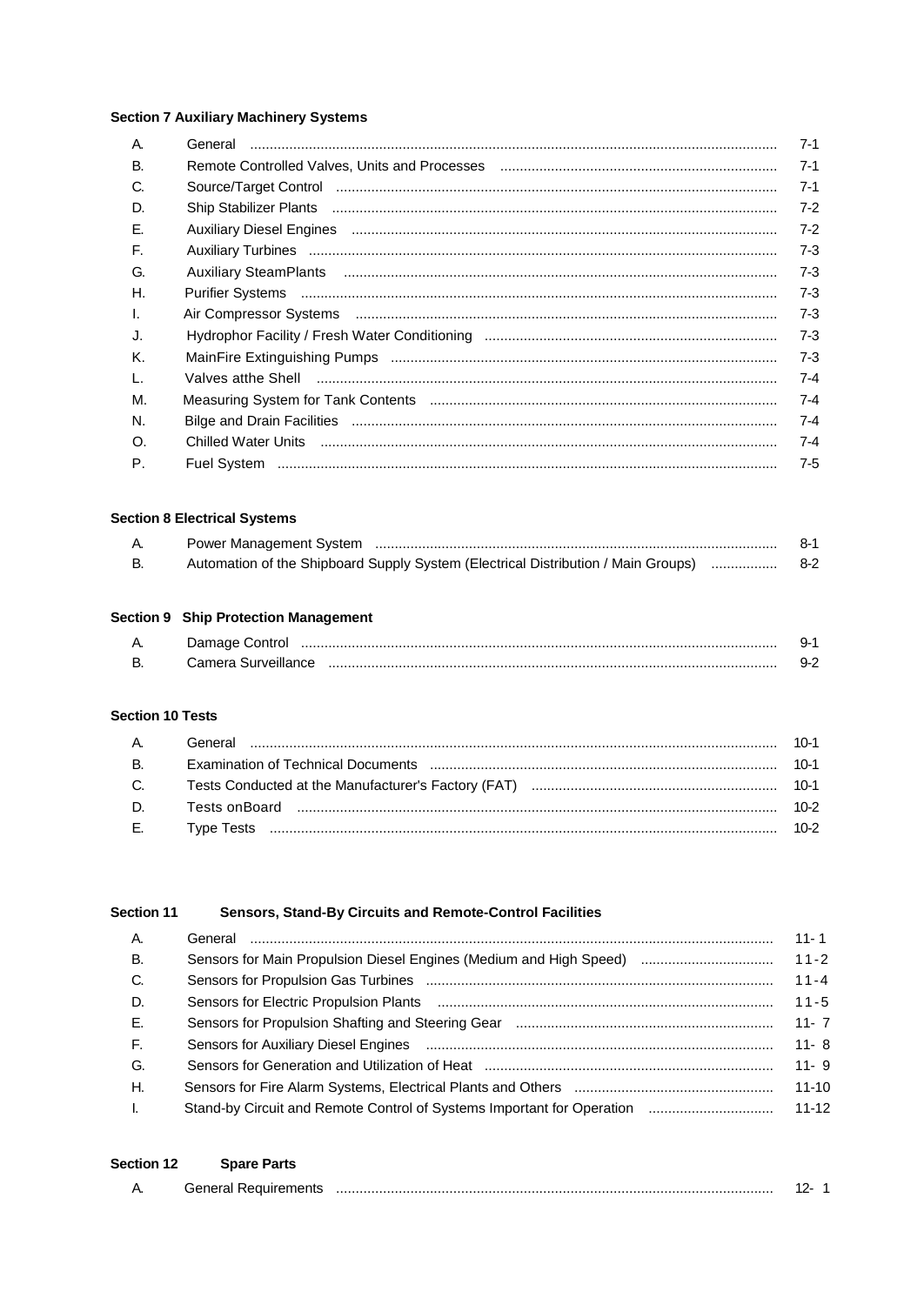## **GENERAL RULES AND INSTRUCTIONS**

#### **A. General**

**1.** These Rules apply to automated equipment on naval ships which is relevant for these ships as platform for military tasks and which is defined in these rules. Special requirements for weapon and tactical command systems should be defined in the building specification.

**2.** These Rules apply in addition to those of Chapter 105 - Electrical Installations, with particular reference to Section 10 - Computer Systems.

#### **3. Design**

**3.1** The requirements laid down for each unit and system depend on their intended use and the process related conditions.

**3.2** In all circumstances the operation of the ship using automated machinery installations shall be at least as safe as the operation with a manned machinery installation.

**3.3** If special operating conditions call for a particular system design, TL reserve the right to impose additional requirements depending on the operational and system-specific considerations.

**3.4** Systems shall be intelligible and user-friendly and shall follow ergonomic principles.

**3.5** The design of safety measures, open and closed loop controls and monitoring equipment shall limit any potential risk in the event of breakdown or defect to a justifiable level of residual risk.

**3.6** As far as applicable in a specific case, the following basic requirements shall be observed:

- Compatibility with the environmental and operating conditions
- Compliance with accuracy requirements
- Recognizability and constancy of the parameter settings, limiting- and actual values
- Compatibility of the measuring, open and closed loop controls and monitoring systems with the process and its special requirements
- Immunity of system elements to reactive effects in overall system operation
- Non-critical behaviour in the event of power failure, restoration and of faults
- Unambiguous operation
- Maintainability, the ability to recognize faults and test capability
- Reproducibility of values.

**3.7** Systems shall operate with sufficient speed to allow automatic open and closed loop controls to be carried out promptly in all operating conditions, to provide the user with accurate information in time and to allow commands given by the user to be executed at the right time.

**3.8** Automatic interventions shall be provided where damage cannot be avoided by manual intervention.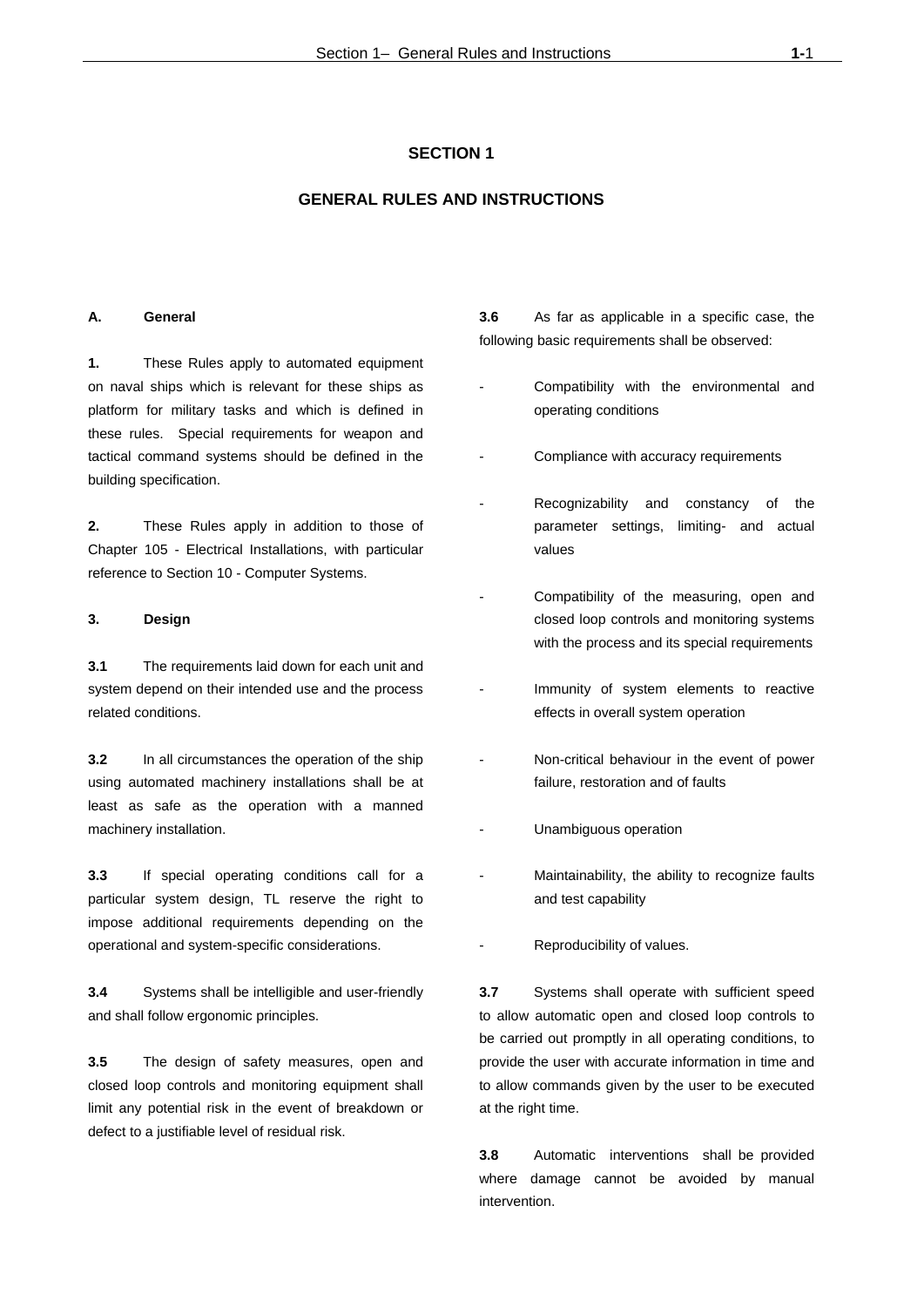**3.9** For machinery and systems which are controlled remotely or automatically, control and monitoring facilities shall be provided to permit independent local operation.

**3.10** If danger to persons or regarding the safety of the ship arising from normal operation or from faults or malfunctions in machinery, plant, control, monitoring and measuring systems cannot be ruled out, safety devices or safety measures are required.

**3.11** If danger to machinery and systems arising from faults or malfunctions in control, monitoring and measuring systems cannot be ruled out, protective devices or protective measures are required.

**3.12** Where mechanical systems or equipment are either completely or partly replaced by electric/ electronic equipment, the requirements relating to mechanical systems and equipment defined in Chapter 104 - Propulsion Plants and Chapter 107 - Ship Operation Installations and Auxiliary Systems shall be met accordingly.

#### **B. Definitions**

#### **1. Alarms**

An alarm gives optical and acoustical warning of abnormal operating conditions.

#### **2. Protective devices**

Protective devices detect actual values, activate alarms in the event of limit-value violation and prevent machinery and equipment being endangered. They automatically initiate curative measures or call for appropriate ones.

#### **3. Safety devices**

Safety devices detect critical limit value violations and prevent any immediate danger to persons, ship or machinery.

#### **4. Safety systems**

Combination of several safety devices and/or protective devices in one functional unit.

#### **5. Systems**

Systems contain all equipment necessary for monitoring, control or safety including the in- and output devices. Systems cover a defined function including behaviour under varying operation conditions, cycles and running.

#### **6. Integrated Systems**

Integrated systems contain more than one of the equipment components that are necessary for monitoring, control and safety, including the input and output devices. Integrated systems cover several defined functions, including the behaviour under varying operating conditions.

#### **7. Operating and Monitoring Equipment**

#### **7.1 Machinery Control Centre (MCC)**

**7.1.1** It shall be possible to perform the following tasks from the machinery control centre:

- Control and monitoring of the propulsion plant
- Control and monitoring of the electrical installation
- Control and monitoring of the ship operation equipment for flooding control, fire fighting and NBC defence
- Monitoring of all other ship operation equipment

**7.1.2** To fulfill the tasks mentioned above, the required control and monitoring equipment components shall be arranged in the machinery control centre, grouped in accordance with their functionalities into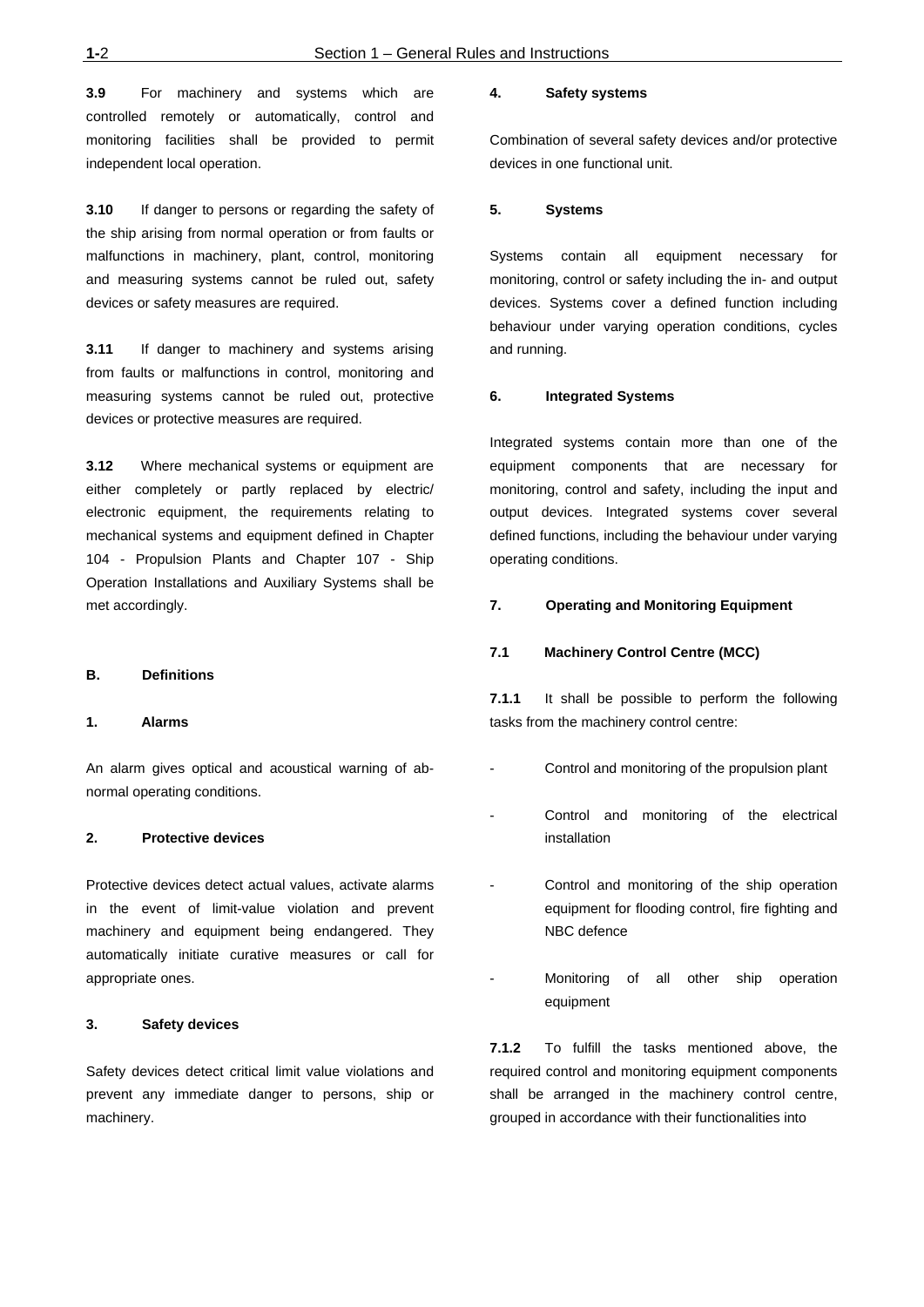- Propulsion plant
- Electrical installation
- Ship operation and damage control equipment

#### **7.2 Bridge operating station**

The bridge operating station is used to control the propulsion plant with simultaneous monitoring at the machinery control centre. If tasks of the machinery control centre can be performed at the bridge operating station, the equipment prescribed under 7.1 shall be provided.

#### **7.3 Auxiliary control positions**

In the service spaces, auxiliary control positions shall be provided for operating the

- Propulsion engine(s) including gear(s) and coupling(s)
- Adjustment device(s) for propellers
- Prime movers for the generators
- **Electrical installations**
- Steering gear unit(s)

The power station switchboards serve as auxiliary control positions for the associated generators (without prime movers), switchgear and distributing arrangements.

#### **7.4 Damage control centre (DCC)**

The damage control group is deployed from the damage control centre. It shall be adequately equipped for the monitoring and control of the ship operation equipment, insofar as this is of importance for damage control.

#### **C. Documents for Approval**

The following documents are to be submitted for examination in triplicate and in good time so that they

can be approved and made available to the Surveyor at the start of manufacture or installation of the systems, see also Chapter 105 - Electrical Installations, Section 1, C.

**1.** For each of the systems listed in Section 2 the following documents are to be submitted:

- System overview/layout
- Wiring diagrams
- Power supply concept
- Description of functional relationships
- General arrangement
- Functional description
- Documentation for computer systems according to Chapter 105 - Electrical Installations, Section 1, C.2.9

**2.** The list of measure points is to be submitted, see also Section 11.

**3.** A safety protection concept giving details of limit values which result in shutdown or reduction is to be submitted for the main propulsion plant and also for other equipment where necessary.

**4.** For the bridge equipment, the following documents of the automation plant shall be submitted for approval:

- Installation drawing of the bridge with the devices, components and systems
- Arrangement drawings with the devices in the bridge consoles
- List of devices with details of the type, manufacturer and approval body
- Block diagrams showing the functional interrelationship of the devices and their power supply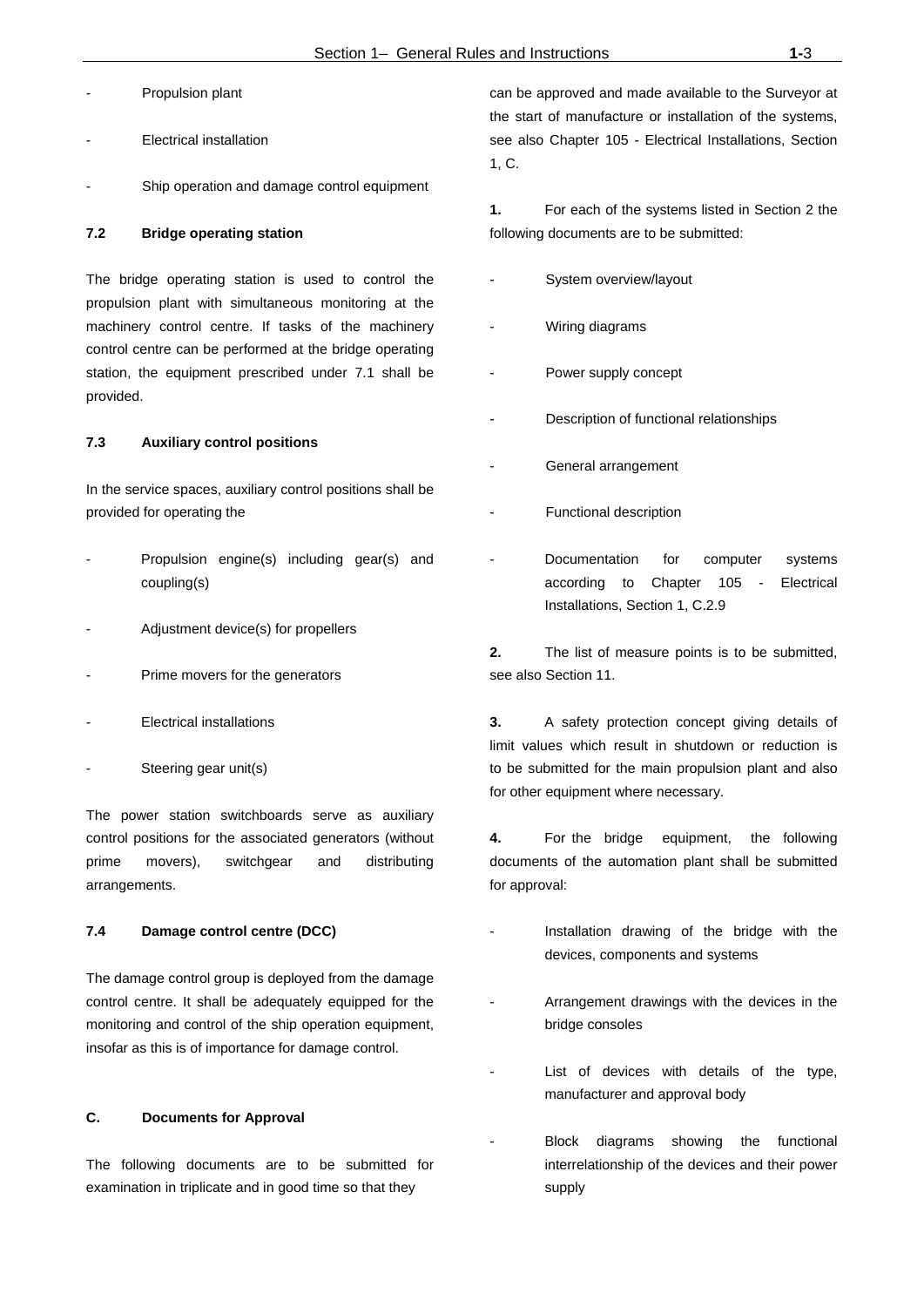**5.** Test and trial schedules shall be compiled for the alarm-, monitoring-, safety-, protection- and control systems as specified in these Rules to cover the following steps:

- Tests of components and systems in the manufacturer's factory (FAT)
- Installation and integration tests of components, installations and systems on board at harbour (HAT)
- Functional tests of systems on board during the sea trials (SAT)

**6.** TL reserve the right to demand other documents where those submitted are not adequate or sufficient to provide an evaluation of the system.

#### **D. Maintenance**

**1.** Access shall be provided to automation systems to allow measurements and repairs to be carried out. Facilities such as simulation circuits, test jacks, pilot lamps etc. are to be provided to allow functional checks to be carried out and faults to be located.

**2.** The operational capability of other system shall not be impaired as a result of maintenance procedures.

**3.** Where the replacement of circuit boards in equipment which is switched on may result in the failure of components or in the critical condition of systems, a warning sign shall be fitted to indicate the risk.

**4.** Circuit boards and plug-in connections shall be protected against unintentional mixing up. Alternatively they shall be clearly marked.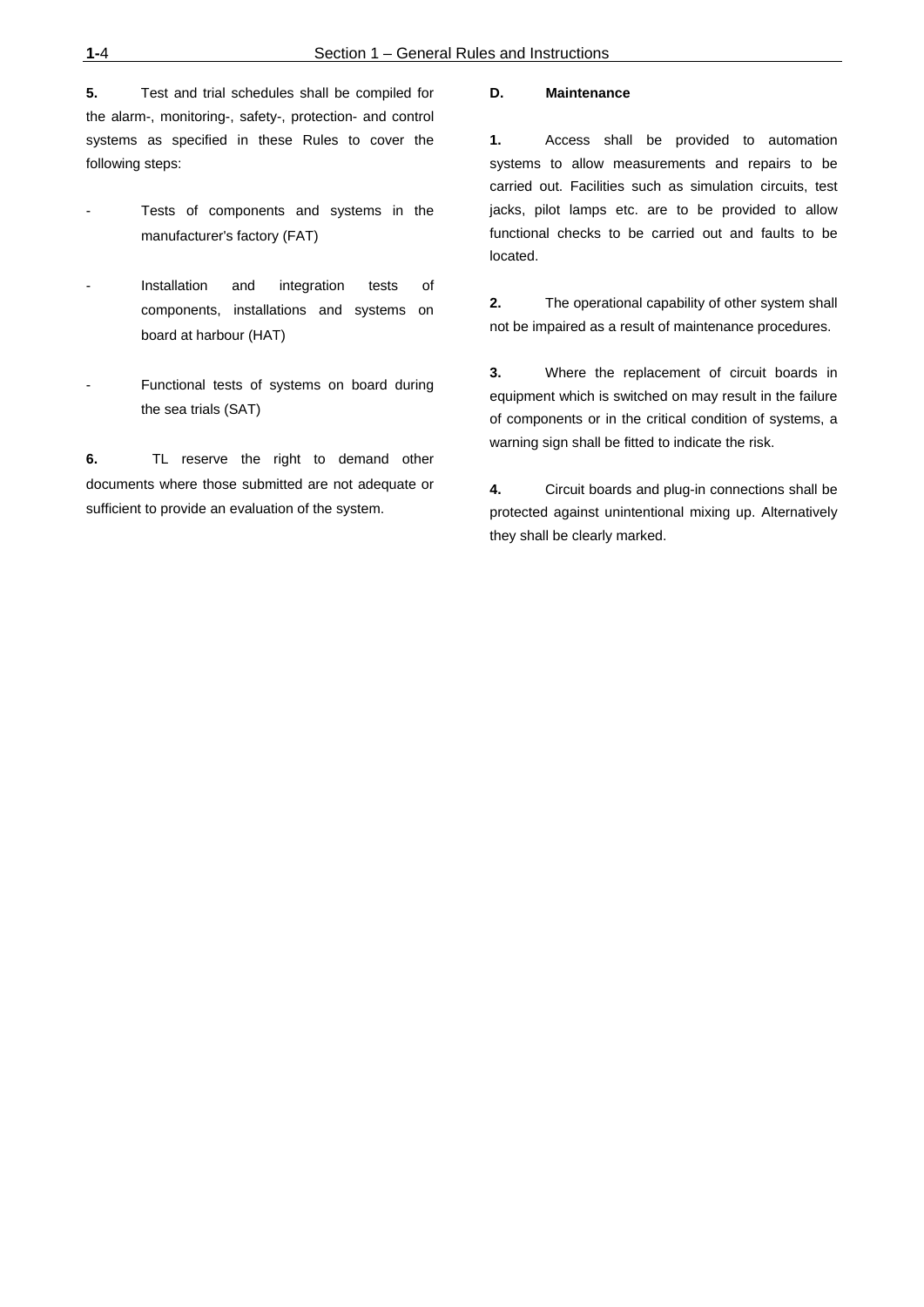#### **RANGE OF CONTROL AND MONITORING EQUIPMENT**

#### **A. General**

**1.** The scope of equipment for automation, the required controls, regulating circuits and safety, alarm and monitoring equipment shall be provided to the extent needed to ensure safe operation of the engines and systems without any intervention by the crew over a period of 24 h or for a shorter period nh as defined in the building specification.

**2.** Ships which are designed according to these Rules are assigned the Class Notation **AUT-N** or **AUT-Nnh,** see also Chapter 101 - Classification and Surveys, Section 2, C.

**3.** Within the machinery control centre a central control station shall be provided from which the automated equipment can be controlled and monitored.

#### **B. Scope of Equipment**

**1.** For the ship installations, the following automatic control and monitoring systems shall be provided as a minimum:

**1.1** Fire detection and alarm systems, see Chapter 105 - Electrical Installations, Section 9, C.

**1.2** Monitoring, alarm and logging equipment, see Section 3, C.

**1.3** Control and regulating systems, see Section 3, H.

**1.4** Safety devices, systems and protective equipment, see Section 3, D., E., F. and G.

**1.5** Stand-by units, see Section 3, I.

**1.6** Remote control for the propulsion plant, see Section 6, A.

**1.7** Automation of auxiliary machinery systems, see Section 7.

**1.8** Power management system for the electrical power supply, see Section 8, A.

**2.** Depending on the ship type and deployment profile, any automation and monitoring equipment extending beyond this scope shall be stipulated in the building specification. However, the general principles defined shall also be observed in such cases.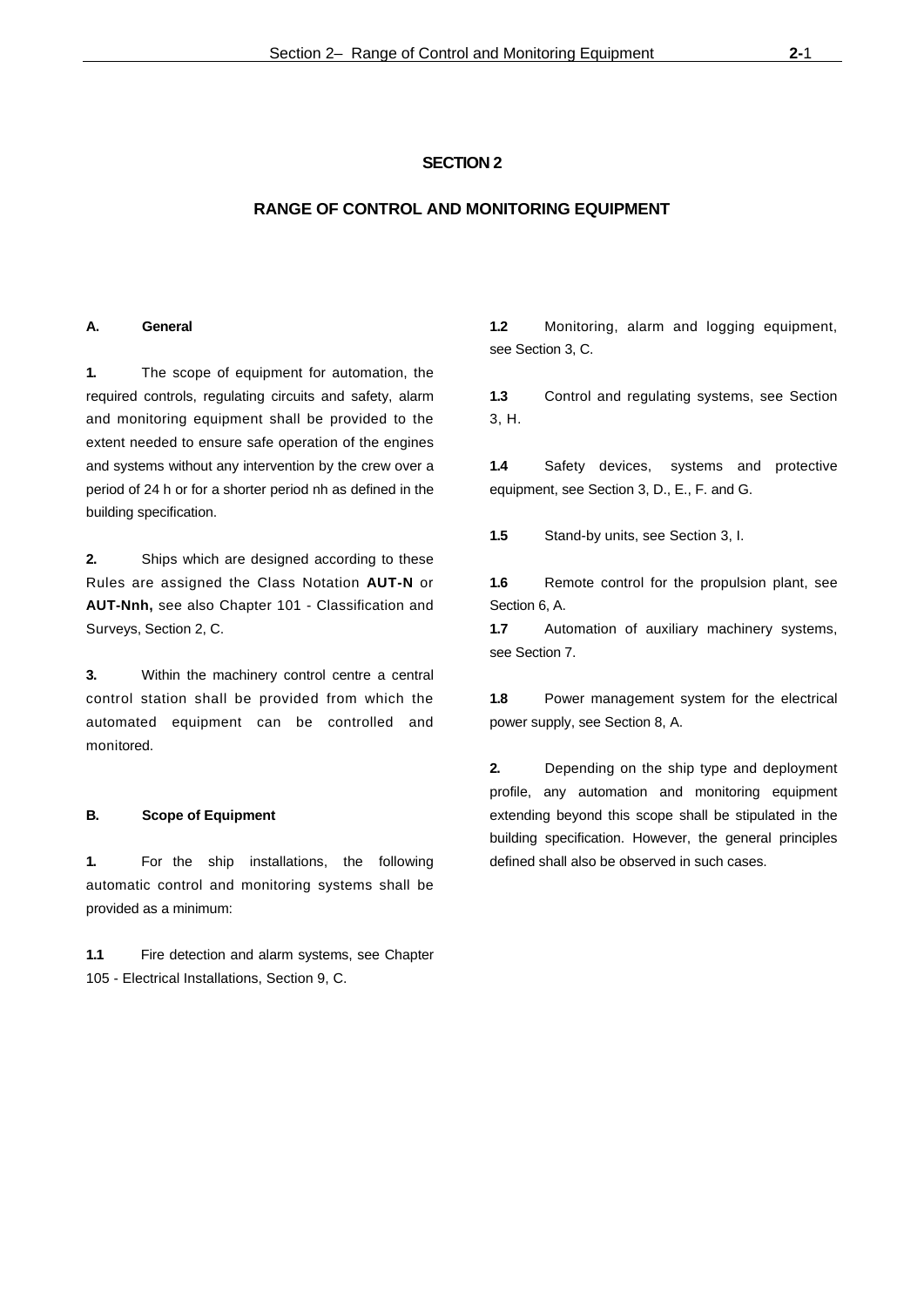## **BASIC SYSTEM REQUIREMENTS**

#### **A. Layout and Performance**

**1.** The installations shall take due account of the operational conditions "combat", "wartime cruising", "peacetime cruising" and "peacetime in-port readiness".

**2.** The adaptation of the installations should take place automatically after the operational condition has been selected.

**3.** Redundant systems shall be separately protected against short circuits and overloads, and shall be selectively fused.

**4.** To prevent unnecessary interruptions in operation, it shall be ensured that the triggering of standby circuits, alarm system, protective devices, safety system and safety devices shall take place in that order.

**5.** Disturbed units which are automatically shut down shall be restarted only directly at the unit after a manual release.

**6.** If approved systems are extended, renewed proof of trouble-free operation shall be provided for the complete system.

**7.** It shall be ensured that, on failure of the main electrical power supply, the automation systems are supplied by an uninterruptible power supply for at least 1 h. Failure of the supply from the main source of electrical power shall trigger an alarm.

**8.** The uninterruptible power supply shall be monitored so that, towards the end of the stored energy period, an automatically controlled shutdown of the system is ensured.

#### **B. Man-Machine Interfaces**

#### **1. General requirements**

**1.1** Together with the display units in the operating stations and control stations (operating station in the auxiliary control position/damage control centre/ machinery control centre), the controls form the interface between man and machine. Attention shall be paid to ergonomic design and arrangement of the devices.

**1.2** Controls shall correspond to the system being controlled with regard to their position and direction of operation.

**1.3** The controls for essential equipment shall be installed at or near the equipment concerned (manual local operation), and it shall be possible to operate the essential equipment locally by hand in the event of failure of the automation system.

**1.4** The control elements, comprising input and output units, shall be operable in accordance with their prescribed environmental conditions (daylight/artificial light) without any limitations.

**1.5** Colours, symbols and texts for the inputs and outputs of a system shall be so chosen that they are uniform (standardized).

#### **2. Input units**

**2.1** The consequences of control commands shall be indicated at the respective control station.

**2.2** Where controls are possible from several control stations, the following shall be observed:

**2.2.1** Competitive commands shall be prevented by suitable interlocks.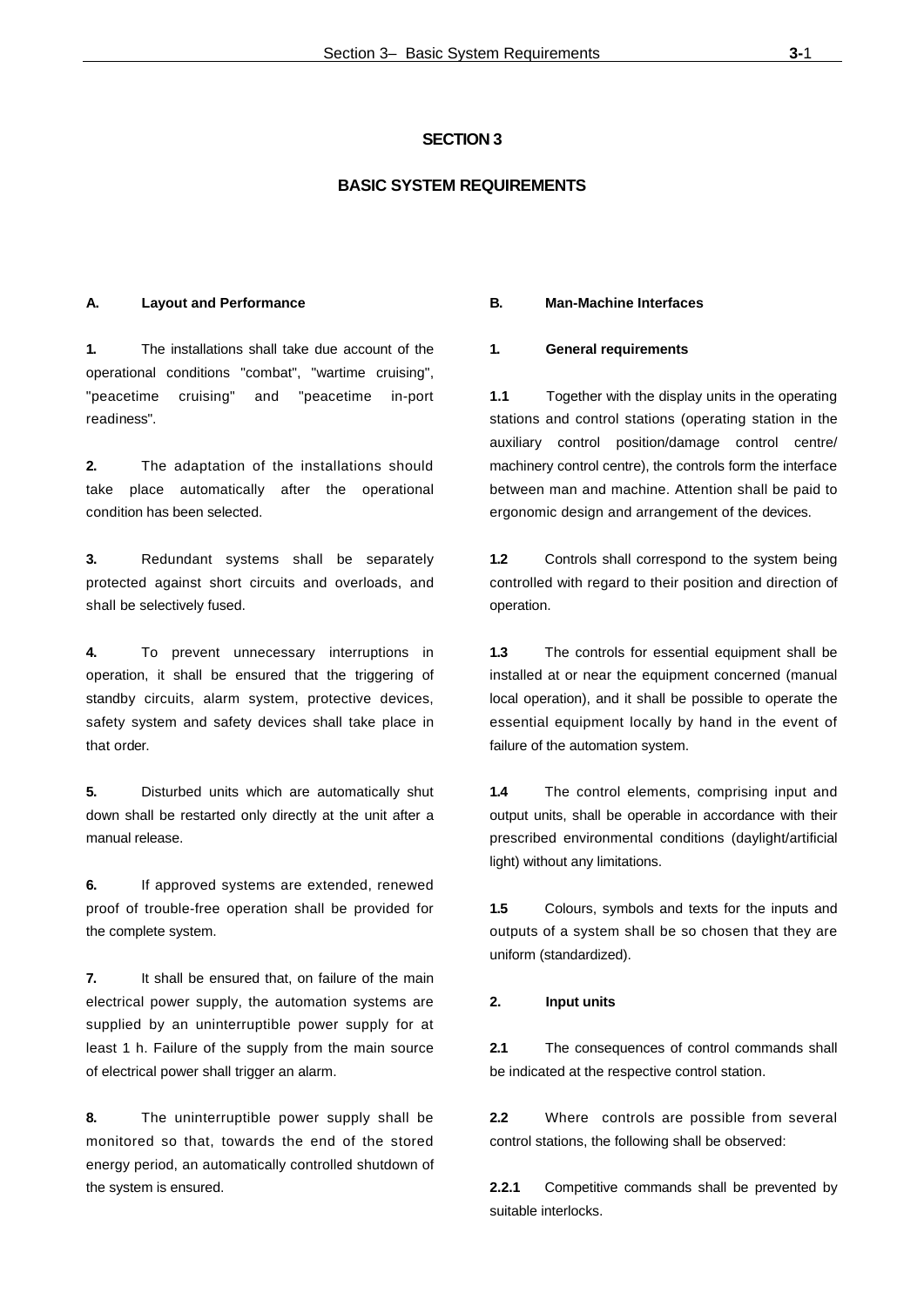**2.2.2** The control station in operation shall be recognizable as such.

**2.2.3** Taking over of command shall only be possible with the authorization of the user of the control station which is in operation.

**2.2.4** Precautions shall be taken to prevent changes to desired values due to a change-over in command station.

**2.2.5** If the operating authorization is withdrawn from an active operating station, this shall be indicated on location.

**2.2.6** If several controllable facilities are grouped together at one operating station, e.g. through a process display, the operating authorizations shall be assigned with regard to the relevant functional unit.

**2.2.7** The transfer of the active operation station to another location shall be recorded.

**2.3** Operating keyboards shall comply with the following conditions:

**2.3.1** Structure and markings shall conform to a recognized and standardized system.

**2.3.2** It shall be possible to operate the keys reliably, and there shall be confirmation of the entry.

**2.3.3** If multiple functions are assigned to keys, it shall be possible to recognize which of the assigned functions are active.

**2.4** Provided that sufficient operating and functional reliability is verified under all operating conditions, other types of input devices, e.g. lightpen, touchscreen, trackball, joystick, are also permissible.

**2.5** Password protection is deemed equivalent to protection by a lockable switch.

#### **3. Output units**

#### **3.1 Representation of information**

**3.1.1** The operational readiness of a system shall be indicated.

**3.1.2** A generally understandable operatorguidance system shall be provided. Such operator guidance can consist of, for example, function keys, menu screens or computer-supported dialog steps.

**3.1.3** Suitable search strategies shall ensure rapid access to data.

**3.1.4** Alarms and information shall be presented clearly according to their functional significance and interrelationship. These presentations can be provided in alphanumeric form or as graphic images/diagrams.

**3.1.5** In every operating mode of the system, alarms shall be presented visually and acoustically with higher priority compared to other information, such as the controlling or printing of lists. They shall be clearly distinguishable from other information.

**3.1.6** If other information and displays are also shown in addition to alarms, an alarm list shall be created that can be called up with only one operating step.

**3.1.7** If alarms can be disabled, a list of disabled alarms shall be created that can be called up as and when required.

**3.1.8** A maximum period of 2 seconds should not be exceeded for refreshing the display of time-critical measuring points, and especially of their alarms.

**3.1.9** If symbols are used for the representation of alarms and information, an explanation (key) of these symbols shall be provided. Uniform symbols should be used.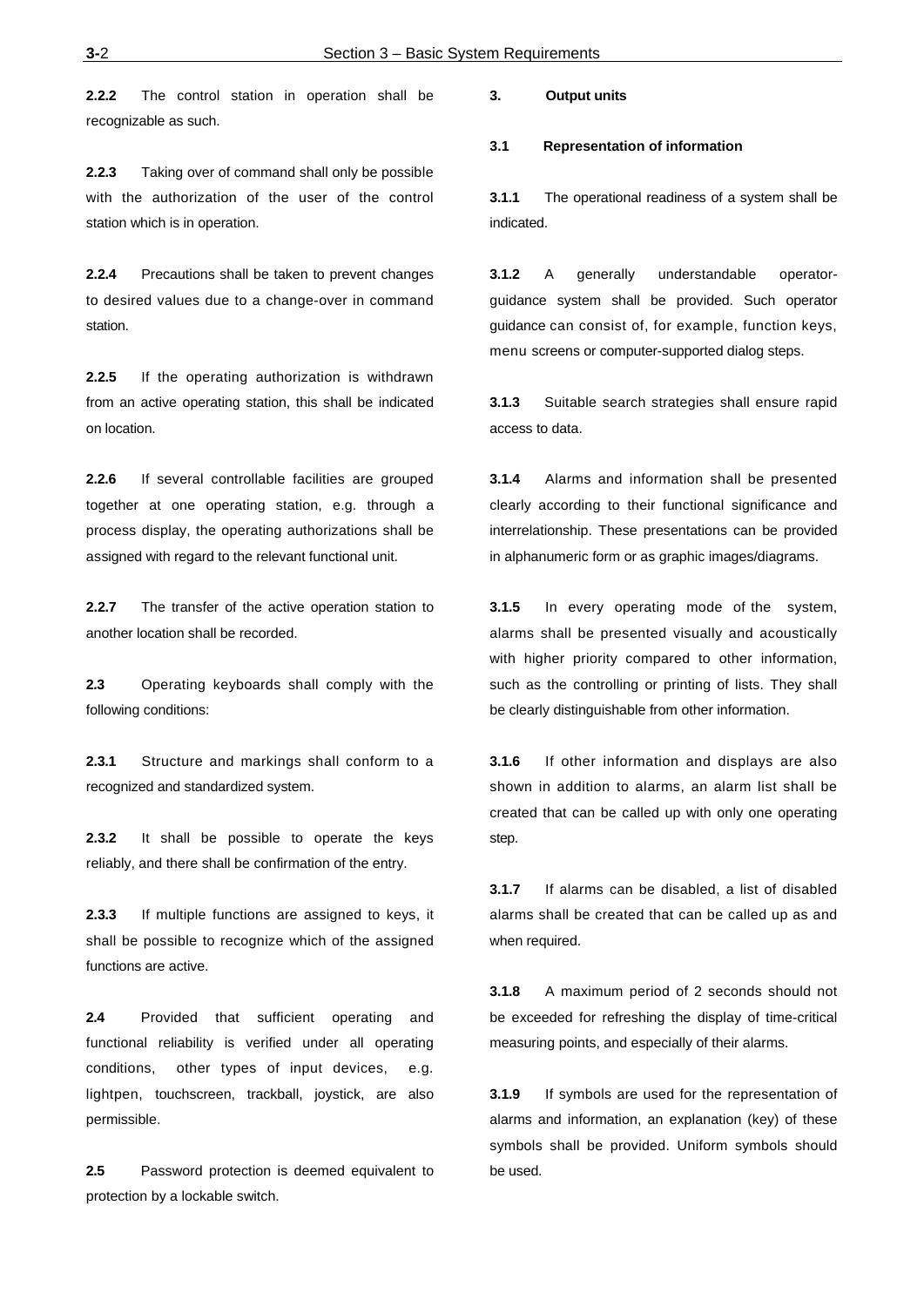## **3.2 Technical requirements**

**3.2.1** Measures shall be taken to ensure satisfactory presentation of information, even in daylight, e.g. through antireflection coatings on displays or the use of filters.

**3.2.2** It shall be possible to adapt the brightness of output units in order to suit the ambient conditions in each case. No inadmissible colour distortions shall occur. Proper legibility shall be ensured at all times.

**3.2.3** The size, colour and density of text, graphic information and alarm signals displayed on a screen shall be such that they may be easily read from a distance of 1 m under all lighting conditions.

**3.2.4** The use of monochrome displays is permissible, provided that clear recognition of the signals is guaranteed.

**3.2.5** If alarm messages are displayed on colour monitors, the distinctions in the alarm status shall be ensured even in the event of failure of a primary colour.

**3.2.6** If required alarms or displays are shown on a video display or line display, a second independent output unit shall be available.

#### **C. Machinery Alarm Systems**

#### **1. General requirements**

**1.1** The machinery alarm system shall provide an alarm for unacceptable deviations from operating figures.

**1.2** At least the alarms specified in Section 11 shall be provided.

**1.3** Alarm delays shall be kept within defined time limits to prevent any risk to the monitored system in the event of exceeding the limit value.

**1.4** Optical signals shall be individually indicated at a central position. The meaning of the individual indications shall be clearly identifiable by text or

#### symbols.

If a fault is indicated, the optical signal shall remain visible until the fault has been eliminated. It shall be possible to distinguish between an optical signal which has been acknowledged and one that has not been acknowledged.

1.5 It shall be possible to acknowledge acoustic signals and optical messages separately. The acknowledgement shall first be performed for the acoustic signals and then for the optical messages.

The acknowledgement of an alarm shall not inhibit an alarm which has been generated by new causes.

**1.6** An acknowledgement shall only be possible where the fault is indicated as a single indication and sufficient information is available for the assessment of the relevant process.

**1.7** Alarms shall be discernible under all operating conditions. Where this cannot be guaranteed, for example due to the noise level, additional optical signals, e.g. flashing lights shall be installed.

**1.8** Even an alarm which is triggered by a transient fault shall only be reset after the alarm has been acknowledged.

**1.9** The audible signal in the machinery space may be switched off during unmanned operation, if the operational readiness of the audible signaling equipment is ensured by appropriate measures during the remaining time.

**1.10** Alarms shall also be indicated at another manned control centre if the installation to which the alarm refers is not manned.

**1.11** During port operation, the alarms in the machinery space shall be signalled at least in the form of a collective alarm at a permanently-manned station.

**1.12** Alarm systems shall be designed according to the closed-circuit principle or the monitored open circuit principle. Equivalent monitoring principles are permitted.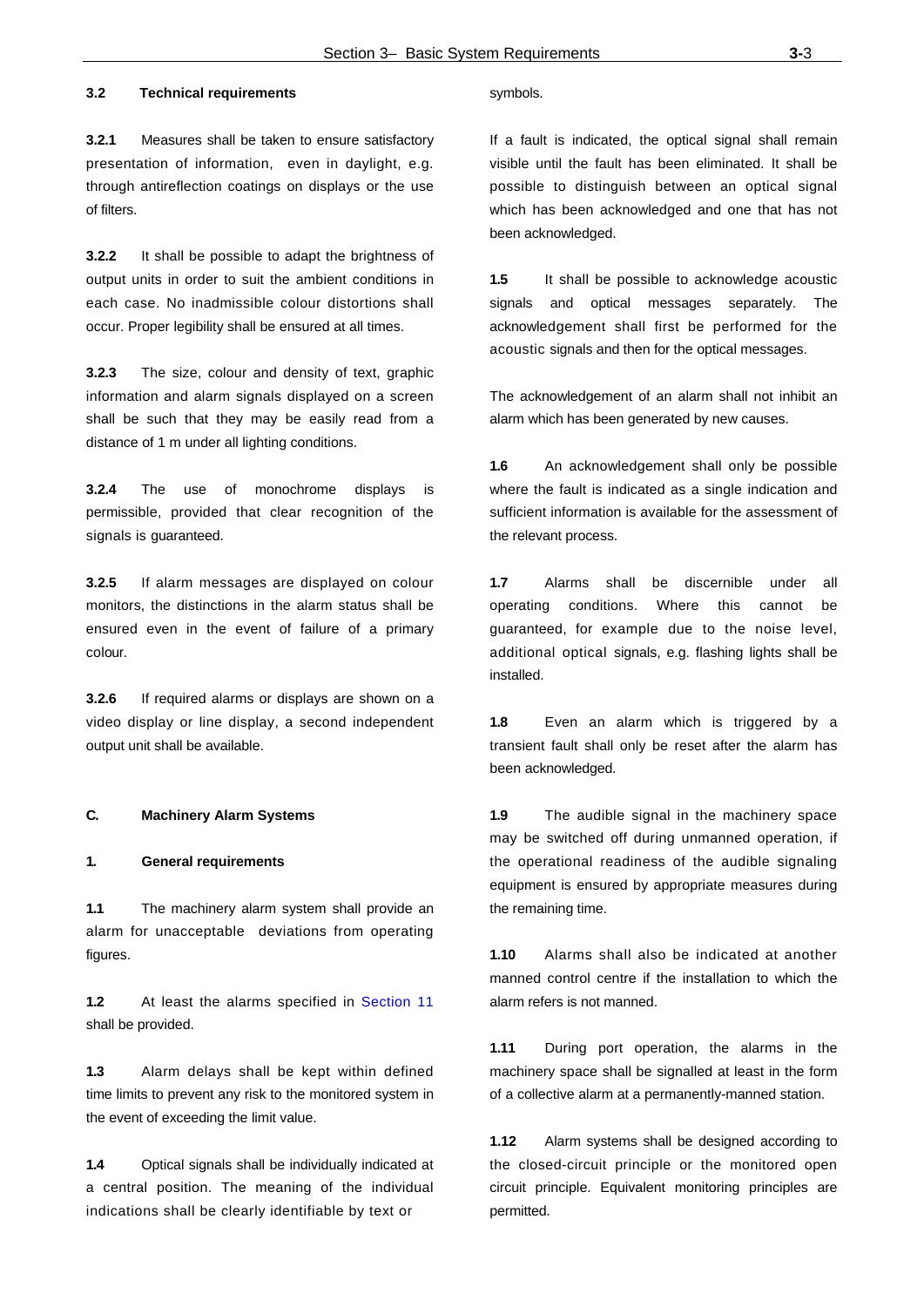**1.13** All prescribed alarms shall be logged with simultaneous recording of the date and time. The beginning and end of a fault shall be clearly discernible.

**1.14** The automatic suppression of alarm signals shall be monitored for correct function or designed as a redundant function.

**1.15** Failure of the machinery alarm system shall be signalled at a permanently-manned station.

#### **1.16 Collective alarms**

**1.16.1** If alarms of autonomous essential equipment are grouped together and signalled to the machinery alarm system as collective alarms, the individual alarms shall be recognizable at the corresponding installation.

**1.16.2** Retriggering of the collective alarm by a new individual alarm shall be possible at all times, irrespective of the alarm state of the collective alarm.

**1.16.3** The transmission of collective alarms shall be monitored for possible failure.

#### **2. Alarms on the bridge**

**2.1** The alarms on the bridge shall be prepared in form of collective alarms divided into three groups according to their urgency. Individual alarms specified in Section 11 shall be provided. The groups are:

**2.1.1** "Stop" group: alarms signalling faults which require the propulsion system to be shut down immediately.

**2.1.2** "Reduce" group: alarms signalling faults which require a reduction in power of the propulsion system.

**2.1.3** "Common" group: alarms signalling faults which do not require actions as described in 2.1.1 or 2.1.2.

**2.1.4** The collective alarms shall be generated independently of the safety system.

**2.2** The acknowledgement or non-acknowledgement of the machinery alarms shall be recognizable independently of the acknowledgement of the collective and individual alarms on the bridge.

#### **3. Alarms at the main operating centres**

**3.1** If the alarms of a functional unit are not acknowledged at the associated active operating station after a specified time, this shall be indicated at another active control centre.

**3.2** The filtering and grouping of alarms shall be performed in relation to the selected operational condition and shall be possible in accordance with at least one of the following rules for reducing alarm bursts:

**3.2.1** Hierarchical group formation, e.g. according to compartments, or deck and system components, e.g. electrical installation, propulsion.

**3.2.2** Exceeding of a prescribed threshold by simultaneous fault signals for installations and systems or compartments and decks.

#### **4. Wireless duty alarm systems**

Where the alarms according to C. 1.10 for the engineer officers or for those crew members responsible for the machinery plant are designed as a wireless duty alarm system, the following requirements are to be observed:

**4.1** The function of the system has to be proved in all areas of the ship.

**4.2** The minimum operation time of the mobile units shall be at least 12 hours without intermediate charging. An alarm shall be given in time before the automatic switch off.

**4.3** At least two charged reserve units shall be available.

**4.4** Alarms shall be set above personnel calls. Calls to persons shall not suppress alarms.

**4.5** The fixed stations shall be supplied at least for 15 minutes in case of a failure of the ship's mains.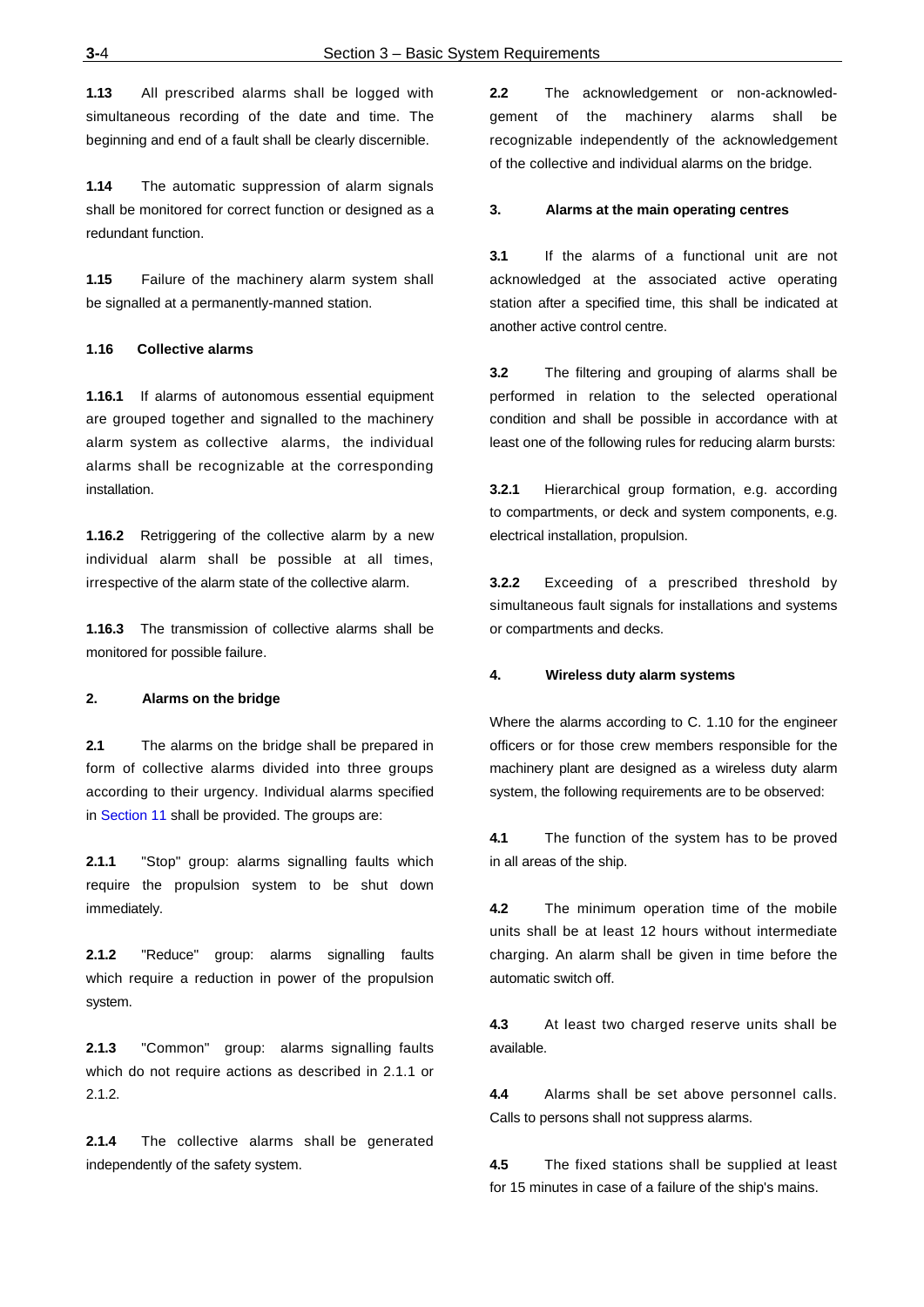**4.6** Watch and alarm functions shall be realized as in standard hardwired systems.

**4.7** Radio contact between the fixed and mobile units shall be checked regularly and automatically. The loss of the contact has to be alarmed.

#### **D. Safety Systems**

**1.** Safety systems shall be independent of open and closed loop control and alarm systems. Faults in one system shall not affect other systems.

Deviations from this requirement may be allowed for redundant equipment with the agreement of TL, where this would entail no risk to human life and where ship safety would not be endangered.

**2.** Safety systems shall be assigned to systems which need protection.

**3.** The monitored open-circuit principle is to be applied to safety systems. Alternatively, the closed circuit principle may be applied where it is demanded by the provisions of national regulations, e.g. boiler and oil-fired systems.

Equivalent monitoring principles are permitted.

**4.** Faults, and also the activation of safety systems shall be alarmed and recorded.

**5.** Faults of the safety system shall not have any effects on the function of the system being monitored.

**6.** The power supply is to be monitored and loss of power is to be indicated by an alarm and recorded.

#### **E. Protective Devices**

**1.** When reaching dangerous limits, protective devices shall automatically adapt the operation temporarily to the remaining technical capabilities or demand adaptation.

The protective measure may be a function of the machinery alarm system.

**2.** Faults of the protective devices shall not have any effects on the function of the system being monitored.

#### **F. Safety Devices**

**1.** The design of safety devices shall be as simple as possible and the devices shall be reliable and inevitable in operation. Proven safety devices which are not depending on a power source are to be preferred.

**2.** The suitability and function of safety devices shall be demonstrated in the given application.

**3.** Safety devices shall be so designed that potential faults such as loss of voltage or a broken wire shall not create a hazard to human life, ship or machinery.

These faults and also the tripping of safety devices shall be signalled by an alarm.

**4.** Where faults which affect the operation of the devices cannot be identified, appropriate test facilities shall be provided and actuated periodically.

**5.** Faults of the safety devices shall not have any effects on the function of the system being monitored.

**6.** The adjustment facilities for safety devices shall be so designed that the last setting can be detected.

**7.** Safety devices shall be designed preferably using conventional (hard wired) technology. Alternative technical solutions shall be agreed with TL.

**8.** Where auxiliary energy is required for the function of safety devices, this has to be monitored and a failure has to be alarmed.

#### **G. Override**

**1.** Override possibilities for propulsion plants and generator sets shall be provided. They may only be activated from the currently active operating station.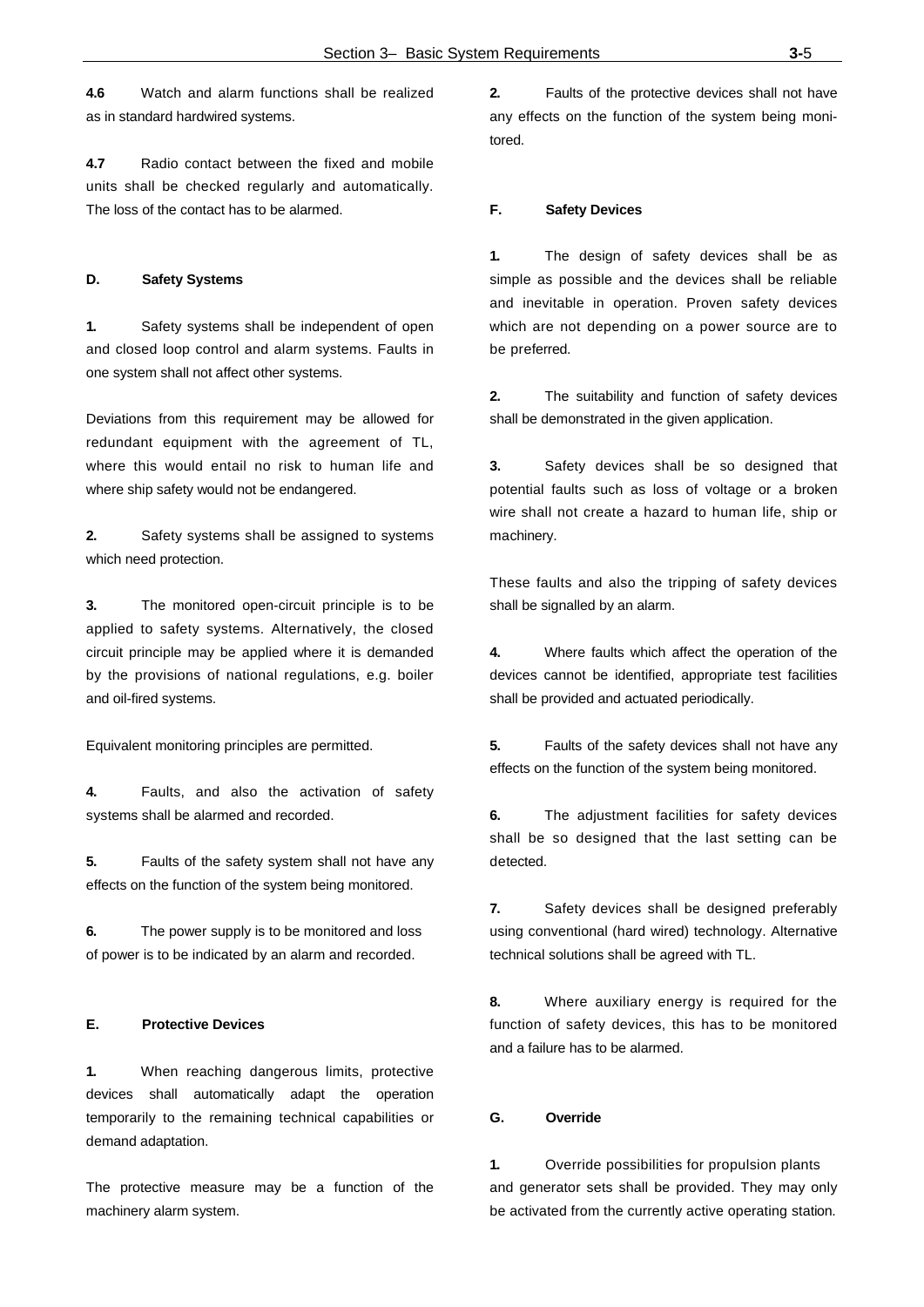**2.** Override possibilities shall be secured against unintentional activation. The activation of overriding arrangements shall be indicated and recorded.

**3.** If override possibilities have been activated and a shutdown or reducing function is triggered, an alarm shall signal that the triggering has been disabled. The triggering criterion shall be recognizable.

**4.** It shall not be possible to override any overspeed protection functions or other time-critical functions.

**5.** An alarm shall be triggered if installations are started with the override function activated.

#### **H. Open-Loop and Closed-Loop Control**

#### **1. Open-loop control**

**1.1** Main propulsion engines and essential equipment shall be provided with effective means for the control of their operation. All controls for essential equipment shall be independent or so designed that failure of one system does not impair the performance of other systems.

**1.2** Control equipment shall have built-in protection features wherever incorrect operation would result in serious damage or in the loss of essential functions.

**1.3** If user-related authorizations are assigned for control equipment, suitable measures shall be taken to prevent unintentional or unauthorized operating actions.

**1.4** These measures shall consider the possible incapability of an authorized operator or his operating workplace (hardware/software) and include a suitable hand-over procedure.

**1.5** The changing of active operating workplaces and operators with their corresponding operator authorizations shall be recorded.

#### **2. Closed-loop control**

**2.1** Under normal conditions, closed-loop controls shall keep the process variables within the specified limits.

**2.2** Closed-loop controls shall maintain the reaction specified for the installation over the full control range. Anticipated variations of the parameters shall be considered during planning.

**2.3** Defects in a control loop shall not impair the function of other essential control loops.

**2.4** The power supply of essential control loops shall be monitored, and power failure shall be signalled by an alarm.

#### **I. Stand-by Circuits / Automatic Controls**

#### **1. General**

**1.1** Stand-by circuits shall automatically start stand-by units:

- in the case of failure of units in operation
- to meet the demand of auxiliary machinery with staggered operation

**1.2** Automatic controls shall automatically start units as described in Section 8, A.:

- to maintain stored energy, e.g. compressed air
- following restoration of the power supply after black-out, due to a failure of the ship's mains

**1.3** There shall be a possibility for switching off the automatic controls.

#### **2. Design**

**2.1** For similar units, the possibility of reciprocal operation shall be provided.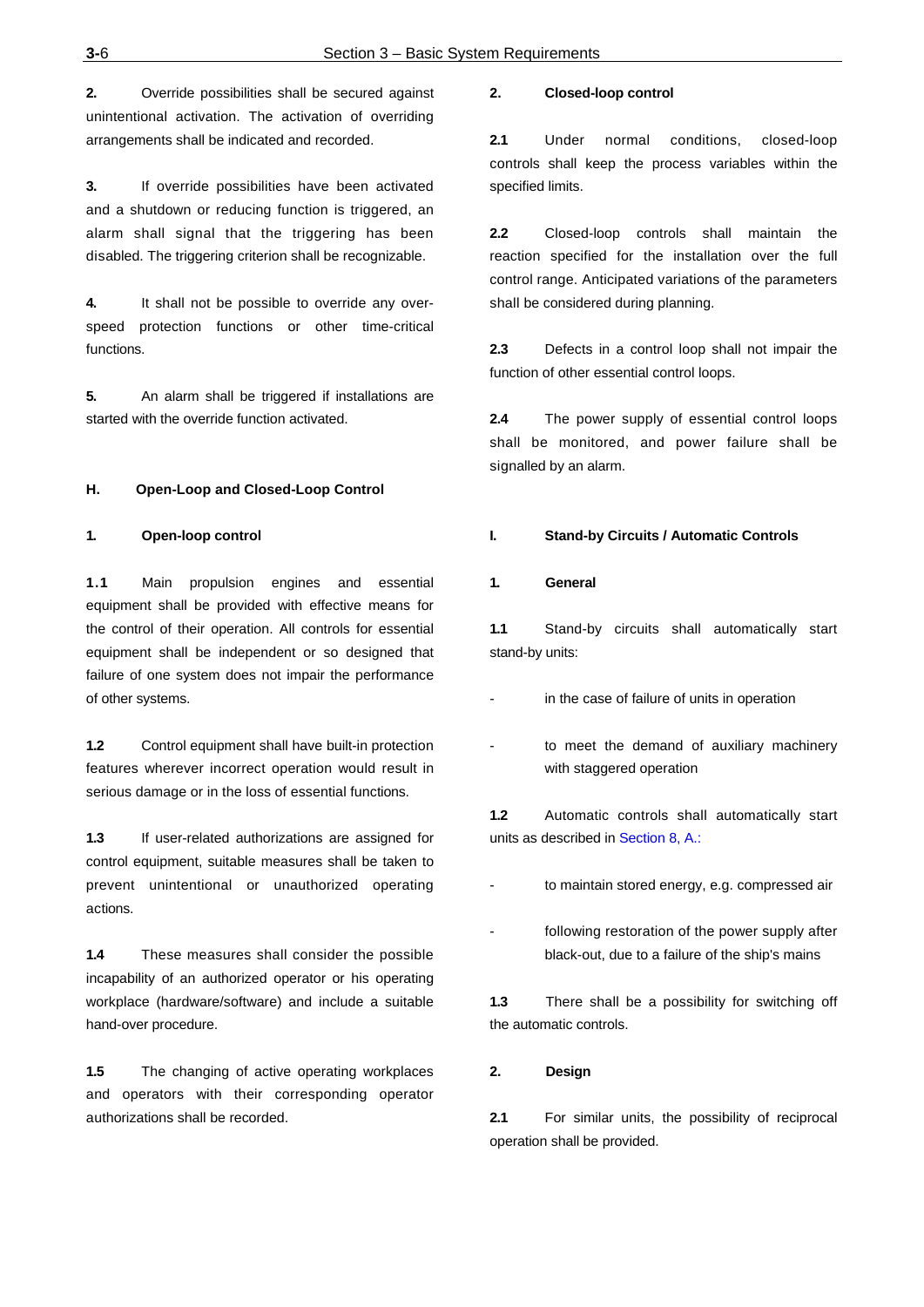**2.2** Faults in the active unit shall lead to the automatic starting of the stand-by unit. The start-up of a stand-by unit as well as faults in a control unit shall trigger an alarm.

**2.3** If auxiliary machinery as pumps, auxiliary blowers, are driven mechanically by the propulsion plant, the spare machinery shall be designed for automatic start-up when manoeuvring at low speed ranges, in the event that the performance of the mechanically driven auxiliary machinery does not suffice under these conditions. There shall be no alarm for operation in the case of automatic start-up due to the operating conditions.

**2.4** Separate sensors shall be used for stand-by circuits and machinery alarms. The function of the machinery alarms shall also be ensured even if the control unit for the stand-by circuit should fail.

**2.5** If stand-by circuits are grouped together in a control unit, no more than one item of essential equipment shall be affected by a fault in that control unit.

**2.6** Stand-by circuits shall preferably be arranged decentrally and assigned directly to the corresponding units.

**2.7** A fault in the control unit shall not lead to failure of the units in operation

**2.8** Staggered starting of stand-by units shall be ensured in the event of failure of the ship's mains and restoration of the electrical supply.

**2.9** If control units should fail, manual local control shall be possible, independently of the operating condition of the plant.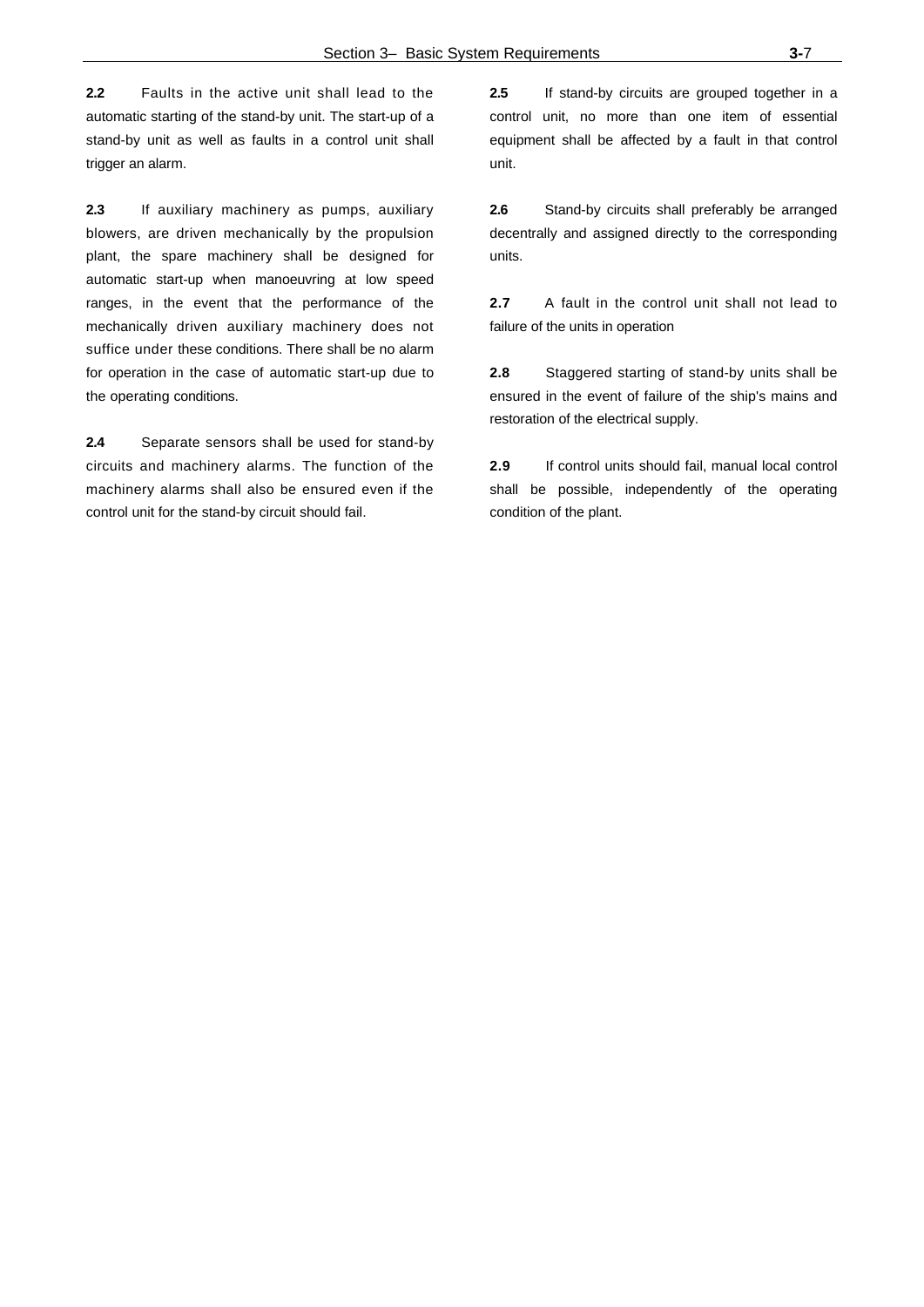#### **EQUIPMENT ON THE BRIDGE**

#### **A. General**

**1.** The steering positions on the bridge shall include all arrangements required to command the ship and to operate the ship installations under all operating conditions.

**2.** The workplaces shall be designed for a condensed presentation of information. From here it shall be possible to control the ship, especially in critical situations.

**3.** The various functions shall be assigned to appropriate workplaces, to ensure that the tasks and activities arising therefrom can be performed safely and reliably. It is permissible for workplaces to be combined.

The following workplaces shall be provided:

- Ship propulsion/ ship operation
- Steering gear
- **Navigation**
- **Communication**

**4.** The devices shall be arranged in accordance with ergonomic principles and shall be adaptable to the ambient conditions as regards operability, legibility and free of glare.

#### **B. Ship Propulsion /Ship Operation**

**1.** The "ship propulsion/ship operation" workplace shall be equipped with the remote-control facilities for the propulsion plant and the required indicators and displays.

**2.** For setting the rates of speed of the prime movers, the same operating elements as for the machinery control centre should be used, see Section 6, A.2.

**3.** Alarms from the machinery alarm system shall be provided, see Section 3, C.2.

**4.** The remote-control and monitoring devices for navigation lights, signalling system, upper deck lighting etc. shall be provided.

#### **C. Steering Gear**

The "steering gear" workplace shall be equipped with the remote-control and monitoring devices for the steering gear installation.

#### **D. Navigation**

The "navigation" workplace shall be equipped with nautical devices which permit route planning, positionfixing and location documentation.

## **E. Communication**

The "communication" workplace shall be equipped with the devices required for

- Emergency and safety-related radio communications using GMDSS (Global Maritime Distress and Safety System)
- External communications
- Internal communications, see Chapter 105 -Electrical Installations, Section 9, B. and C.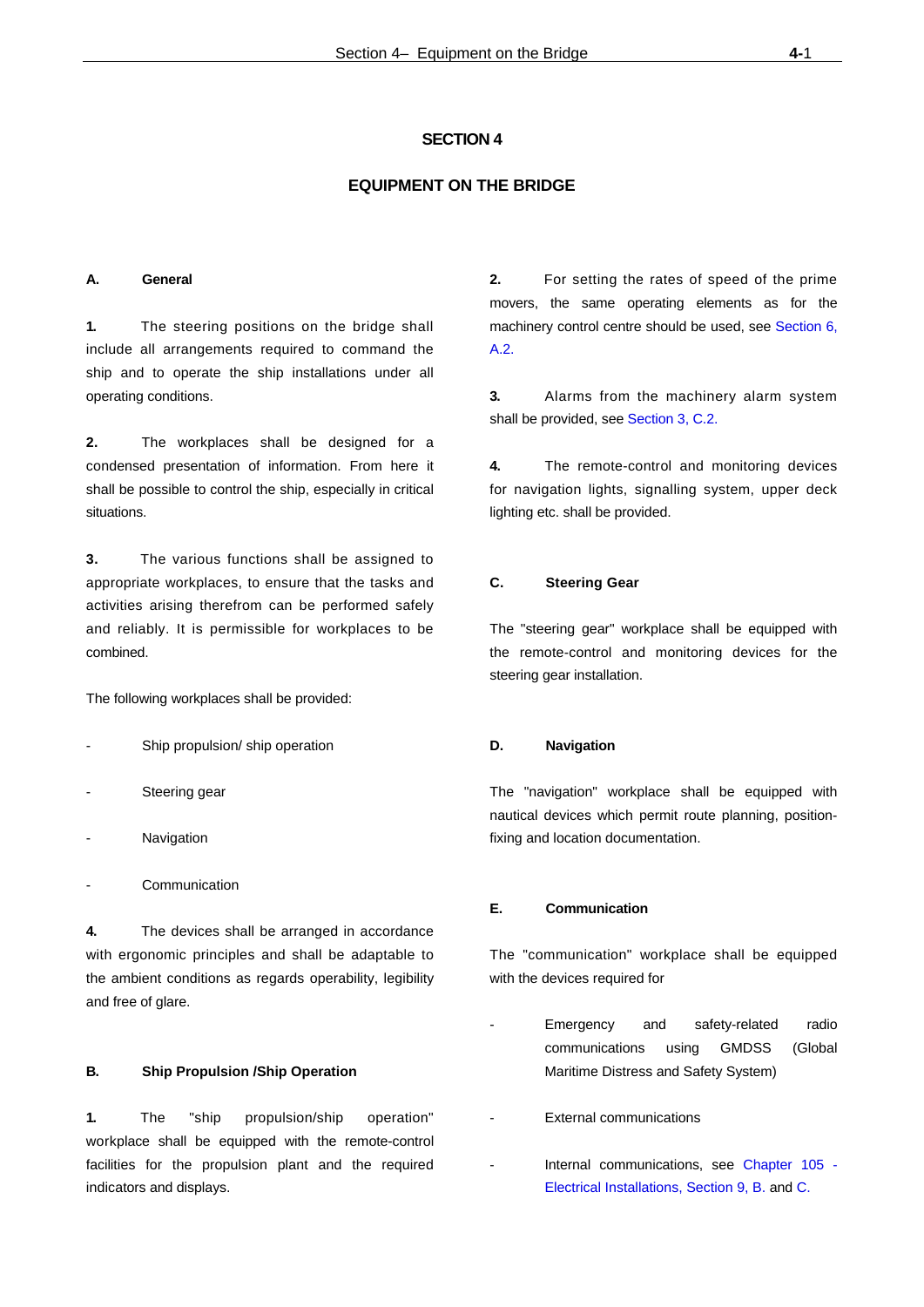## **INTEGRATED SYSTEMS**

#### **A. General**

**1.** The reliability of the functions of integrated systems shall be equivalent to the reliability of the functions of the individual systems.

**2.** Networks shall be designed according to an international standard.

**3.** The implementation and configuration of a network with regard to the use of the

- Transmission media
- **Topologies**
- Access procedures
- Access speeds
- Network systems
- **Interfaces**
- Possible redundancies

shall be adapted to meet the corresponding dem on the system.

**4.** To ensure that data can be exchanged between various systems, standardized interfaces shall be used.

## **B. Integration of Monitoring, Control and Safety Functions**

The required independence of monitoring, control and safety functions which is implemented in conventionally implemented installations shall, for the combination of two or more functions, be replaced by other suitable

measures, for example by:

- Coupling of otherwise autonomous systems, involving an exchange of information and data correction
- Multichannel technology
- Fault-tolerant systems

#### **C. Integrated Ship Control System**

**1.** The system comprises functions for the openloop and closed-loop control, the monitoring and the safety of the installations required for ship operation.

**2.** The system shall be designed to have a hierarchical structure.

The following structural levels shall be provided as a minimum:

- Process level
- Control-loop level
- Control / command level

**2.1** On the process level, the sensory capture of process data and the local information and control outputs take place.

**2.2** On the control-loop level, the data belonging to a subprocess are collected and processed. The local sensors, actuators and indicators are served.

A local operating possibility shall be provided.

**2.3** On the control/command level, the subprocesses are displayed and operated via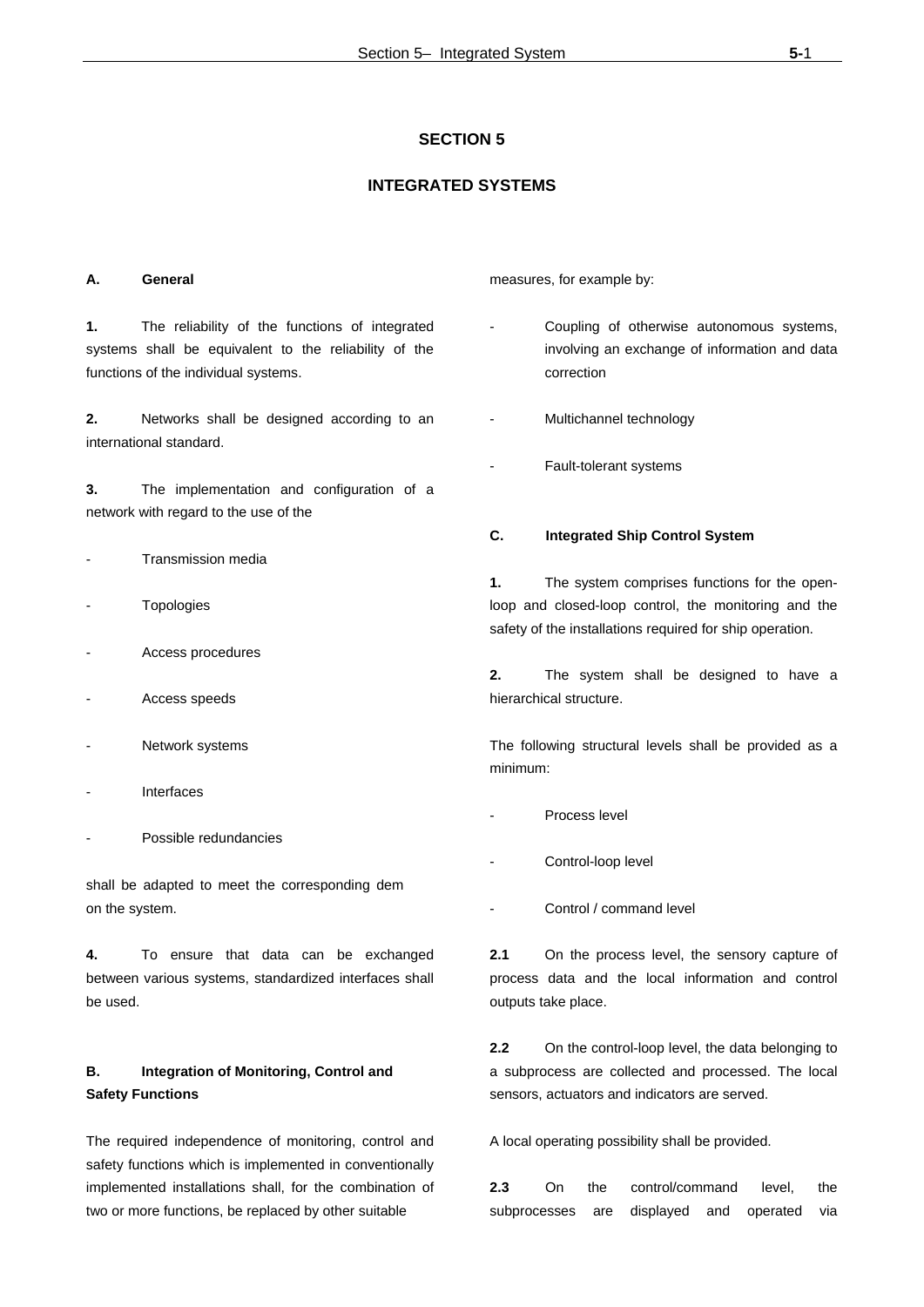control positions.

**3.** In the event of faults, the structural levels shall be free of reactive effects.

**4.** Central functions on the control/command level shall be covered by a redundancy concept.

**5.** For an essential subprocess, the relevant data shall only be captured locally. Data from other local process control components shall only be used for verifying data of the subprocess in question.

**6.** On the control/command level, no essential process tasks shall be performed. Only the display of actual values and the handing-over of setpoint values shall occur.

**7.** On failure of the control/command level or the connection to the higher-ranking control stations, manual operating of the subprocesses shall continue to be possible on the closed-loop control level by means of local control elements.

**8.** A defect in one of the subsystems, i.e. an individual module, unit or subsystem of the integrated system shall not affect the function of other subsystems.

**9.** A failure of the data transfer between connected autonomous subsystems shall not impair their independent essential functions.

#### **10. Diagnosis functions**

An integrated ship control system shall be equipped with self-diagnosis functions as follows:

**10.1** The system shall offer installation-specific instructions for support with the diagnosis, elimination and prevention of faults in the installation.

**10.2** All relevant components shall be monitored with the aid of suitable "watchdog" functions.,

**10.3** The effect of faults on the process and on the scope of failures of functions shall be detectable by the system itself or made evident through suitable documentation.

**10.4** For analogous signal transducers, a "live zero" is required, e.g. as per NAMUR.

Defined minimum and maximum values for sensors shall trigger an alarm on being infringed, i.e. leaving the valid measurement range.

**10.5** Open-loop and closed-loop control components of self-contained installations shall pass on the diagnosis results allocated to them to the control system. This includes plausibility checks on the function of the connected installations and systems.

**10.6** Actuators to be driven shall be provided with self-monitoring functions. If this is not possible, the motion shall be monitored additionally via plausibility checks through the ship control system.

#### **D. Bus Systems**

**1.** Simple bus links can be used in systems if the conventional implementation relies on a power supply.

**2.** If autonomous systems are centrally displayed and served via a bus, at least one collective alarm as per Section 3, C.1.16 shall be provided for each system in case of failure of the bus.

**3.** Essential equipment of different types shall not fail together as a result of the simple failure of a bus system.

**4.** If a redundant bus system is stipulated, it shall be fault-tolerant for a single-fault event. A fault shall trigger an alarm, and a changeover to the operable bus shall take place.

The standby bus shall also be monitored for operational readiness.

The individual bus cables shall be routed separately or protected in a suitable manner.

**5.** If a ring-bus system is stipulated, it shall be fault-tolerant in the event of short circuits and line breaks. Such faults shall trigger an alarm.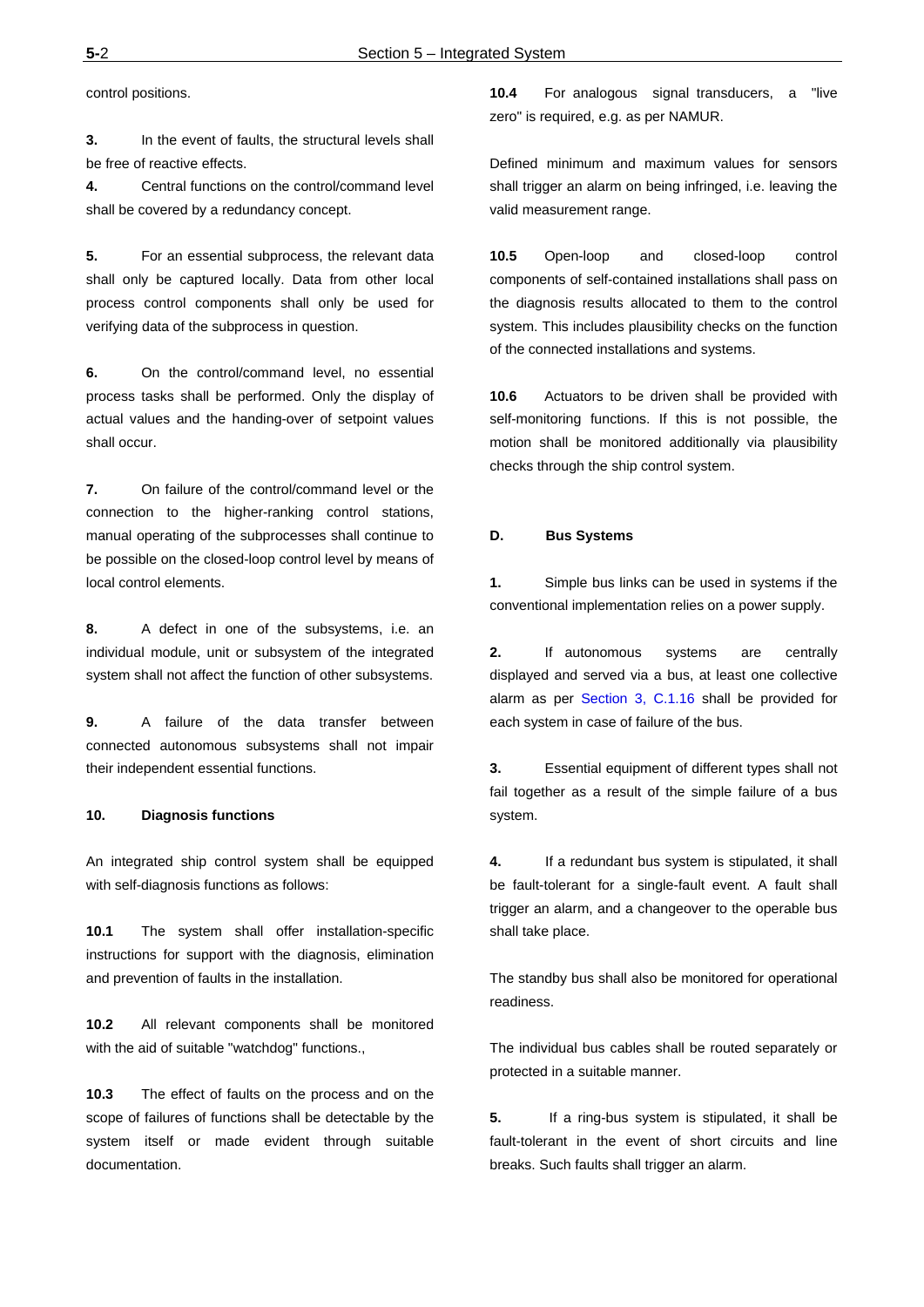Forward and return cables shall be routed separately or protected in a suitable manner.

**6.** Any failure of a bus link shall lead to an unambiguous and safe condition.

**7.** In the case of active bus couplers, it shall be ensured that on failure/shutdown of the computer the data transport on the network is not affected.

#### **E. Shipboard Training System**

If a shipboard training system is provided, the following shall be observed:

**1.** With a shipboard training system, the possibility of conducting training courses during normal operation of the ship shall be created.

**2.** The training courses shall permit training in the areas of electrical installation, propulsion plant, ship operation and damage control and their interaction.

The ship engineering processes shall be simulated by models.

**3.** As training functions, the programming of courses using excerpts from recorded real and simulated scenarios as well as selection, start, stop, pause, restart and manipulation shall be possible.

**4.** Training operation, and the transition from training to normal operation and vice versa, shall not exert any effect on the normal operation.

**5.** The training mode shall be clearly recognizable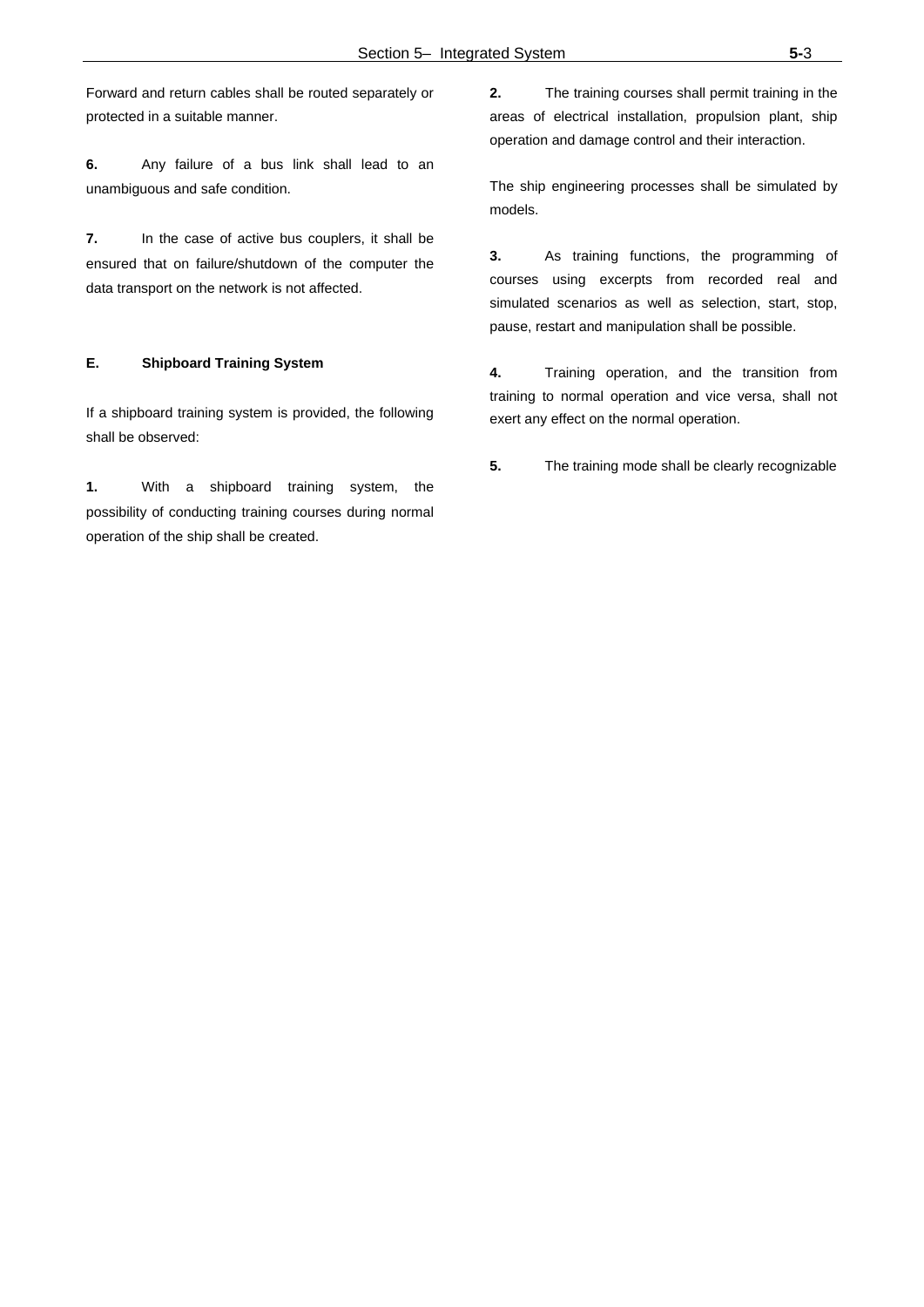## **MAIN PROPULSION PLANT**

#### **A. Remote Controls**

#### **1. General requirements**

**1.1** The remote control shall be capable to control speed, direction of thrust and, as appropriate, torque or propeller pitch without restriction under all navigating and operating conditions.

**1.2** Single lever control is to be preferred for remote control systems. Lever movement shall be in accordance to the desired course of the ship.

Commands entered into the remote control system from the bridge shall be recognizable at all control stations.

**1.3** The remote control system shall carry out commands including emergency manoeuvres which are ordered, in accordance with the propulsion plant manufacturer's specifications.

Where critical speed ranges are incorporated, their quick passing is to be guaranteed and a set point value within these ranges has to be inhibited.

**1.4** With each new command, stored commands shall be erased and replaced by the new input.

**1.5** In the case of set speed stages, a facility shall be provided to change the speed in the individual stages.

**1.6** An overload limitation facility is to be provided for the propulsion machinery.

**1.7** On ships with shaft-driven generators, it shall be ensured in case of manoeuvres which would prevent operation of the shaft-driven generator system, that the supply of the equipment in accordance with Section 8 is maintained without

interruption.

**1.8** Following emergency manual shutdown or automatic shutdown of the main propulsion plant, a restart shall only be possible via the stop position of the command entry.

**1.9** For the entry of commands at monitor work places the requirements in 1.1 to 1.8 shall also be fulfilled. In the event of malfunctions or failure of the computer system, it shall be possible to change over to the mode using the conventional control-lever system, whereby at least one control lever shall be located on the bridge and one in the machinery space.

**1.10** When the turning gear is engaged or automatic shutdown has not been acknowledged, any start attempts are to be prevented.

**1.11** The failure of the remote control system and of the control power shall not result in any sudden change in the propulsion power nor in the speed and direction of rotation of the propeller.

In individual cases, TL may approve other failure conditions, where it is assumed that

- there is no increase in ship's speed
- there is no course change
- no unintentional start-up processes are initiated

**1.12** The failure of the remote control system and of the control power is to be signalled by an alarm.

**1.13** Should the remote control system fail, local operation shall be possible.

**1.14** The transfer of control between the navigation bridge and machinery space shall be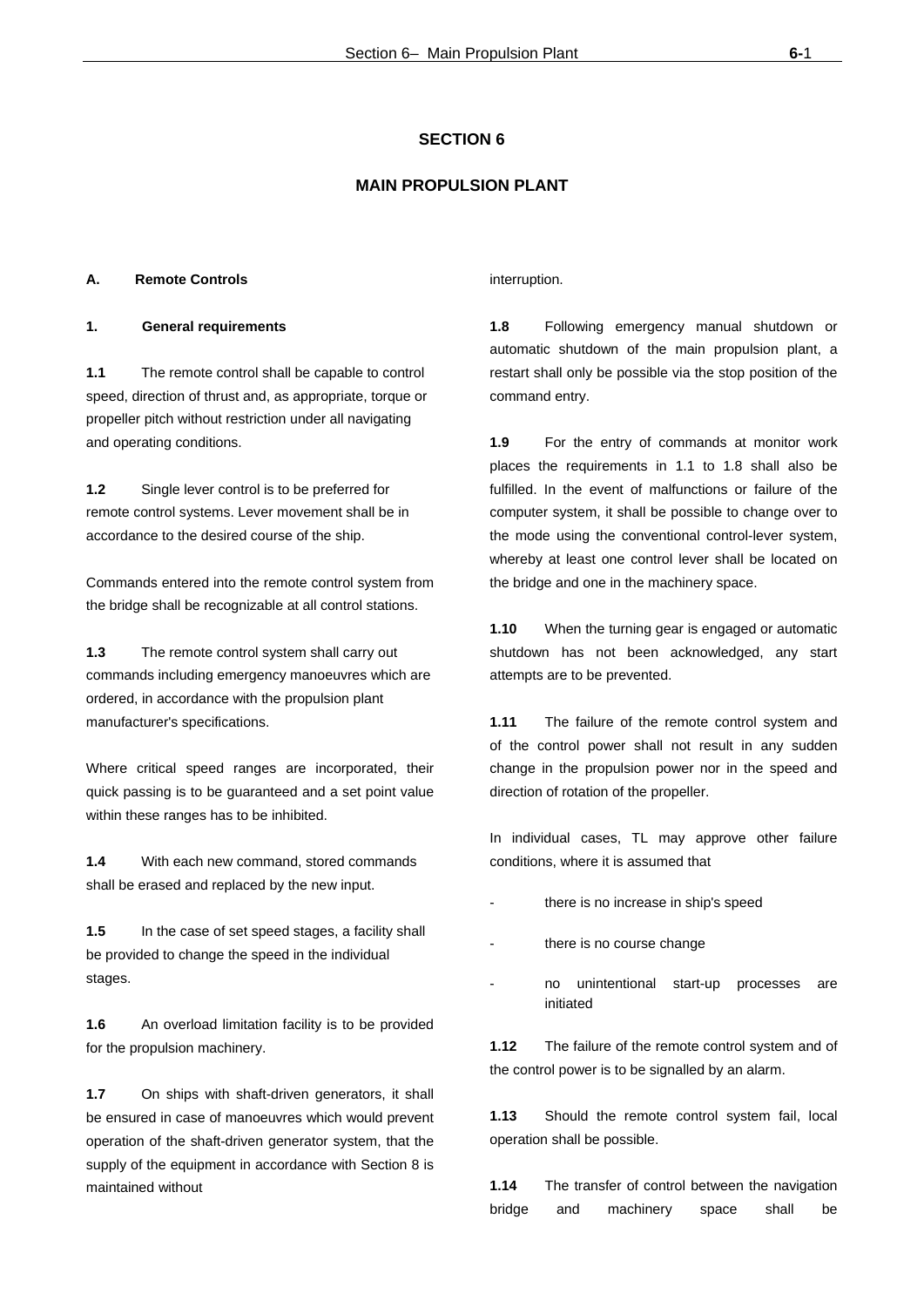possible only in the machinery area.

**1.15** At least all the stopping and reduction criteria mentioned in Section 11 shall lead to a stopping or reduction of the main propulsion automatically, or shall request these actions. Override possibilities are permissible, with the exception of the overspeed protection, see also Section 3, G.

#### **2. Facilities on the bridge**

**2.1** An engine telegraph with feedback facility is to be fitted. The engine telegraph may be mechanically linked to the operation of the remote control system. Remote control and telegraph shall be mutually independent from each other and shall have separate supplies.

**2.2** In the event of failure of the remote control system, the main machinery shall be capable of being shutdown with an emergency manual shutdown facility from the bridge and the machinery control centre.

This device shall be independent of the remote control system and it's power supply.

**2.3** The emergency shutdown facility shall not be automatically cancelled and shall be protected against unintentional operation.

**2.4** With the consent of TL, for systems with clutch couplings, the shafting may be disconnected as an emergency stop facility from the bridge. The state of the coupling shall be indicated.

**2.5** The following indications shall be provided for the main control stand, if there are any:

- Control from the machinery control centre
- Control from the bridge
- Control from the local control station

**2.6** An indicator for the propeller shaft speed and the direction of rotation shall be provided for propulsion systems with fixed propellers.

**2.7** In the case of controllable pitch propeller systems, an indicator shall be provided to display the speed of the propeller shaft and the pitch of the propeller.

**2.8** For drives with gas turbines, speed indicators shall be provided for the free turbine and the gas generator.

**2.9** In the case of systems which have reversing gears, indicators shall be provided to display the speed and direction of rotation of the propeller shaft and also the speed of the propulsion machinery.

**2.10** For a propulsion plant with several shafts or several gearboxes, an indicator showing the current state of the various clutches shall be provided.

**2.11** For electrical propulsion plants, the following indicators shall be provided:

- Revolution indicator for each propeller
- Indication of the power remaining available for the propulsion plant in relation to the total available ship's electrical power
- Plant ready for switching on
- Plant ready for operation
- Plant disturbed
- Power reduced
- Request to reduce

**2.12** Change-over to other control stations in the bridge area may be done from the bridge.

It shall be ensured that control is only possible from one control station at any time. Transfer of command from one control station to another shall only be possible when the respective control levers are in the same position and when a signal to accept the transfer is given from the selected control station.

A display at each control station shall indicate whether the control station in question is in operation.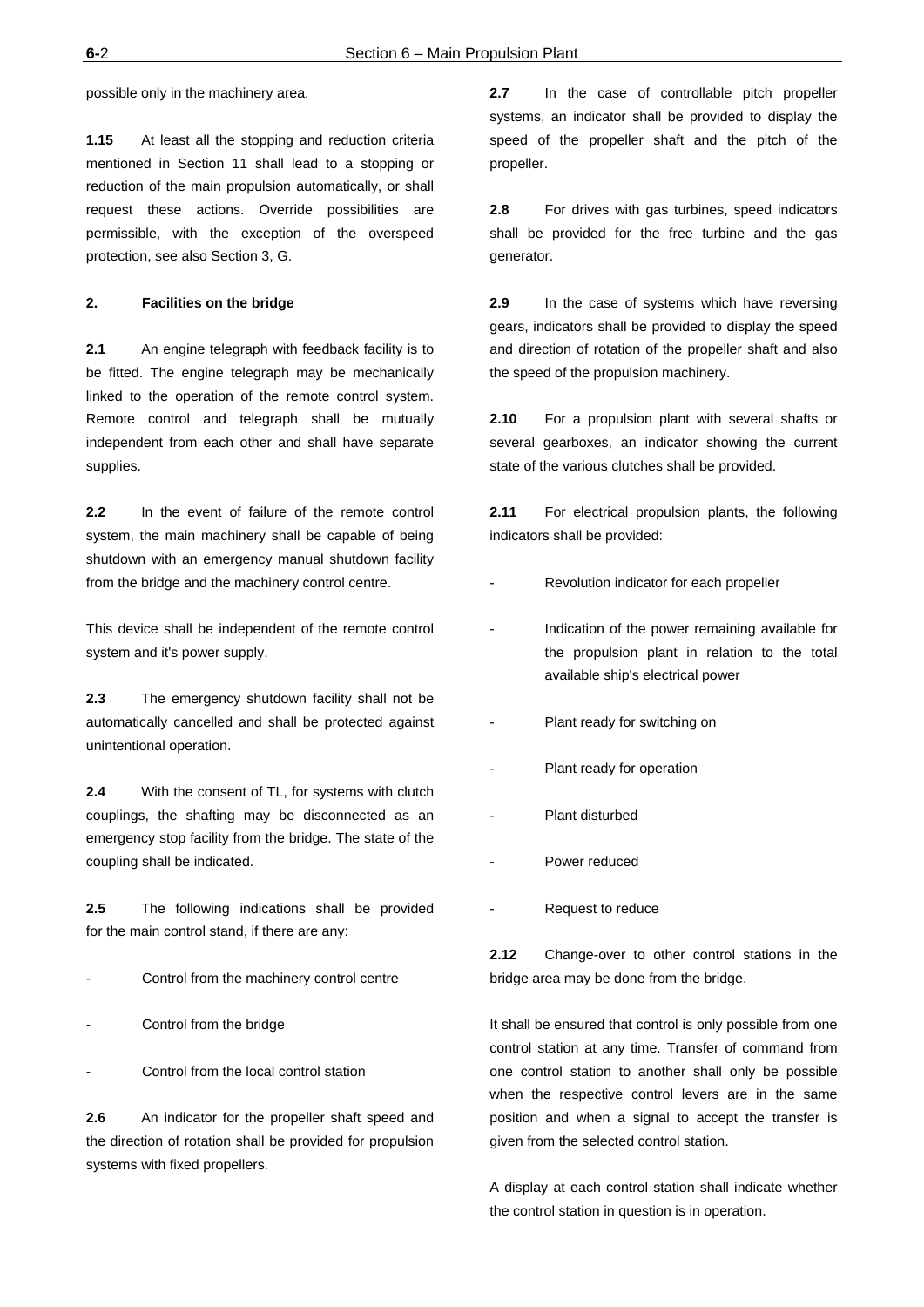**2.13** Change-over is not required where the control levers at the control stations are mechanically or electrically connected and with the control unit of the remote control system so that they automatically adopt the same position.

**2.14** A malfunction in a system for synchronizing the lever control at several control positions shall not result in the failure of the remote control at the main operating station.

#### **3. Facilities in the machinery control centre**

**3.1** If remote control of the propulsion plant is provided from a machinery control centre, the equipment listed under 2. shall also be fitted in the machinery control centre.

**3.2** For electrical propulsion plants, a power meter and an indication of the generators connected to the drive shall be provided in addition.

## **4. Facilities at the engine manoeuvring platform**

**4.1** A manual operating facility for the engine which is independent of the remote control system is to be installed at the local machinery control station.

**4.2** For a propulsion plant with several shafts or several gearboxes, an emergency operating possibility shall be provided for the clutches.

**4.3** The indicators listed in 2.5 to 2.10 shall be fitted at the control station.

**4.4** For electrical propulsion plants, the following measurement and display facilities shall be provided, differing from 2.11:

- Ammeter and voltmeter for each supply and each load component
- Ammeter and voltmeter for each exciter circuit
- Revolution indicator per shaft
- Plant ready for switching on
- Plant ready for operation
- Plant disturbed
- Power reduced

**4.5** If several operating stations are needed for the local control of the propulsion plant, suitable communication possibilities shall be provided between them and the machinery control centre.

**4.6** For the local indicators required according to Chapter 104 - Propulsion Plants, the following applies:

**4.6.1** The indicators shall permit conventional operation that is independent of the automation system.

**4.6.2** A fault shall only lead to failure of one indicator. The same applies for electrically powered indicators and their supply.

**4.6.3** If these indicators are an integral element of an automation system, precautionary measures shall be taken to prevent failure of the indicators in the event of a fault in the automation system.

**4.6.4** The same sensors can be used for both indicators and automation systems, if it is ensured that the indicator is still supplied with the measurement value in the event of failure of the automation system and vice versa.

#### **5. Facilities at the operating station**

If the entire propulsion plant is to be controlled locally by an automatic system, the same requirements as for a machinery control centre shall apply, as and where appropriate, see 3.

## **B. Speed/Performance Control of Main Propulsion Machinery**

#### **1. General requirements**

**1.1** The controller and the actuator shall be suitable for controlling the corresponding main propulsion machinery under the operating conditions laid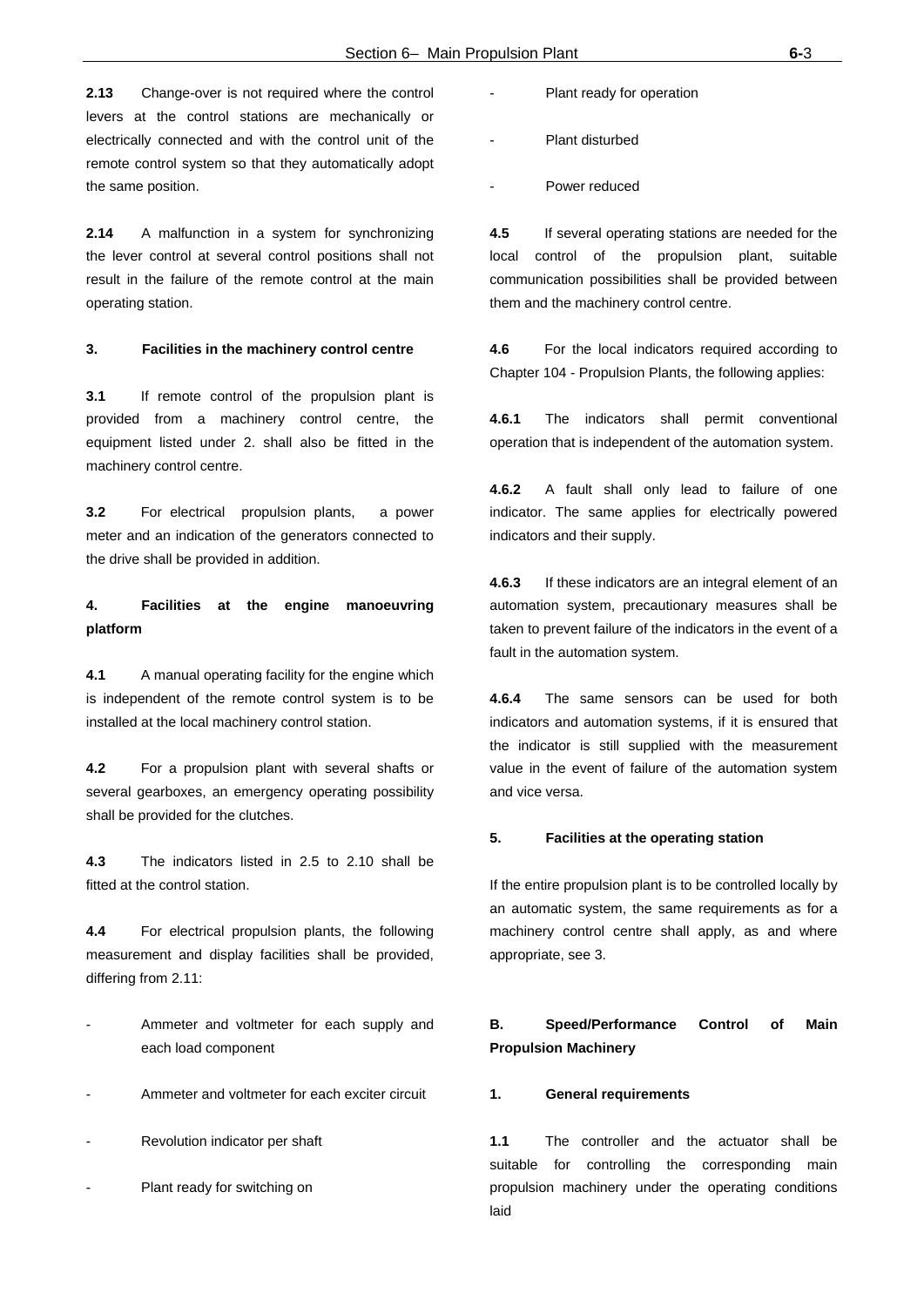down in the Rules and shall also be in line with the requirements specified by the engine manufacturer, see also Chapter 104 - Propulsion Plants.

**1.2** In the event of faults in the regulator system, the operating condition of the aggregate shall not become dangerous.

Faults in the regulator system shall cause an alarm.

There shall be no resulting increase in speed and output.

#### **2. Power supply**

**2.1** Control systems with an independent back-up system shall be supplied from the main source of electrical power.

**2.2** Where main propulsion machinery can be operated without a supply of electrical power, e.g. pumps driven from the main engine, their control systems shall be fed from the main source of electrical power, if they have no mechanical back-up system.

In the event of failure of the main electrical power supply, the control systems shall be supplied by an uninterruptible power supply.

**2.3** Where main propulsion machinery can only be operated with a supply of electrical power, e.g. electrically driven pumps, their control systems shall be supplied separately from each power station or from different main groups.

**2.4** Dedicated power supplies shall be provided for each control system of plants comprising a number of main propulsion engines.

**2.5** If an aggregate is out of service its control system shall not discharge batteries.

#### **C. Diesel Engines**

#### **1. General requirements**

For the monitoring, protection and control concept,

Section 11 shall be observed

#### **2. Starting operations**

**2.1** The number and duration of automatic start attempts shall be limited.

**2.2** The number of starting operations prescribed according to Chapter 104 - Propulsion Plants shall also be verified for operations with the remote control system.

#### **2.3 Electrical starting equipment**

**2.3.1** The starter batteries shall only be used for starting and preheating, where applicable and for the monitoring equipment and controller associated with the engine.

Maintaining and monitoring of the charge condition of the batteries shall be ensured.

**2.3.2** If main engines are started electrically, two mutually independent starter batteries shall be provided. They shall be so arranged that they cannot be connected in parallel. Each battery shall be capable of starting the main engine from the cold condition.

**2.3.3** The total capacity of the starter batteries shall be sufficient for a number of starting operations to be carried out within 30 minutes without recharging. For non-reversible main engines 6 starting operations must be possible.

#### **3. Governors and overspeed protection**

**3.1** Each diesel engine shall be fitted with a safety governor or speed governor that is so adjusted that the speed of the engine cannot exceed its rated speed by more than 15 %.

**3.2** Each main engine with a rated output of 220 kW or more which can be uncoupled during operation or which drives a variable-pitch propeller shall be fitted, in addition to the normal governor, with an independent overspeed protection that ensures that the speed of the engine cannot exceed the rated speed of the engine by more than 20%.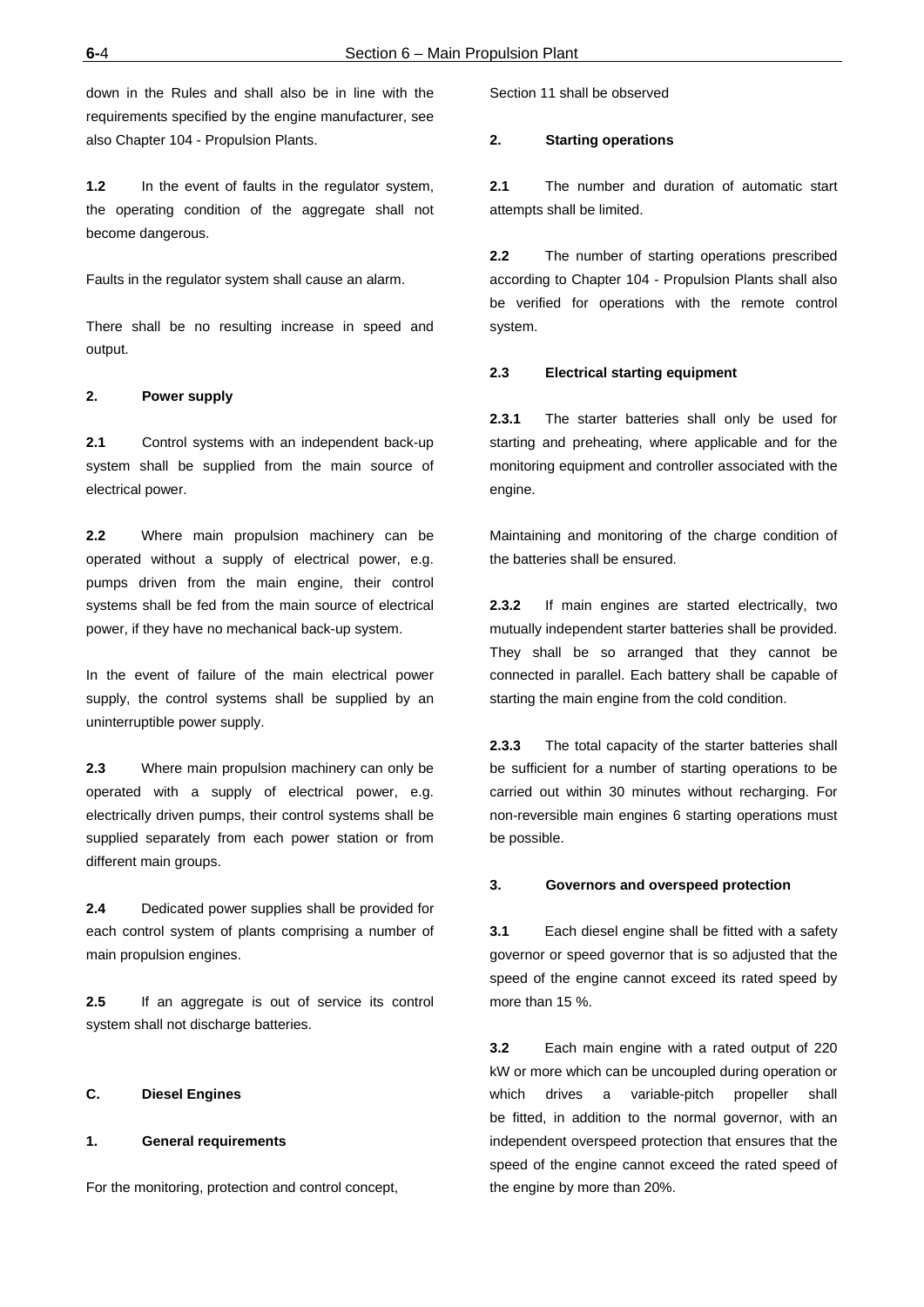## **4. Safety devices**

**4.1** Each engine with a rated output of 220 kW or more shall be fitted with devices which automatically shut down the engine on failure of the lubricating oil supply.

**4.2** If necessary, the engine shall be stopped if the cooling water pressure is too low.

**4.3** An automatic reduction shall be triggered for the following cases:

- Oil mist concentration or engine bearing temperatures too high (only for engines of more than 2250 kW or a cylinder diameter of more than 300 mm)
- Lubricating oil temperature too high
- Cooling water temperature too high
- Exhaust gas temperature too high

**4.4** Where a reduction is not sufficient to protect the engine, an automatic shutdown facility shall be provided.

#### **D. Gas Turbine Plants**

#### **1. General requirements**

For the monitoring, protection and control concept, Section 11, C. shall be observed.

#### **2. Governors and overspeed protection**

**2.1** Main propulsion gas turbines shall be fitted with an overspeed protection which ensures that the speed of the engine cannot exceed the maximum continuous rating by more than 15 %.

**2.2** If a main propulsion gas turbine is coupled to a reversing gear, an electrical power transmission, a variable-pitch propeller or a clutch coupling, an independent speed governor shall be provided that is suitable for controlling the speed of the unloaded gas

 turbine without the overspeed protection being triggered.

#### **3. Safety devices**

**3.1** Main propulsion gas turbines shall be fitted with a quick-action turbine stopping device which automatically interrupts or stops the fuel feed to the turbine for at least the following cases:

- **Overspeed**
- Lubricating oil pressure too low
- Extinguishing of combustion during operation
- Inadmissible vibration
- Inadmissible axial shifting of a rotor
- Inadmissible exhaust gas temperature
- Lubricating oil pressure in the reduction gearbox too low
- Inadmissible low pressure at the compressor intake

**3.2** The following auxiliary systems for auxiliary turbines shall be fitted with an automatic temperature control system, which is able to keep the normal operating values over the entire output range:

- Lubricating oil supply
- Fuel supply, or alternatively fuel viscosity
- Exhaust gas

**3.3** There shall be facilities or interlocks which purge accumulations of liquid fuel, or blow out gaseous fuel, from all parts of the main-propulsion gas turbine before the ignition sequence can begin or reignition after a misfire can take place.

**3.4** An emergency manual quick-closing device for the fuel feed shall be provided at the control position.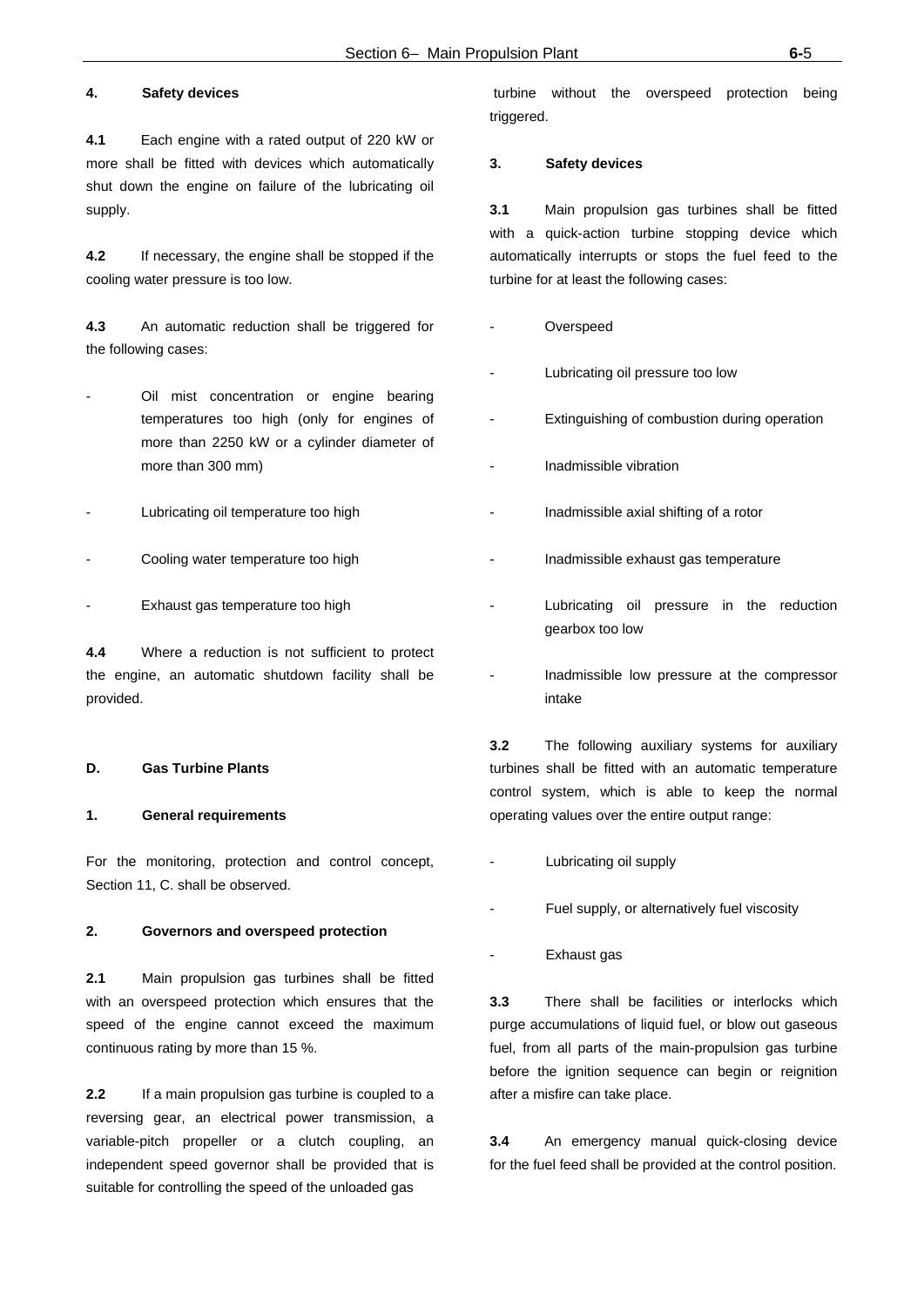**3.5** In the event of misfire, the starting device of the gas turbine shall be capable of aborting the ignition sequence and of shutting off the fuel feed within a specified period of time.

**3.6** Safety devices prescribed in addition by the manufacturer with the purpose of preventing dangerous situations in the event of a malfunction in the turbine plant shall be submitted for approval.

## **E. Electric Motors**

#### **1. General requirements**

**1.1** For additional rules concerning electrical propulsion plants, see Chapter 105 - Electrical Installations, Section 13.

**1.2** For the monitoring, protection and control concept, Section 11, D. shall be observed.

## **2. Control and regulating**

2.1 An automatic power limitation of the propulsion motors shall ensure that the ship mains will not be overloaded.

2.2 The reverse power during reversing or speedreducing manoeuvres shall be limited to the acceptable maximum values.

#### **3. Safety devices**

**3.1** Automatic shutdown of the propulsion plant, which impairs the ship's manoeuvring capability, shall be limited to such failures which result in serious damage within the plant.

**3.2** Safety devices shall be set to such values that they do not respond to overload occurring during normal operation, e.g. while manoeuvring, or if there are heavy seas.

**3.3** Defects in reducing and stopping devices shall not impair the limited operation in accordance with Chapter 105 - Electrical Installations.

**3.4** In the event of failure of an actual or reference value, it shall be ensured that the propeller speed does not increase unacceptably, the propulsion will not be reversed, or dangerous operating conditions arise. The same applies to failure of the power supply for control and regulating.

**3.5** The following additional safety devices shall be provided:

- Protection of the drives in the event of uncontrolled mechanical blocking
- Overspeed protection
- Protection against overcurrent and short circuit
- Differential protection and earth fault monitoring (only for a single generator with more than 1500 kW)

## **F. Multi-Shaft Systems, Systems with Several Propulsion Machines**

#### **1. Drive types**

**1.1** All possible operating modes and drive types, including the emergency operating possibilities, shall be presented in tabular form with all the possible combinations.

**1.2** The planned subdivision of the functionality for the controls, subgroup controls and their actuators shall be presented in an overall schematic diagram.

**1.3** A hazard analysis (HAZAN) and a failure mode and effects analysis (FMEA) for the possible operating modes and drive types mentioned under 1.1 and for the controls and actuators mentioned under 1.2 shall be submitted for approval.

**1.4** The various control curves and operating instructions shall be specified in relation to the different drive types.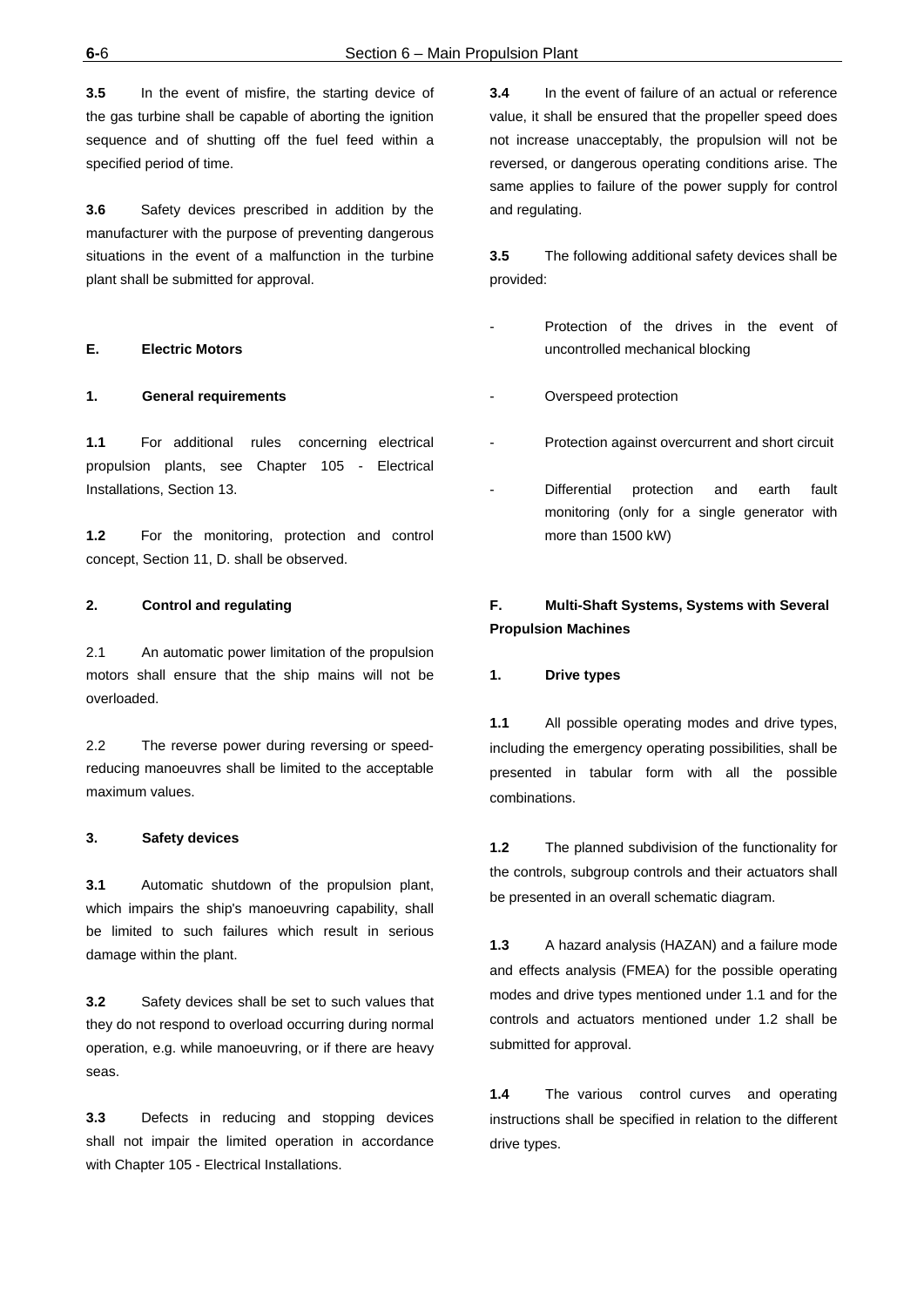**1.5** If the availability is to be increased through the use of multi-shaft systems or systems with several propulsion machines, the TL Rules Chapter 23 – Redundant Propulsion and Steering Systems shall be observed.

## **2. Control and regulating**

**2.1** In the case of multi-shaft systems, there shall be a possibility of controlling and switching off each individual propulsion plant from the bridge.

**2.2** Dedicated power supplies shall be provided for each control system of plants comprising a number of main engines or gas turbines.

#### **3. Safety systems**

Safety systems shall be divided up so that the failure of any plant component does not impair the function of the other plant components, or the proper functioning can be restored by simple measures.

#### **4. Alarms**

Alarms on the bridge shall be provided separately for each propulsion plant.

#### **5. Stand-by circuits**

The stand-by circuits prescribed for these plants can be omitted if a multi-engine propulsion plant is provided with separate systems and with automatic and individual stopping (uncoupling).

The autarky of the compartments has to be observed, if applicable.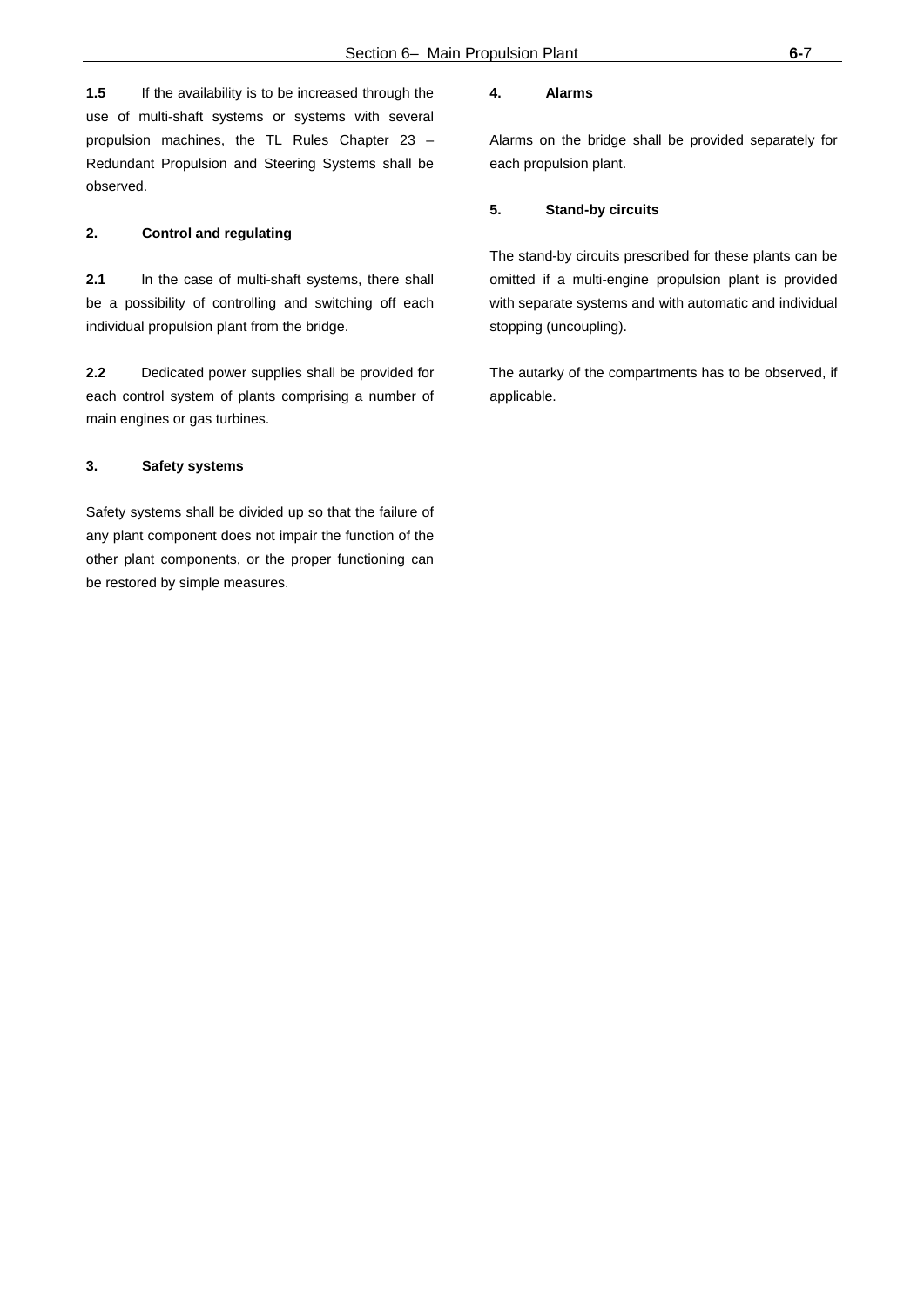## **AUXILIARY MACHINERY SYSTEMS**

#### **A. General**

**1.** Means shall be provided for auxiliary machines which are started automatically or by remote control to prevent undesired remote and automatic start-up.

**2.** For the scope of stand-by circuits and remote control facilities for essential auxiliary machinery as well as for the scope of the alarm and registrating locations, see Section 11.

**3.** With regard to the individual local alarms listed in Section 11, a collective alarm which indicates a fault in the system concerned is sufficient in the machinery alarm system.

**3.1** The individual alarms shall be recognizable at the system concerned.

**3.2** Specifications for collective alarms are given in Section 3, C.1.16.

## **B. Remote Controlled Valves, Units and Processes**

**1.** If valves, units and processes are remote controlled, all the necessary elements shall be operable by remote control.

**2.** If a certain type of valve, aggregate or process is remote-controlled, then all other units of the same type shall, as far as is possible, also be remotecontrolled.

**3.** Manual control shall be possible.

**4.** The option for manual control, even of individual elements, shall be recognizable on the remote control unit.

**5.** Manual control shall have priority. The remote control shall not have any capability for overriding the manual control.

**6.** Failure of the remote control facilities shall not result in any control outputs. Elements shall preferably be driven by pulse signals.

**7.** An acknowledgement message shall be sent back to confirm control commands. If no acknowledgement message that matches the command is received after a process-dependent delay, this condition shall be signalled.

#### **C. Source/Target Control**

If a source/target control is envisaged, the following shall be observed, see also P.2.4:

**1.** The possibility of rerouting a certain quantity shall be provided.

**2.** The release of the pipe route and the starting of the necessary feed pumps shall occur automatically.

**3.** The feed pumps shall only be started after positive confirmation of the valve positions has been received.

**4.** If manual interventions are made in the automatism of the source/target control, or if an aggregate or valve needed for the source/target process is manually remote-controlled or remote-actuated, or if an acknowledgement message is not clear, the procedure shall be terminated automatically and the installation shall be brought into a safe operating condition.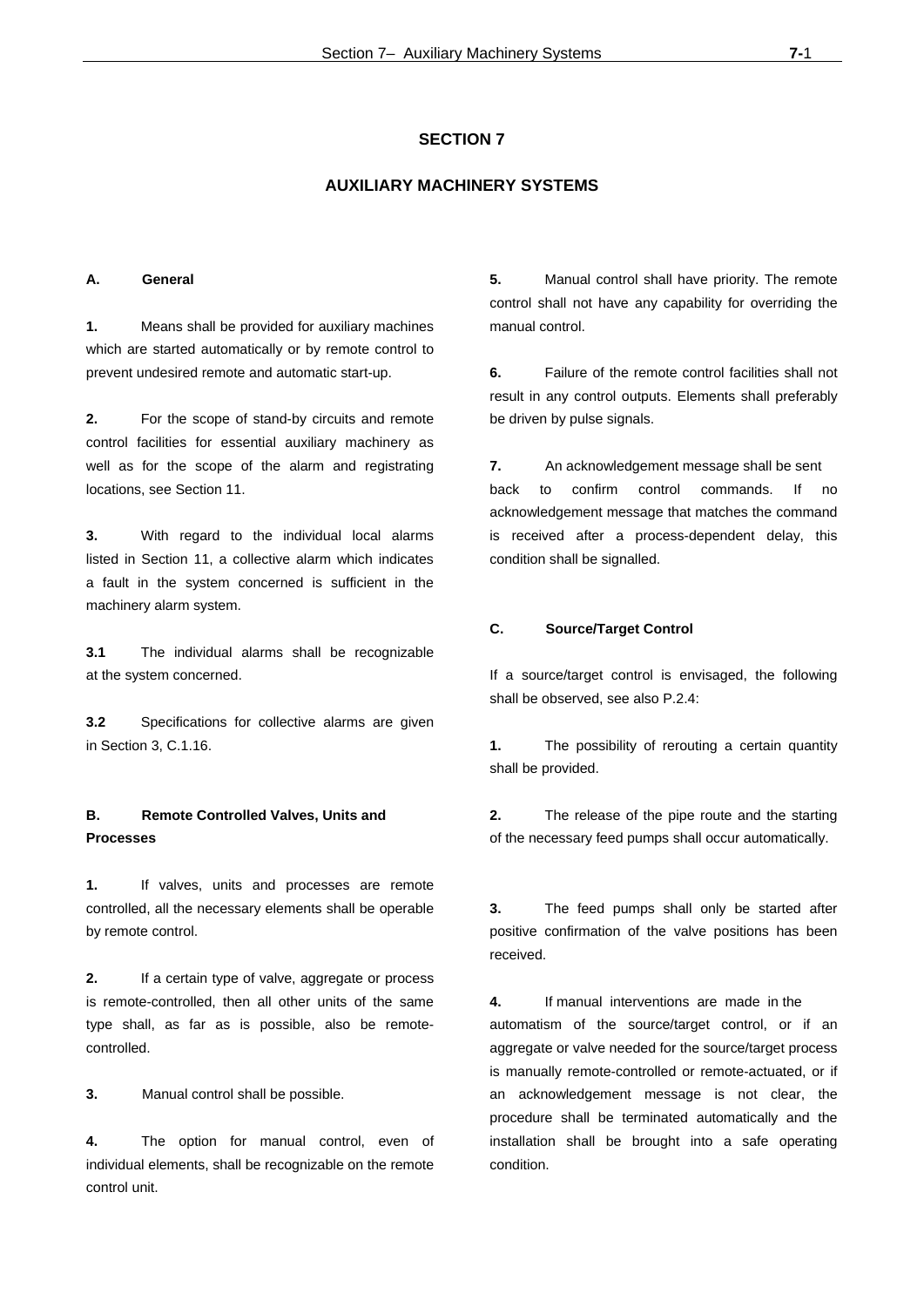## **D. Ship Stabilizer Plants**

#### **1. General requirements**

**1.1** The provisions relating to mechanical equipment in Chapter 107 - Ship Operation Installations and Auxiliary Systems, Section 2, B. shall be observed.

**1.2** Under all operating conditions, even in the event of a fault, the stabilizer plant shall not cause any hazardous conditions for the ship.

**1.3** The failure condition of the plant shall ensure the neutral position of the ship.

#### **2. Rudder roll stabilization**

**2.1** The roll stabilization by the rudder is a function of the steering gear control system.

**2.2** It shall be possible to select the normal steering gear control system reliably at all times.

**2.3** The maximum rudder angle shall be limited for the rudder roll stabilization mode.

#### **E. Auxiliary Diesel Engines**

**1.** Automatic or remotely controlled start attempts shall be limited in duration and number.

For the remotely controlled or automatic starting of engines, only systems are permitted which allow starting for any position of the crankshaft.

#### **2. Electrical starting devices**

**2.1** The starter batteries shall only be used for starting (and preheating, where applicable) and for the monitoring equipment and controller associated with the engine.

**2.2** Maintaining and monitoring of the charge condition of the batteries shall be ensured.

**2.3** If several auxiliary engines are started electrically, at least two mutually independent batteries shall be provided. The use of the main engine starter batteries, if there are any, is permitted.

**2.4** The capacity of the batteries shall be sufficient for at least three starting operations per engine.

**2.5** If only one of the auxiliary engines is started electrically, one battery is sufficient.

**3.** In the event of overspeed or a failure of the lubricating oil supply of diesel engines, automatic stopping of the engine shall be ensured.

#### **4. Regulators**

**4.1** Electrical regulators and the associated actuators are subject to mandatory type-testing.

**4.2** In the event of faults in the regulator system, the operating condition of the engine shall not become dangerous.

**4.3** In the case of malfunctions in the regulator system, the fuel admission in the injection pumps shall be set to "0". Faults in the regulator system shall cause an alarm.

**4.4** Batteries shall not be discharged by the regulator system following an engine shutdown.

#### **5. Starting and stopping operations**

**5.1** The starting and stopping operations for the individual automated generators should also be possible through manual actuation in the corresponding section of the power station switchboard.

**5.2** It shall be ensured that the starting operation for a generator can only take place if all start interlocks have been released.

**5.3** The start interlocks shall be fitted with an override possibility.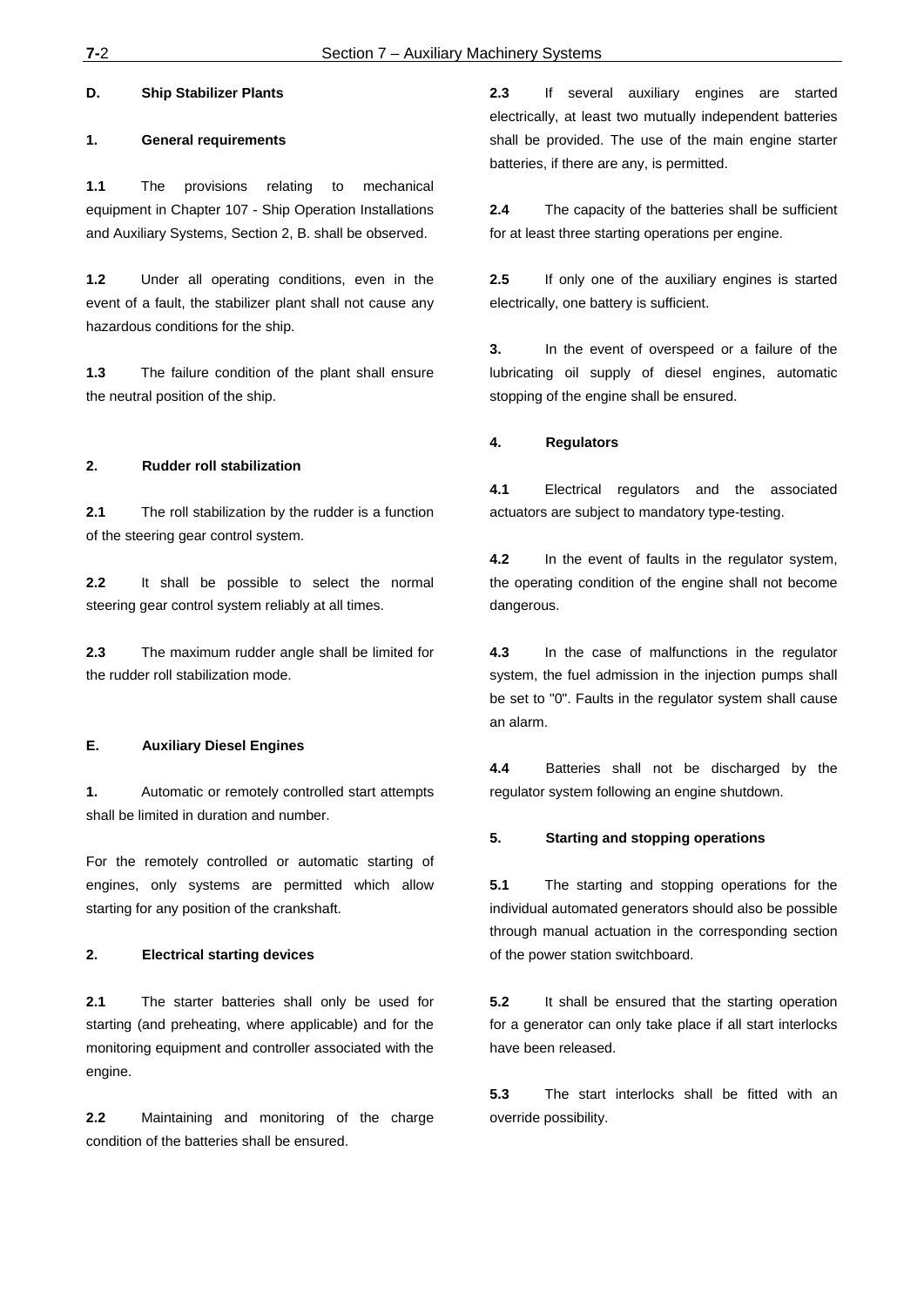**5.4** For each aggregate, an emergency stop pushbutton shall be provided locally at the machine.

#### **F. Auxiliary Turbines**

**1.** Remotely controlled or automatic start-up of auxiliary turbines and acceleration to rated speed are to be accomplished in such a way that the load applied is without risk to the turbines.

#### **2. Safety system**

For the safety devices, see gas turbines, Section 6, D.

#### **G. Auxiliary Steam Plants**

The requirements according to Section 11, Table 11.6 and Chapter 107 - Ship Operation Installations and Auxiliary Systems, Section 15 are to be observed.

#### **H. Purifier Systems**

**1.** The temperature of the separating medium shall be automatically controlled and monitored.

**2.** Malfunctions in the purifying process shall cause the flow to the purifier to be cut off automatically.

**3.** Depending upon type and method of separation, the unintentional opening of the drum and the loss of the water seal and water in the medium to be separated shall trip an alarm, see Section 11, Table 11.6.

**4.** The heating system of the preheater is to be so designed that an interruption of the flow to the purifier does not result in overheating of the preheaters.

#### **I. Air Compressor Systems**

In the event of failure of the pressurized lubrication system, independently driven compressors shall shut down automatically. A suitable automatic drain facility shall be provided for the cooler and water traps, also during operation, where appropriate.

# **J. Hydrophor Facility / Fresh Water Conditioning**

**1.** The filling level in the fresh water storage tanks shall be monitored.

**2.** When 95 % of the storage volume is reached, the conditioning plant shall stop automatically.

**3.** If the level falls below 15 % of the storage volume, an alarm shall be triggered.

**4.** Two pressure pumps shall be provided as standby units.

**5.** The pressure in the booster tank shall automatically be kept within the working range.

**6.** If the working pressure is not attained after a certain operating time of the pressure pump, this status shall trigger an alarm and the pump shall be stopped.

**7.** The temperature of the hot water circuit shall be regulated automatically.

**8.** The operating temperature shall be supervised against maximum and minimum temperature and trigger an alarm.

#### **K. Main Fire Extinguishing Pumps**

**1.** The fire extinguishing system shall be kept under constant pressure.

**2.** A pressure drop shall trigger an alarm.

**3.** In the event of a pressure loss during peacetime in-port readiness, the pressure pumps can be started automatically.

**4.** A pressure loss without any demand from fireextinguishing water consumers shall trigger an alarm.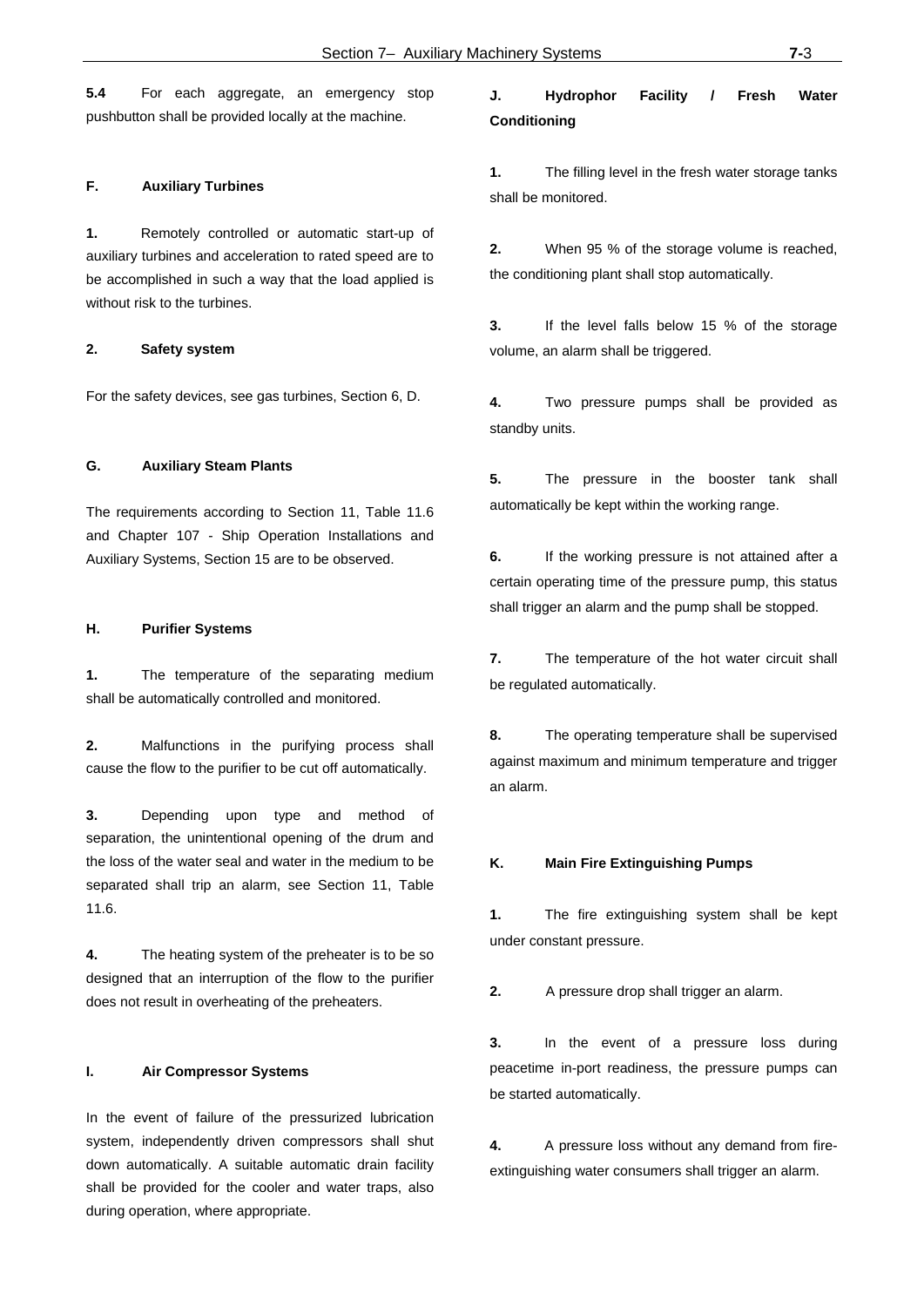**5.** Rising mains shall be shut off automatically during the operating conditions "combat / action stations" and "wartime cruising", and may only be opened again after being selected.

#### **L. Valves at the Shell**

Valves at the outer shell which are open during operation of the machinery shall be accessible, and it shall be possible to operate them from a safe position above the floor plates.

#### **M. Measuring System for Tank Contents**

**1.** If an electrical system for measuring tank contents is envisaged, the following requirements shall be observed:

**2.** The tank levels shall be indicated in volume and mass.

**3.** The position of the tanks within the ship shall be clearly recognizable.

**4.** The measurement tolerance shall not exceed 5 % on even keel.

**5.** Sensor values lying outside the plausible range shall trigger an alarm. If the sensor is defective, the corresponding indication shall be marked as invalid.

**6.** The alarms required for fuel or lubricating oil tanks shall not be derived from the signals supplied by the filling level sensors. Separate sensors shall be provided.

**7.** As far as possible, sensors shall not be arranged in the pressure and suction funnel of the tanks.

#### **N. Bilge and Drain Facilities**

**1.** Bilge wells shall be located and monitored in such a way that the accumulation of liquid is detected at normal angles of trim and heel, and shall be large

enough to accommodate easily the normal drainage during the unattended period.

**2.** Where devices are fitted to provide automatic drainage of engine room bilges or bilge wells, an alarm shall be tripped to indicate when the bilge pump is running too often or too long.

**3.** Where, as a result of the **MARPOL** convention, a facility is specified for monitoring the residua oil content in the bilge water and, where appropriate, an automatic interruption in the drain process, an alarm is to be tripped when the limit value is exceeded and where specified - the drainage process is to be stopped.

**4.** The water level in each watertight space/ section shall be monitored.

**5.** Sluice valves and nozzle valves between the spaces/sections shall close automatically during the operational conditions "combat/action stations" and "wartime cruising".

**6.** The fault and failure position of these valves shall be "closed".

#### **O. Chilled Water Units**

**1.** The temperature of the chilled water system and the capacity of the refrigerating compressors shall be controlled automatically, see also Chapter 107 – Ship Operation Installations and Auxiliary Systems, Section 12, G.4.

**2.** Chilled water circuits are to be monitored for the danger of frost in the range of immediate vicinity to water chillers. The monitoring device shall be set so that it is activated before the freezing point of the cooling medium is reached.

**3.** Chilled water circuits shall be provided with flow monitors. Starting of the compressor shall only be possible at given chilled water flow.

A starting delay shall be provided.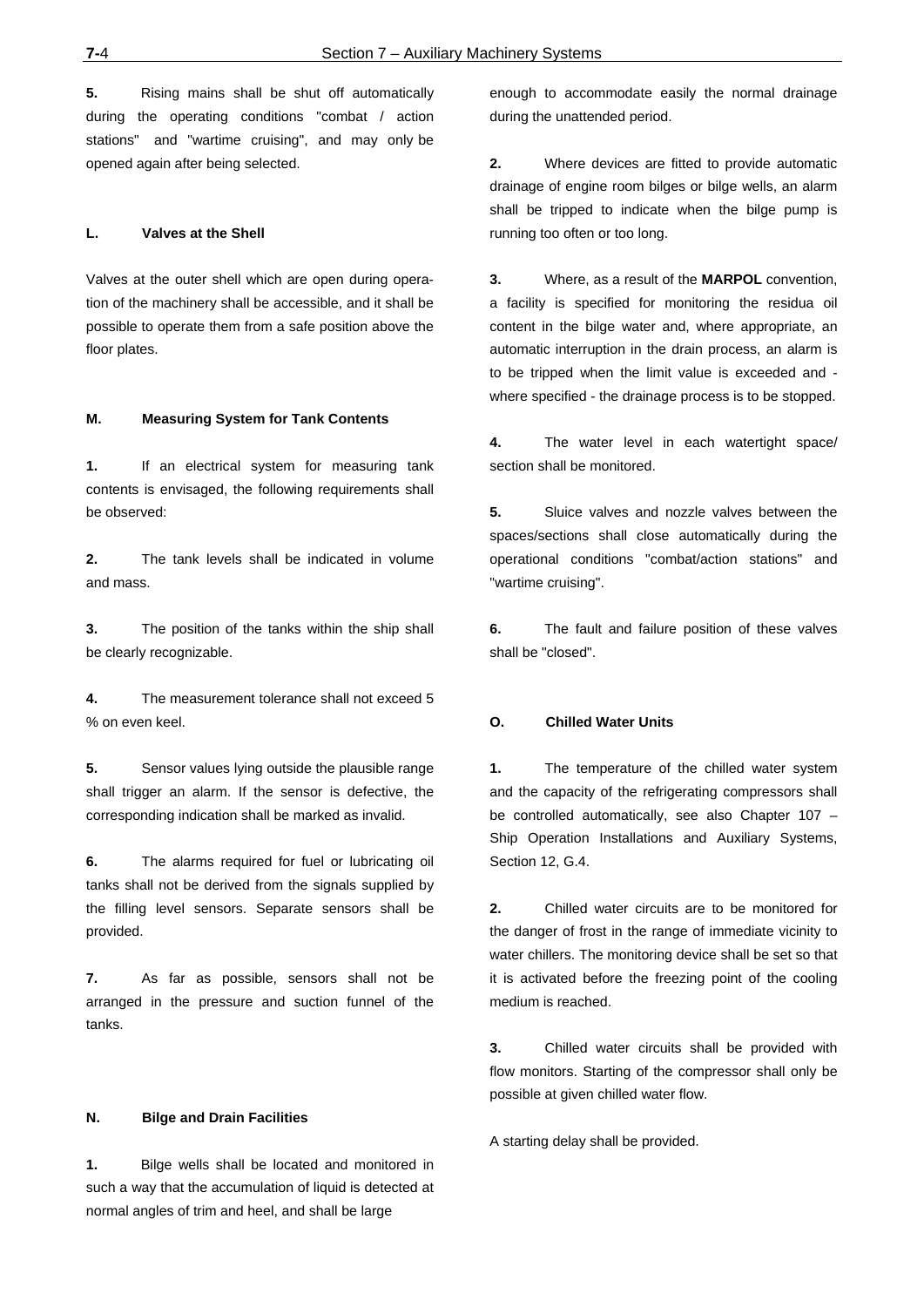**4.** Refrigerating plants shall be fitted with low pressure cutout which shut down the compressor set if the condensing pressure is too low.

**5.** Compressors, whose oil circuit is not maintained by splash lubrication but by pressure lubrication, shall be fitted with a differential pressure switch which shuts down the compressor unit in case the difference pressure between oil - and refrigerant suction pressure exceeds the lower threshold value. Restart of the compressor shall be possible only after manual re-set.

**6.** The following operating parameters shall be indicated and any deviation of the limit values shall trigger an alarm:

- Current of the compressor drive motor
- Differential pressure of lubricating oil
- Suction pressure
- Discharge pressure
- **7.** Water loss shall trigger an alarm.

**8.** Indication and operating equipment in the damage control centre shall be provided as follows:

**8.1** It shall be possible to switch the plant on and off,

**8.2** Centralized shutdown of the plants separated for each damage control area (main fire zone) shall be provided.

**8.3** Alarms and operating conditions shall be indicated for each refrigerating plant.

**8.4** Temperature indications for the refrigerating plants and the related refrigeration spaces shall be provided.

**9.** An approved refrigerant warning device shall be provided.

**10.** All the necessary switching, open-loop and closed-loop control equipment shall only be structurally

combined for installations belonging to the same damage control area.

**11.** If several chilled water units are operated in sequential mode, the following shall be observed:

**11.1** When the active unit has attained a predetermined maximum capacity, a starting signal shall be sent to the next stand by unit.

**11.2** The failure of any unit shall not affect the functioning of the others.

**11.3** In the event of water loss, the affected section shall be isolated from the others.

**11.4** The connection and disconnection of additional units shall be such that, as far as possible, the active units are utilized with full capacity before additional units are connected.

**11.5** If all units are in operation, an alarm shall be triggered when a prescribed absolute maximum value is reached.

#### **P. Fuel System**

The fuel system comprises the inward and outward fuel transfer, the storage, the fuel feed and the distribution of fuels.

#### **1. Surveillance of tank content**

**1.1** The requirements set out in M. shall be observed

**1.2** Trim and heel shall be considered for the content calculation if required by building specification.

**1.3** Inadmissible changes in the contents of tanks shall trigger an alarm.

#### **2. Remote control of pumps and valves**

**2.1** The requirements set out in B. shall be observed.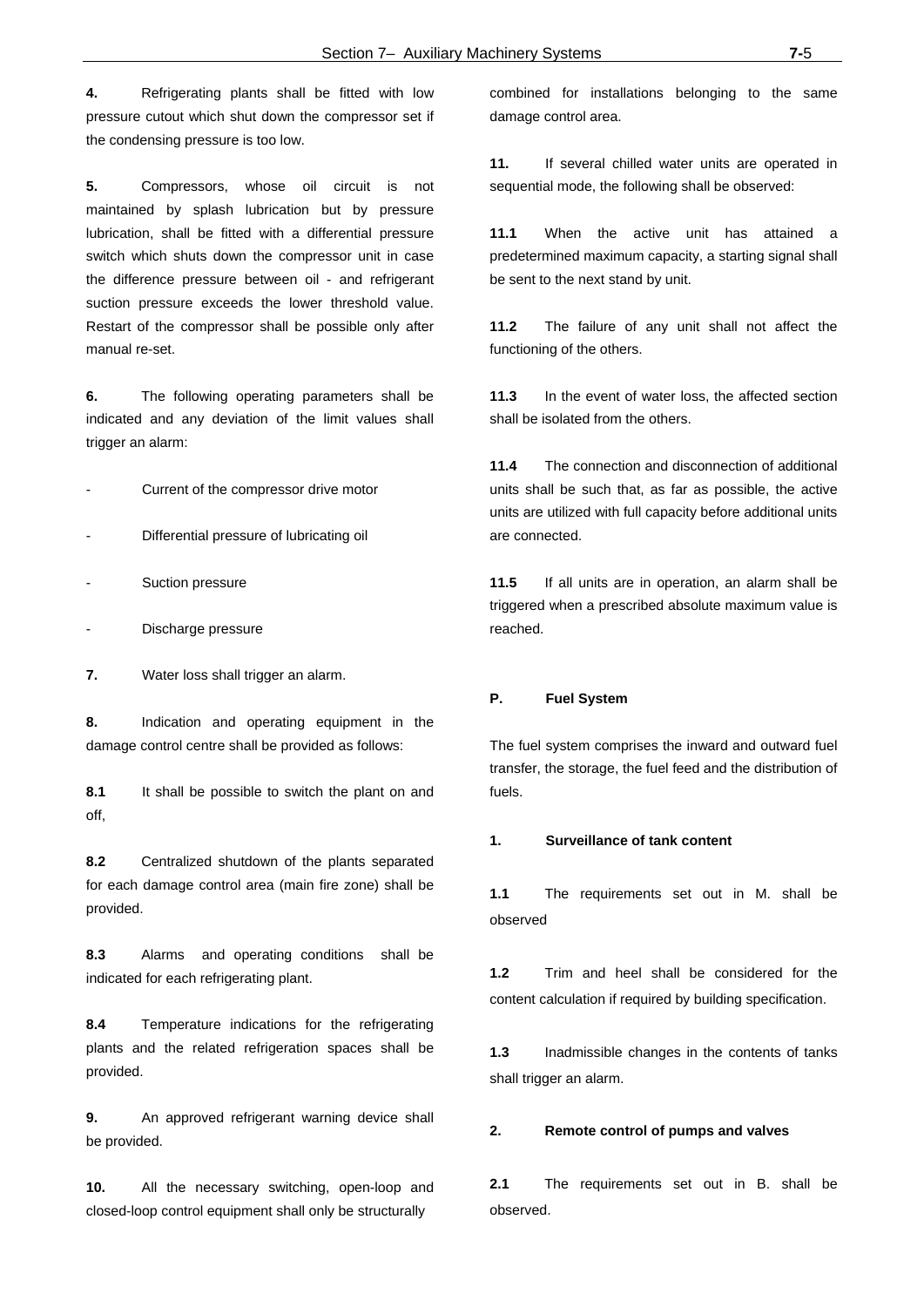**2.2** The desired/actual-value condition of the controlled valves and pumps shall be monitored constantly for deviations.

**2.3** In the event of a fault, no dangerous condition shall arise, e.g. pressure wave through valve falling closed.

**2.4** Level alarms shall be triggered by independent maximum-value sensors. In case of source/target control such an alarm shall lead to an interruption of a filling operation.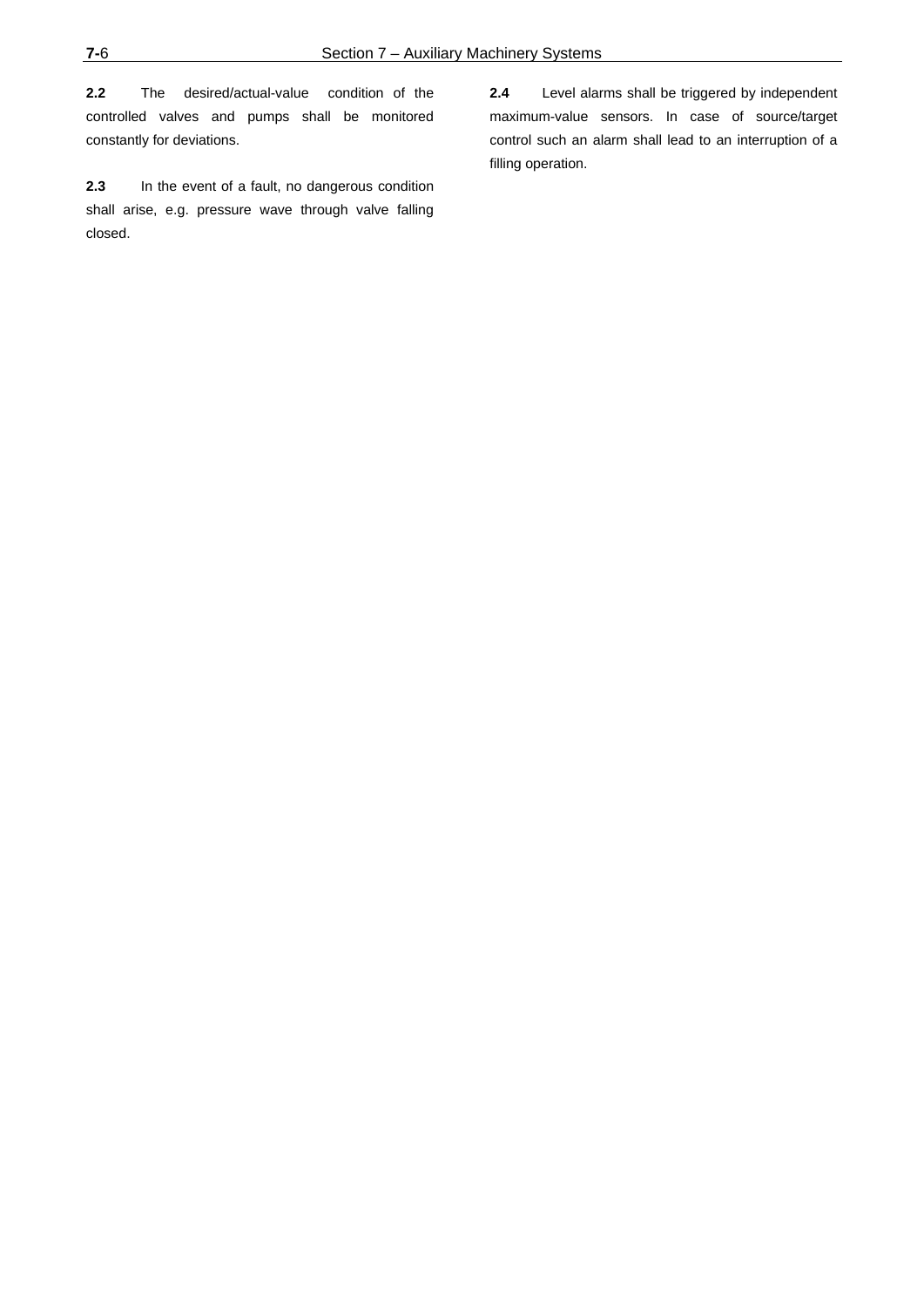## **ELECTRICAL SYSTEMS**

#### **A. Power management system**

#### **1. General**

**1.1** The power management system has the task of autonomously safeguarding the adequate supply of the electrical installations with due regard to the operating condition of the ship; see Chapter 105 – Electrical Installations, Section 3, A.

**1.2** The electrical power supply shall be automated with respect to the starting and stopping of the generators, as well as the synchronization, paralleling and load sharing.

**1.3** Through suitable measures, it shall be ensured that the ship's electrical supply remains available to an adequate degree, even in the event of a single failure.

**1.4** The assemblies needed for generator protection shall be mutually independent and located in the section of the power station switchboard belonging to the generator. See also Chapter 105 - Electrical Installations, Section 4.

**1.5** In the event of a single failure in the power management system, the independent operation of each generator and manual synchronization of the generators shall be possible.

**1.6** The operational readiness and priority of each generator shall be selectable.

#### **2. Synchronizing and paralleling**

**2.1** The automation system shall be so designed that any generator can be connected first to a deenergized network. After this, it shall be possible to automatically synchronize and connect all the other generators as required to commence parallel operation

after the start procedure has been completed.

**2.2** The synchronizing device shall harmonize the frequency and phase relation of the voltage of the generator with that of the network so precisely that the parallel connection can be made without impairment of the generators and switchgear, see Chapter 105 - Electrical Installations, Section 4.

**2.3** If the synchronizing process is not successful, an alarm shall be triggered.

#### **3. Sharing of active load**

After completion of paralleling, the automatic system shall distribute the active load.

## **4. Load-dependent connection and disconnection**

**4.1** Depending on the current mains' load, it shall be possible to automatically connect or disconnect stand-by generating sets to or from a base-load set. If the base-load generator is connected to the network, further generators shall then start in a specified sequence and in the number determined by the demand of the ship's mains. The disconnection is then performed in the reverse order.

**4.2** It shall be possible to select the reference generator, i.e. the base-load generator, manually.

**4.3** A faulty stand-by generator shall automatically be removed from the add-on sequence, and an alarm shall then be triggered.

**4.4** The selection of suitable load conditions for the connection and disconnection of generators depends on the size and number of installed units and consumers.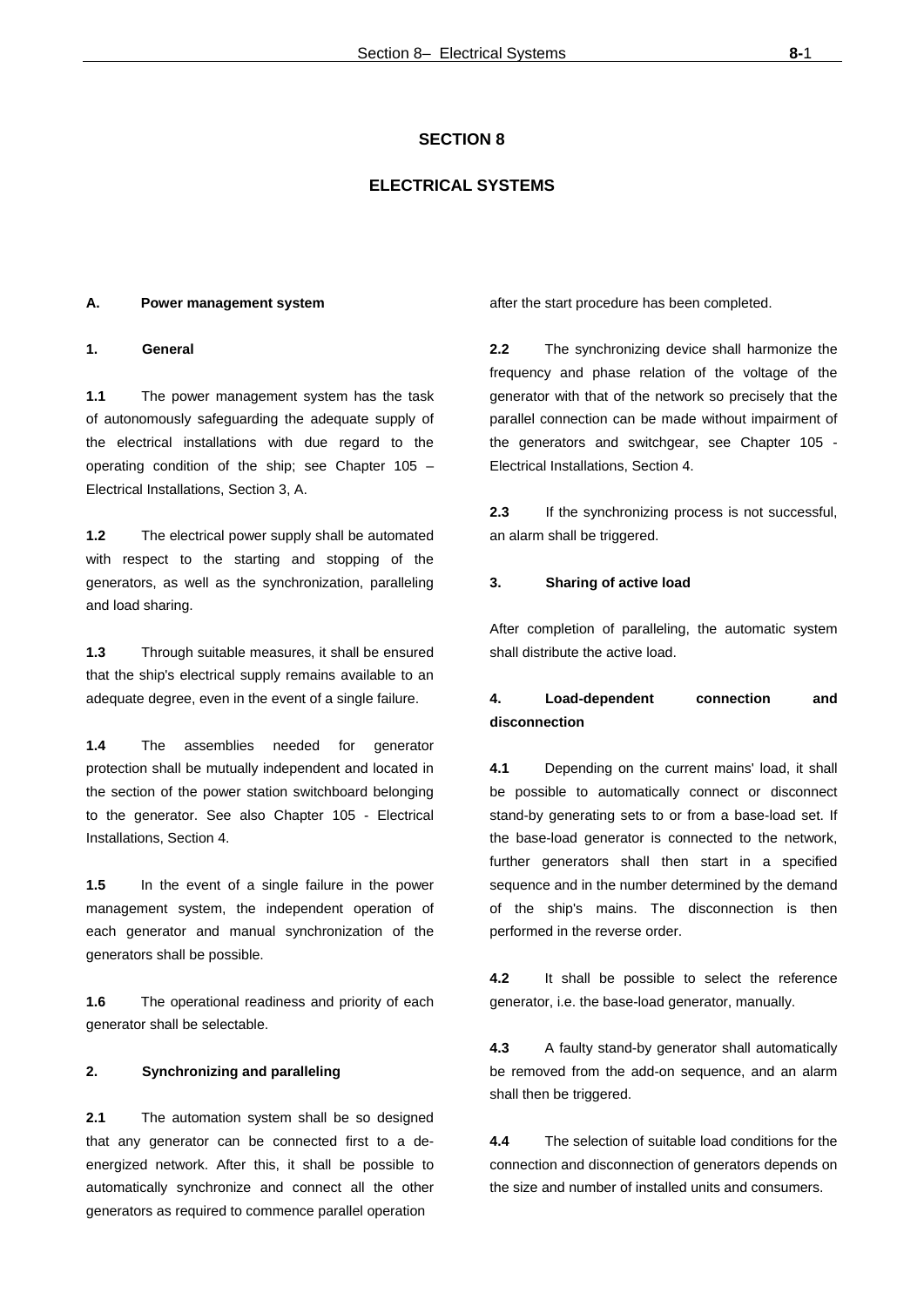**4.5** Operational disconnection at reduced load should be performed with a time delay. A generator that has been disconnected in this way is not locked out and remains ready for operation.

**4.6** The automatic system shall be so designed that prolonged parallel operation with less than 40% load per generator is avoided.

**4.7** The connection of high-power consumers shall be delayed until sufficient generator output is available.

## **B. Automation of the Shipboard Supply System (Electrical Distribution / Main Groups)**

**1.** An automatic changeover of the power supply shall be provided, taking into consideration the available supply voltage and the loading of the power stations.

**2.** Automatic restarting after a power failure shall be provided for specified essential equipment according to Section 11, I.

**3.** The interconnected operation of several power stations shall be controlled automatically, taking account of the operating conditions.

**4.** It shall be possible to actuate the bus-tie breakers between the feed points of the busbars in the power station switchboards either manually or by remote control.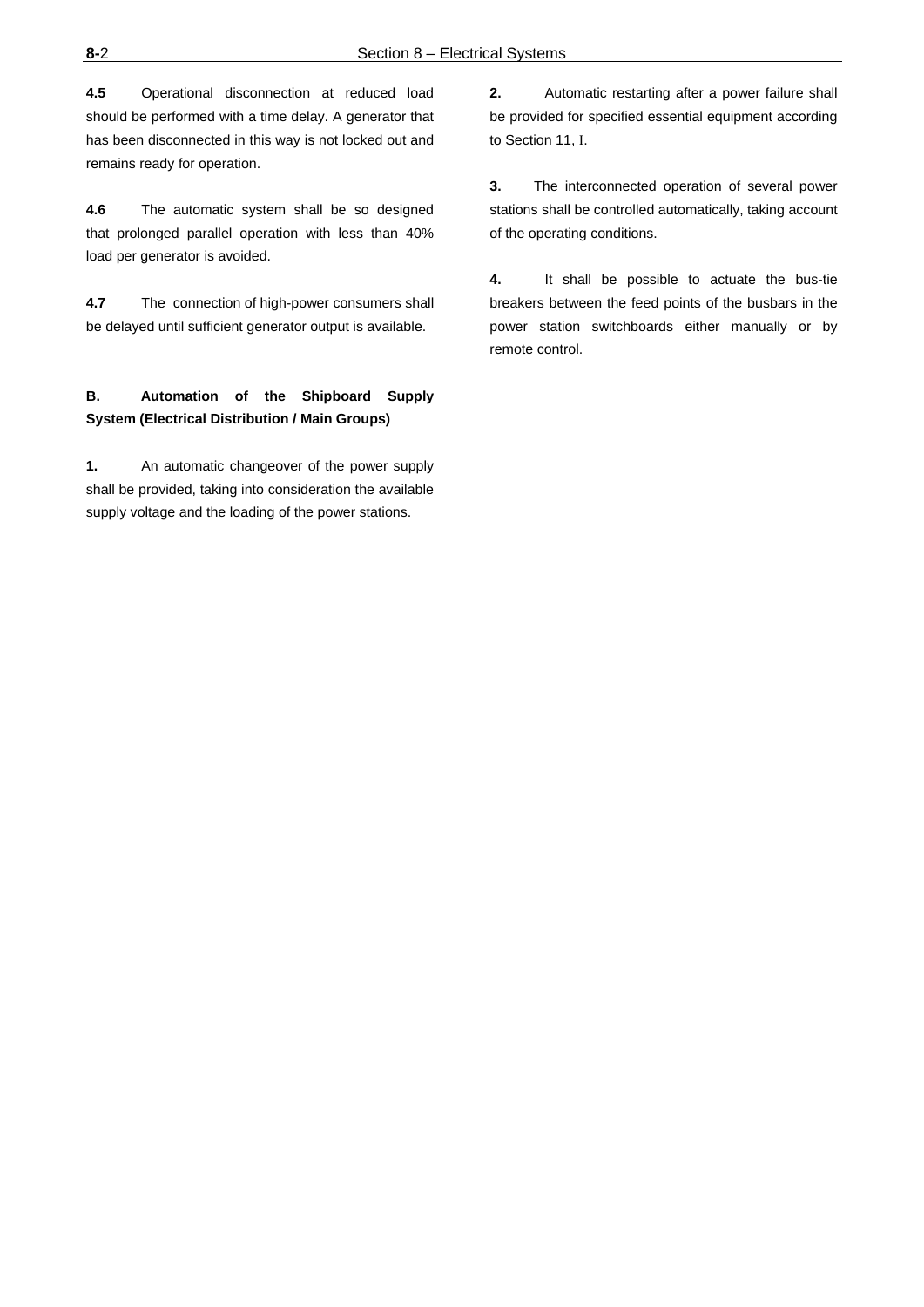## **SHIP PROTECTION MANAGEMENT**

#### **A. Damage Control**

#### **1. Application**

The ship protection management is used for rapid and targeted damage control. The ship control system shall support the ship operation technology, especially in the task areas of damage prevention, damage detection, damage limitation and damage control.

#### **2. General requirements**

If a ship protection management is envisaged, the following shall be observed:

**2.1** The functions shall be provided on the control level of the integrated ship control system.

**2.2** The database of the open-loop control and monitoring system shall be used.

**2.3** The spatial arrangement of the elements to be controlled and monitored on the ship or within a sec tion shall be clearly recognizable. If necessary, e.g. for the representation of several decks, the isometric view shall be preferred.

#### **3. Killcards and automatic sequential circuits**

**3.1** Killcards, if applicable shall be made available to the operator.

**3.2** For each space, a killcard comprises the measures and information required for battle damage control. The detailed scope for each specific project shall be defined in the building specification.

**3.3** Killcards are offered automatically by the systems.

**3.4** Each killcard contains complete information how to react on a specific damage, e.g. fire or leakage, considering the different systems and conditions of the ship's compartment.

**3.5** Switching actions for damage control are either carried out manually on the basis of information of the "static" killcards in the local process displays or as an automatic sequential circuit through confirmation (acknowledgement) of a control panel.

**3.6** Following confirmation, the automatic sequential circuits shall run automatically as far as possible.

**3.7** Steps which shall be initiated manually shall be clearly recognizable.

**3.8** The execution of an automatic sequential circuit shall be monitored, and faulty execution shall trigger an alarm.

#### **4. Switchover of operating conditions**

**4.1** For a change in operational conditions, the ship protection management performs, after acknowledgement by the operator at the corresponding control station, the various connections, disconnections and changeover actions specified in the building specification.

**4.2** The switchovers of operational conditions are performed as automatic sequential circuits.

**4.3** For example, for the following operational conditions switchovers shall be provided:

**4.3.1** connection of all generators and opening of the interconnection feeder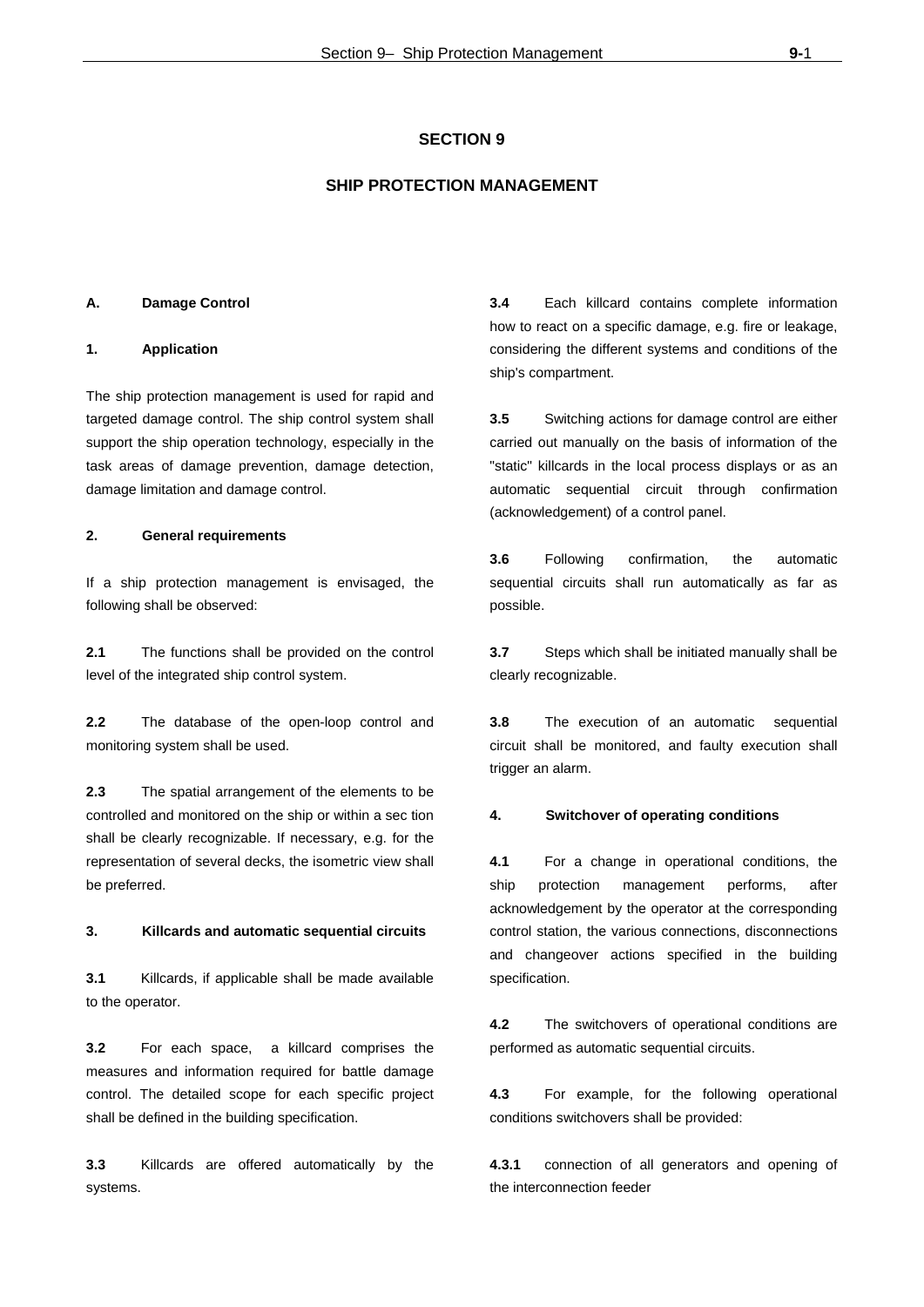**4.3.2** closing of the rising mains in the fire extinguishing system

**4.3.3** opening of the gates of the flood pump spaces in the compartments

**4.3.4** separation of the compressed air system in solitary mode

**4.3.5** complete or partial shutdown of diverse installations and devices, e.g. fans, fuel oil pumps, in the related compartments and service spaces for a confirmed and locally identifiable fire alarm

**4.3.6** adding-on of defined fire pumps in the event of pressure loss

**4.3.7** pumping-out during the sprinkling of ammunition rooms

**4.3.8** pumping procedures in the bilge water collecting tank

**4.3.9** damage limitation after hit damages, e.g. changeover to redundant infeed from the cold water system for essential consumers

**4.3.10** switching-off of source/target control in the fuel system in the event of fire in the ship, e.g. aborting of the fuel transfer process during underway replenishment at sea.

**4.4** Only manual enabling of overside pumping procedures following damage to the ship shall be possible.

#### **B. Camera Surveillance**

If camera surveillance is prescribed in the building specification for certain zones, the following shall be observed:

**1.** The images shall be clear and without distortion.

**2.** The possibility of still pictures shall be excluded, or still pictures shall be recognizable as such.

**3.** If images originating from several cameras can be shown on one monitor, the current camera location shall be identified.

**4.** If the images are to be shown via the visualizations of stipulated installations, e.g. the alarm system, the information which shall always be visible shall be superimposed over or inserted into the image.

**5.** Whether the use of the camera system is able to replace the prescribed alarm, signalling and display systems shall be considered in each individual case.

The requirements for the camera system, such as:

- **Redundancies**
- Colour display
- Sensitivity to low light levels
- Sound track transmission, and
- Capability of panning / zooming

shall be coordinated.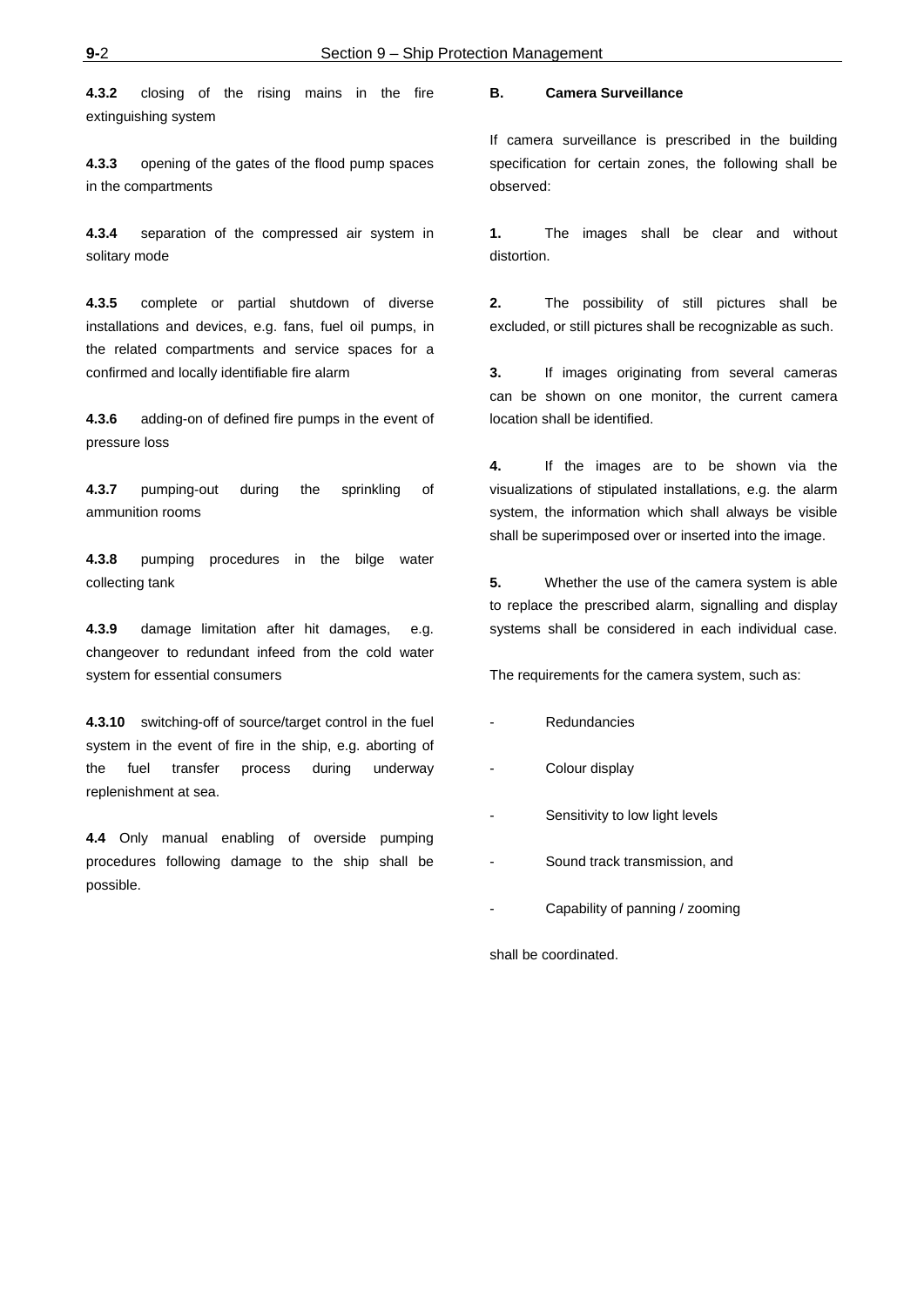#### **TESTS**

#### **A. General**

**1.** The testing of systems, equipment and assemblies demanded according to Section 2 are subject to the following rules.

**2.** As part of the general quality assurance system, the manufacturer shall ensure that the products which he manufactures meet the requirements as specified.

Records of the measures adopted and tests carried out as part of the quality assurance procedure shall be prepared.

**3.** For certain systems, equipment and components specified in the rules, tests are to be carried out in the presence of a TL Surveyor.

The tests and test specimen specified represent the minimum requirement.

Tests in the manufacturer's works or on board may also be required for other test objects, if the particular design of the test object makes this necessary. This applies in particular to integrated systems.

**4.** In the case of new systems, additional tests and trials are to be agreed, as required.

**5.** The purpose of the tests is to demonstrate compliance with the requirements as laid down in the building specification and the suitability of the test specimen for their intended use.

**6.** Where computer systems are used for functions which are essential to the safety of ship, crew and supply goods or to the fulfillment of the ship's tasks, records, test results and assessments are to be provided for the hardware and software in

accordance with Chapter 105 - Electrical Installations, Section 10.

- **7.** Tests are divided in:
- examination of technical documentation, see B.
- tests in manufacturer's factory (FAT), see C.
- tests on board (HAT and SAT), see D.
- tests for type approvals, see E.

The test procedures for FAT, HAT, SAT and type approvals are to be laid down in documents and are subject for approval by TL, see Section 1, C.5.

#### **B. Examination of Technical Documents**

**1.** The list of documents which are subject to approval is specified in Section 1, C.

**2.** Documents which have been examined and marked accordingly are to be submitted to the TL Surveyor on request.

## **C. Conducted at the Manufacturer's Factory (FAT)**

# **1. Tests conducted in the presence of a TL Surveyor**

The tests shall be carried out on the basis of the TL Rules for Classification of Steel Ships and the approved documents. They shall take place in accordance with a recognised standard.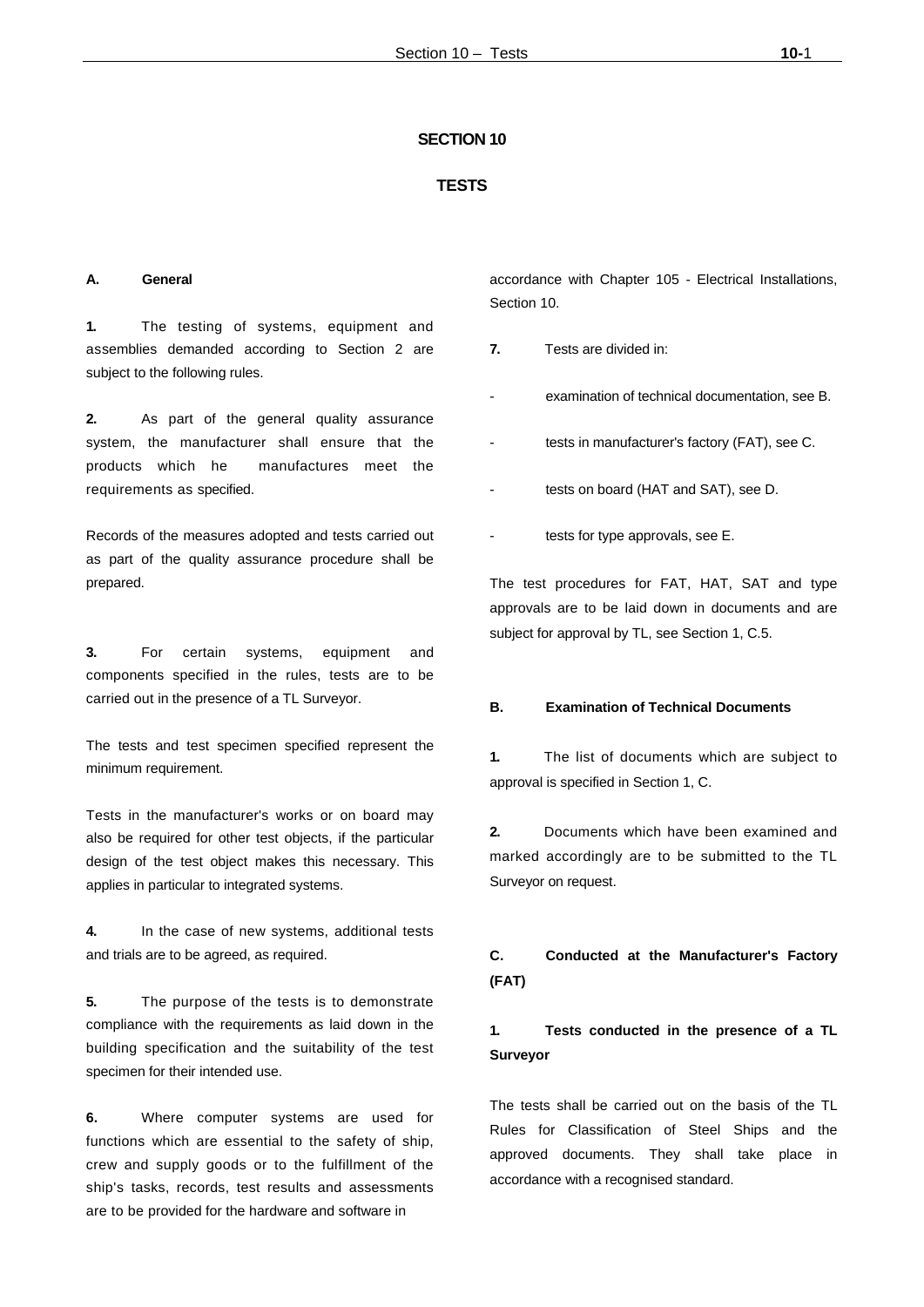## **2. Additional tests**

TL reserve the right to demand additional tests for systems which have safety implications, or in case of extensive automation systems or where individual systems are integrated.

#### **D. Tests on Board**

**1. General**

Tests comprise:

- Tests during construction/installation
- Tests during commissioning

## **2. Tests during construction/ installation and system integration**

**2.1** During the period of construction of the ship, installations are to be checked for compliance with the documents which have been approved by TL and with the TL Rules for Classification and Construction.

**2.2** Test certificates relating to tests which have already been carried out are to be submitted to the Surveyor on request.

**2.3** The satisfactory condition and the proper functioning of all automation facilities shall be verified including their power supply.

**2.4** Where not specified in the TL Rules for Construction, the tests to be conducted are to be agreed in accordance with the system requirements.

#### **3. Tests during commissioning (SAT)**

**3.1** The satisfactory condition and correct operation of all automation equipment are to be demonstrated.

**3.2** Corresponding proof shall be provided during sea service - without manual intervention - over a period of at least 6 hours.

#### **E. Type Tests**

**1.** The following installations, equipment and assemblies are subject to mandatory type testing:

- Computer systems
- Open-loop and closed-loop controls, and monitoring circuits, of essential equipment and of facilities serving the primary duty of the ship
- Integrated systems
- Remote control systems for the main propulsion plant
- Sensors and actuators for specified automation equipment
- Machinery alarm systems
- Duty alarm systems
- Safety devices
- Safety systems
- Power supply automation
- Measuring systems for tank content

**2.** As an alternative to the type tests specified, particular tests may be carried out, where justified in individual cases, with the prior consent of TL.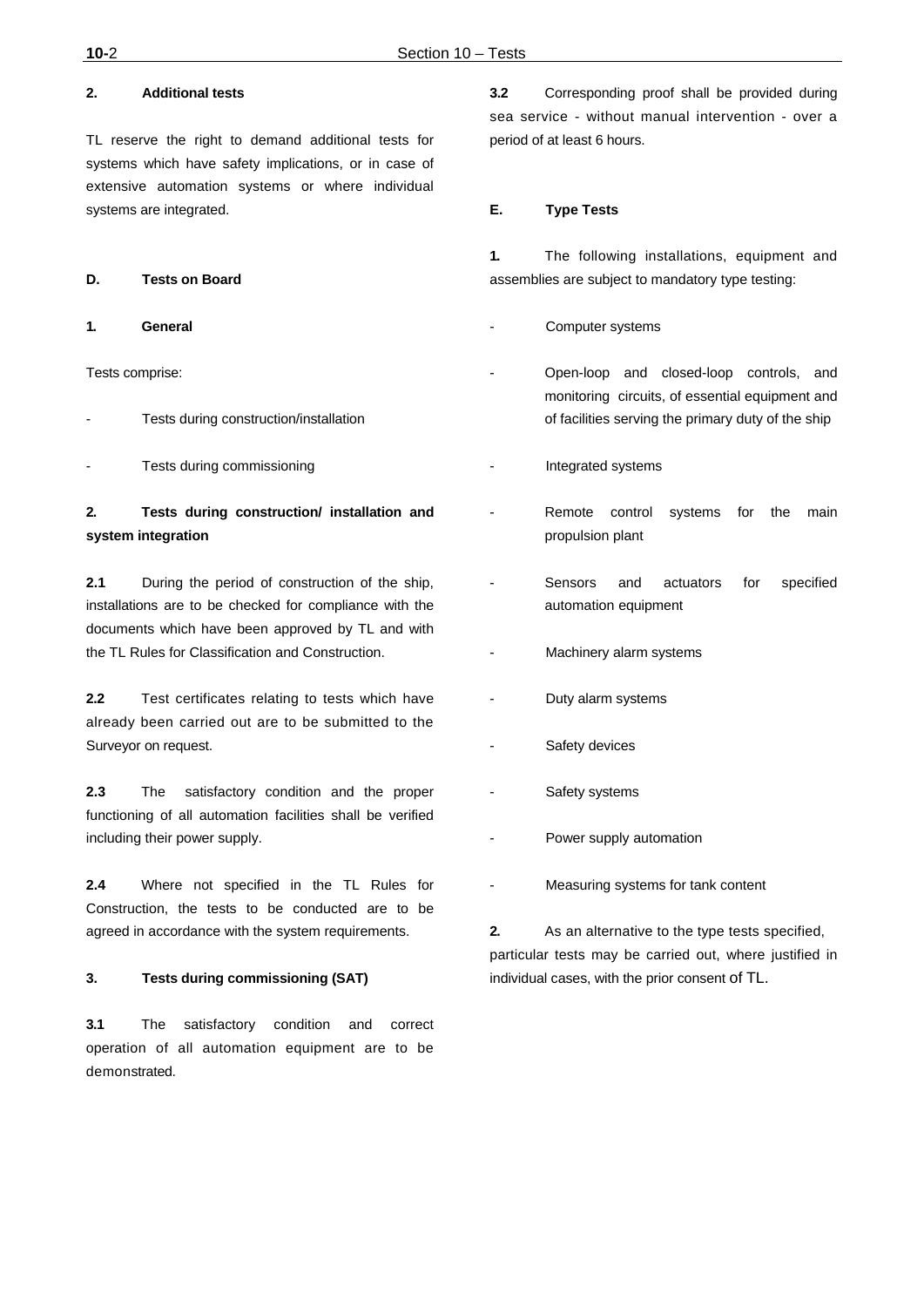#### **SENSORS, STAND-BY CIRCUITS AND REMOTE-CONTROL FACILITIES**

#### **A. General**

**1.** The monitoring, protection, open-loop and closed-loop control concept for equipment and installations shall ensure safe operation under all operating conditions.

**2.** The alarm, reduction- and shutdown criteria listed below represent the minimum requirement.

**3.** Dependent upon the design of the machinery plant, it may be necessary to adapt the range and details given in the Tables.

**4.** If more than one sensor is required for a criterion according to the Tables 11.1 to 11.8, it shall be ensured that the evaluation of the data from

sensors takes place independently. If designed suitably, redundancy concepts can replace the need for independent evaluation.

**5.** For the design of the alarm devices, the provisions set out in Section 3, C. shall apply. Reductions of the operation parameters shall be in accordance with Section 3, E.

**6.** For the design of the stand-by circuits, the provisions set out in Section 3, H. and I. shall apply.

**7.** For the design of safety systems and safety devices, the provisions set out in Section 3, D. shall apply.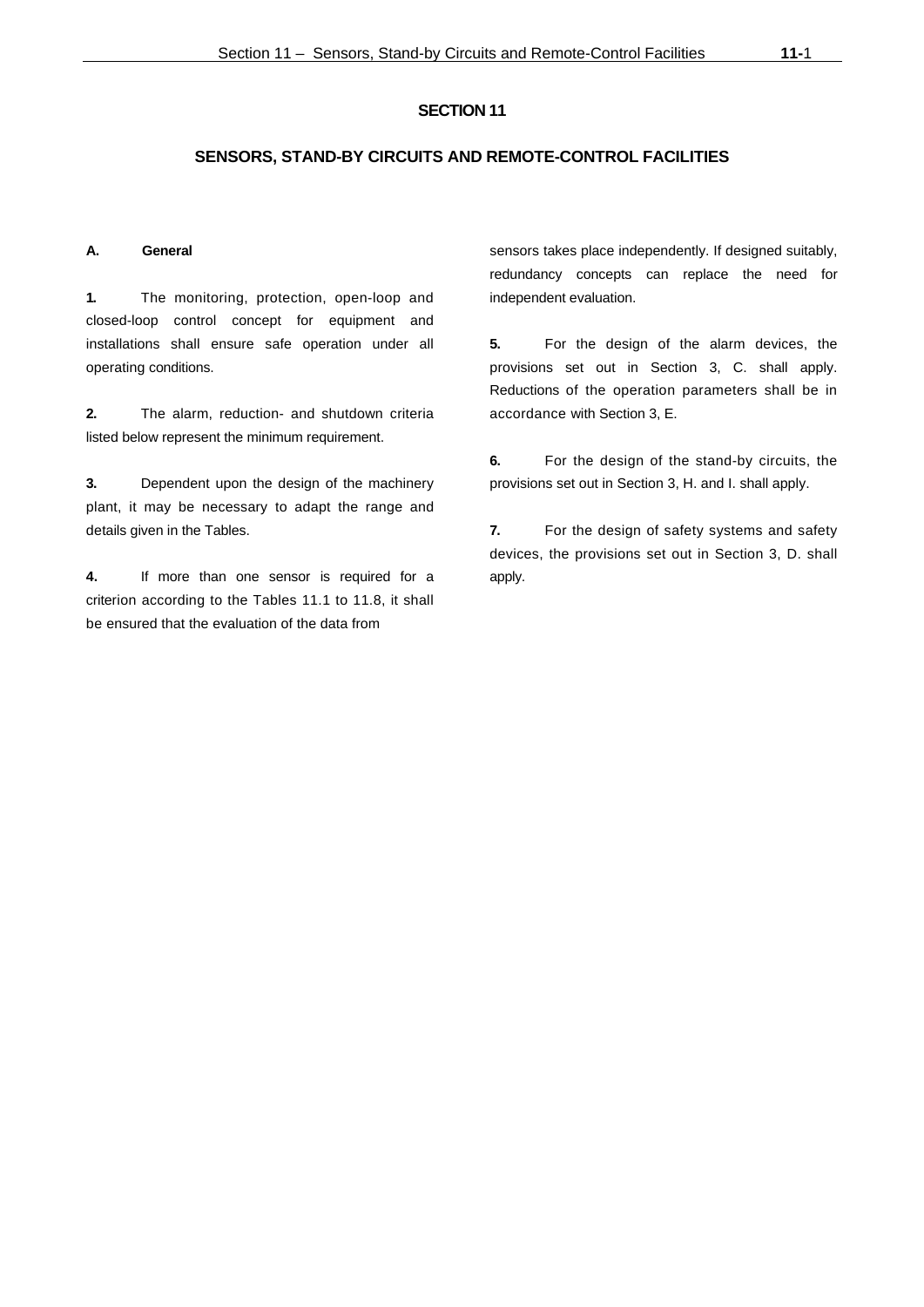## **B. Sensors for Main Propulsion Diesel Engines (Medium and High Speed)**

## **Table 11.1 Sensors for main propulsion diesel engines: Lubricating oil, coolant, fuel**

| Meaning of symbols:                                                                                                                                   |                   |                     |                                |                         |
|-------------------------------------------------------------------------------------------------------------------------------------------------------|-------------------|---------------------|--------------------------------|-------------------------|
| I = indication of cause of alarm                                                                                                                      |                   |                     |                                |                         |
| $U =$ low limit                                                                                                                                       |                   |                     |                                |                         |
| $O =$ high limit                                                                                                                                      | Sensor for alarms | Sensor for controls |                                | Individual alarm at the |
|                                                                                                                                                       |                   |                     |                                |                         |
| $R =$ reduce                                                                                                                                          |                   |                     |                                |                         |
| $S =$ shut down                                                                                                                                       |                   |                     | Sensor for safety<br>functions | bridge                  |
| $B = start$ standby aggregate                                                                                                                         |                   |                     |                                |                         |
| <b>Lubricating oil</b>                                                                                                                                |                   |                     |                                |                         |
| Lubricating oil pressure at engine inlet (1)(2)                                                                                                       | U                 | U/B                 | U/S                            |                         |
| Lubricating oil filter differential pressure                                                                                                          | O                 |                     |                                |                         |
| Temperature of lubricating oil at engine inlet                                                                                                        | O/R               |                     |                                |                         |
| Concentration of oil mist or temperature of engine bearings for<br>engines with power above 2250 kW or with cylinder diameters<br>above 300 mm (3)(4) | O/R               |                     |                                |                         |
| Failure in cylinder lubrication                                                                                                                       | R                 |                     |                                |                         |
| Level in lubrication oil sump tanks (1)                                                                                                               | U                 |                     |                                |                         |
| Fault at lubricating oil automatic filter                                                                                                             | $\mathsf{I}$      |                     |                                |                         |
| <b>Coolant</b>                                                                                                                                        |                   |                     |                                |                         |
| Cylinder cooling water pressure                                                                                                                       | U                 |                     | U/S                            |                         |
| Temperature of cylinder cooling water at each cylinder<br>outlet (5)                                                                                  | O/R               |                     |                                |                         |
| Level in coolant expansion tanks                                                                                                                      | U                 |                     |                                |                         |
| Oil contamination in cylinder cooling water system (6)                                                                                                | $\mathsf{I}$      |                     |                                |                         |
| Pressure of seawater for cooling                                                                                                                      | U                 | U/B                 |                                |                         |
| Pressure of LT (low temperature) freshwater cooling circuit                                                                                           | U                 |                     |                                |                         |
| Temperature of LT (low temperature) freshwater cooling circuit                                                                                        | O                 |                     |                                |                         |
| Fuel                                                                                                                                                  |                   |                     |                                |                         |
| Fuel oil pressure to injection pumps                                                                                                                  | U                 |                     |                                |                         |
| Heavy fuel oil viscosity or temperature                                                                                                               | $U+O$             |                     |                                |                         |
| Leakage fuel injection pipe                                                                                                                           |                   |                     |                                |                         |
| Fuel level (gas blanket) (7) in closed stand pipe                                                                                                     | U                 |                     |                                |                         |
| Fault in automatic fuel oil filter                                                                                                                    | $\mathsf{I}$      |                     |                                |                         |
| Level in fuel oil service tank                                                                                                                        | U                 |                     |                                |                         |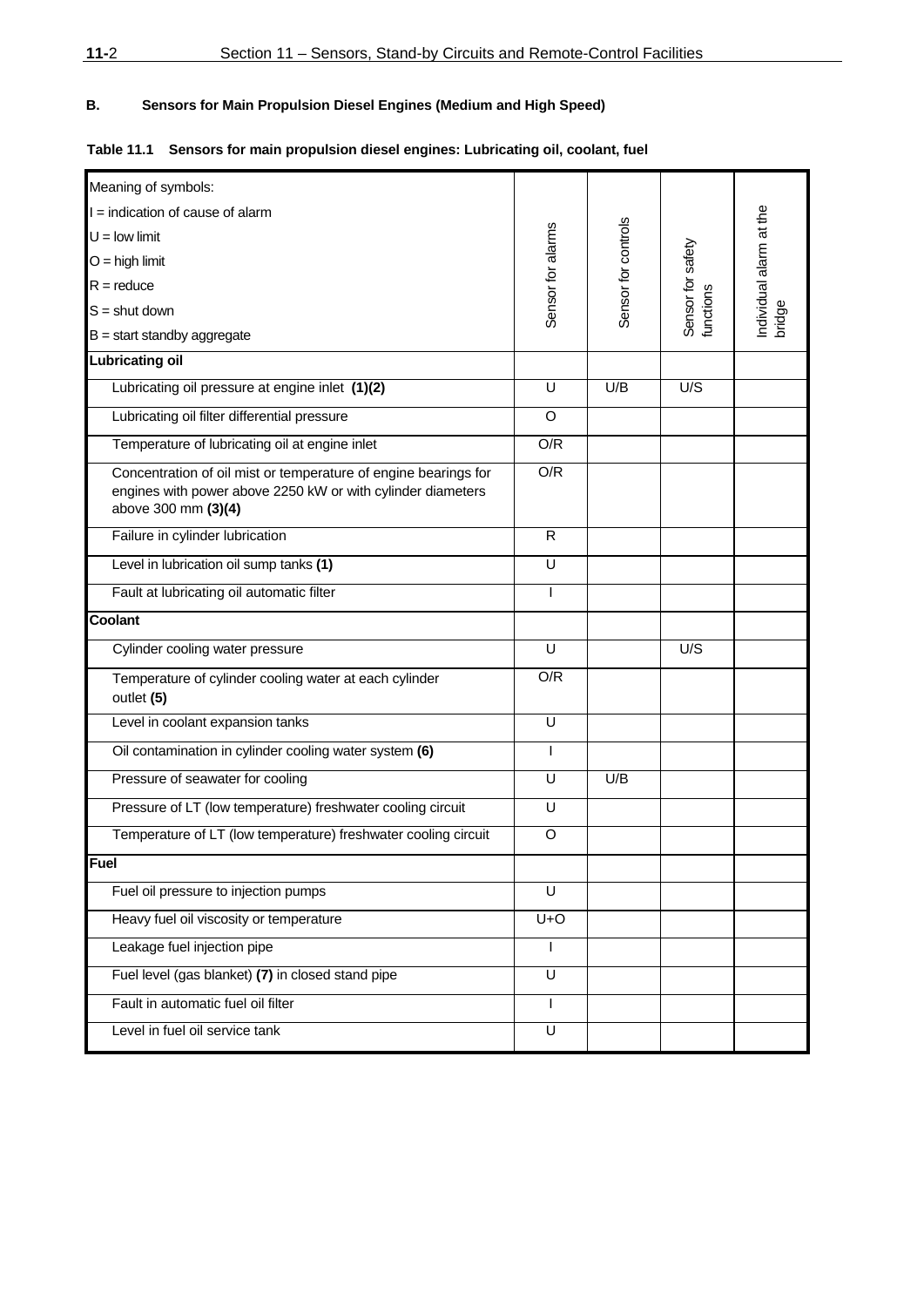| Table 11.1 | Sensors for main propulsion diesel engines: |
|------------|---------------------------------------------|
|            | Turbochargers, exhaust gas, air             |

**Table 11.1 Sensors for main propulsion diesel engines:** *(continued)* 

| Meaning of symbols:                                                                                                  |                    |                     |                                |                                   |
|----------------------------------------------------------------------------------------------------------------------|--------------------|---------------------|--------------------------------|-----------------------------------|
| $I =$ indication of cause of alarm                                                                                   |                    |                     |                                |                                   |
| $U =$ low limit                                                                                                      |                    |                     |                                |                                   |
| $O =$ high limit                                                                                                     |                    |                     |                                |                                   |
| $R =$ reduce                                                                                                         |                    |                     |                                |                                   |
| $S =$ shut down                                                                                                      | Sensor for alarms  | Sensor for controls | Sensor for safety<br>functions | Individual alarm at the<br>bridge |
| $B = start$ standby aggregate                                                                                        |                    |                     |                                |                                   |
| Turbocharger                                                                                                         |                    |                     |                                |                                   |
| Lubricating oil pressure turbocharger (9)                                                                            | U                  |                     |                                |                                   |
| Lubricating oil temperature turbocharger outlet (9)                                                                  | O                  |                     |                                |                                   |
| Charging air temperature (8)                                                                                         | U+O                |                     |                                |                                   |
| <b>Exhaust gas</b>                                                                                                   |                    |                     |                                |                                   |
| Exhaust gas temperature turbocharger inlet and outlet                                                                | $\overline{\circ}$ |                     |                                |                                   |
| Exhaust gas temperature or deviation from exhaust gas mean<br>temperature                                            | $(U+O)/R$          |                     |                                |                                   |
| Air                                                                                                                  |                    |                     |                                |                                   |
| Control air pressure                                                                                                 | U                  |                     |                                |                                   |
| Starting air pressure (10)                                                                                           | U                  |                     |                                |                                   |
| Overspeed trip (2)                                                                                                   | O                  |                     | O/S                            |                                   |
| (1) Individual alarms are to be provided for separate circuits                                                       |                    |                     |                                |                                   |
| Shut down only for engines from 220 kW upwards<br>(2)                                                                |                    |                     |                                |                                   |
| Shut down where necessary<br>(3)                                                                                     |                    |                     |                                |                                   |
| (4) For high speed engines also other surveillance methods may be agreed with TL                                     |                    |                     |                                |                                   |
| (5) Where all cylinders have a common cooling water chamber with no individual shut-offs, individual monitoring may  |                    |                     |                                |                                   |
| be dispensed                                                                                                         |                    |                     |                                |                                   |
| (6) With where cooling water is used for preheating or cooling fuel, lubricating oil                                 |                    |                     |                                |                                   |
| Not applicable in the case of automatic gas-venting<br>(7)                                                           |                    |                     |                                |                                   |
| As an alternative, "Water in charge air-duct" instead of low limit<br>(8)                                            |                    |                     |                                |                                   |
| (9) Not applicable for selfcontained lubricating oil circuits                                                        |                    |                     |                                |                                   |
| (10) For engines with direct reversing capability and also all engines with remote start from the bridge, individual |                    |                     |                                |                                   |
| alarm                                                                                                                |                    |                     |                                |                                   |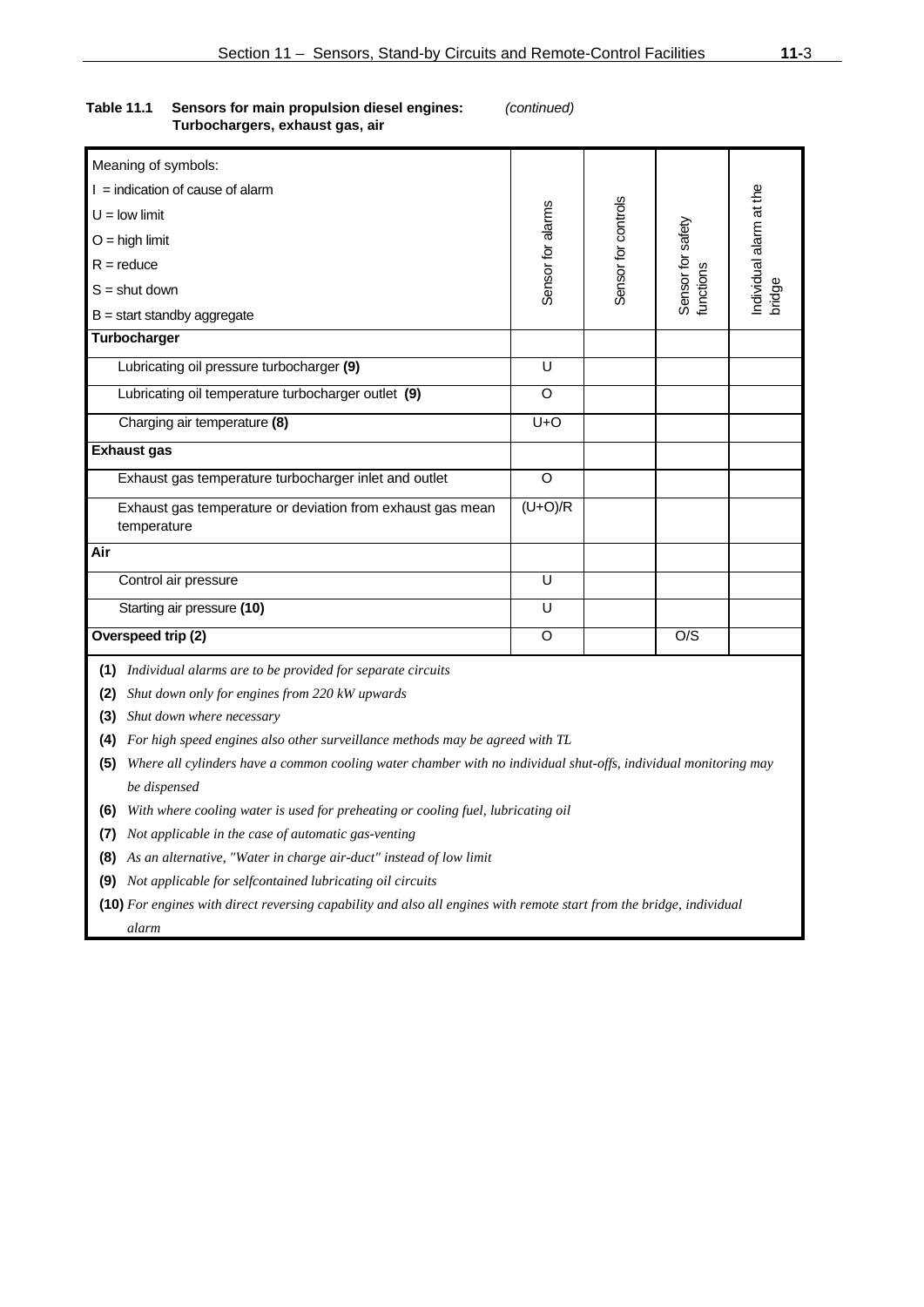## **C. Sensors for Propulsion Gas Turbines**

## **Table 11.2 Sensors for propulsion gas turbines**

| Meaning of symbols:                                                                         |                         |                     |                                |                         |  |
|---------------------------------------------------------------------------------------------|-------------------------|---------------------|--------------------------------|-------------------------|--|
| $I =$ indication of cause of alarm                                                          |                         |                     |                                |                         |  |
| $U =$ low limit                                                                             |                         |                     |                                |                         |  |
| $O =$ high limit                                                                            |                         |                     |                                |                         |  |
| $R =$ reduce                                                                                | Sensor for alarms       | Sensor for controls | Sensor for safety<br>functions | individual alarm at the |  |
| $S =$ shut down                                                                             |                         |                     |                                | bridge                  |  |
| $B = start$ standby aggregate                                                               |                         |                     |                                |                         |  |
| Level in lubrication oil sump tank                                                          | U                       |                     |                                |                         |  |
| Level in lubrication oil gravity tank                                                       | U                       |                     |                                |                         |  |
| Lubricating oil pressure before turbine (1)                                                 | $\overline{\mathsf{U}}$ | U/B                 | U/S                            |                         |  |
| Lubricating oil filter differential pressure                                                | O                       |                     |                                |                         |  |
| Lubricating oil temperature before turbine                                                  | $\circ$                 |                     |                                |                         |  |
| Cooling water pressure                                                                      | U                       | U/B                 |                                |                         |  |
| Fuel pressure                                                                               | U                       |                     |                                |                         |  |
| Coolant temperature                                                                         | O                       |                     |                                |                         |  |
| Bearing temperature                                                                         | O                       |                     |                                |                         |  |
| Failure of flames / igniting flame                                                          | $\overline{1}$          |                     | S                              |                         |  |
| Vibrations (1)                                                                              | O                       |                     | $\overline{OS}$                |                         |  |
| Axial displacement of the rotor                                                             | O                       |                     | O/S                            |                         |  |
| Exhaust gas temperature (1)                                                                 | $\overline{0}$          |                     |                                |                         |  |
| Low pressure before compressor (1)                                                          | U                       |                     | U/S                            |                         |  |
| Speed free turbine                                                                          | $(U+O)$                 |                     | $(U+O)/S$                      |                         |  |
| Speed gas generator                                                                         | O                       |                     | O/S                            |                         |  |
| (1) Limits must be reachable, without achieving a critical condition leading to a shut-down |                         |                     |                                |                         |  |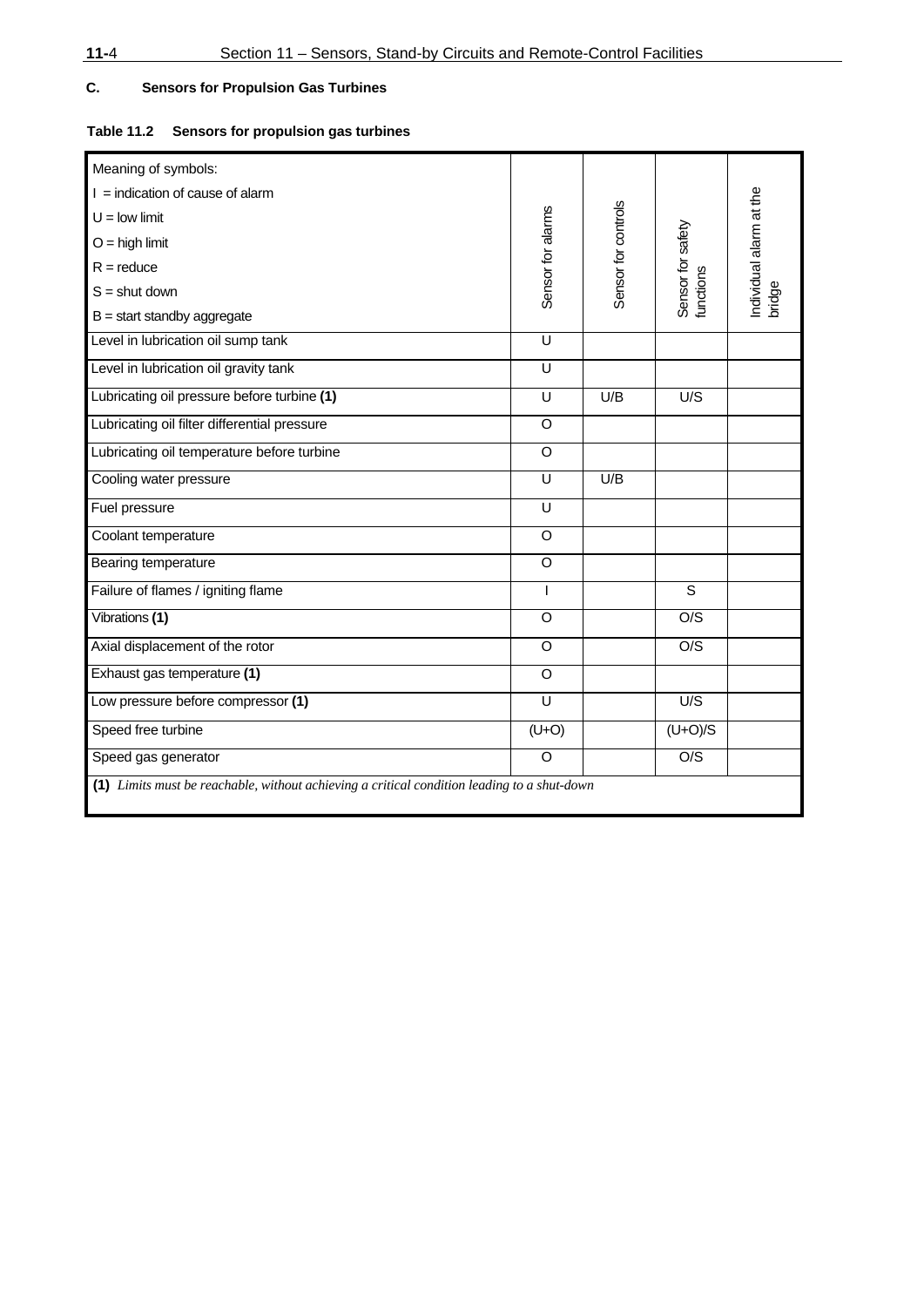## **D. Sensors for Electric Propulsion Plants**

## **Table 11.3 Propulsion motors, motor exciters**

| Meaning of symbols:                 |                   |                     |                                |                                   |
|-------------------------------------|-------------------|---------------------|--------------------------------|-----------------------------------|
| $I =$ indication of cause of alarm  |                   |                     |                                |                                   |
| $U =$ low limit                     |                   |                     |                                |                                   |
| $O =$ high limit                    |                   |                     |                                |                                   |
| $R = reduce$                        |                   |                     |                                |                                   |
| $S =$ shut down                     | Sensor for alarms | Sensor for controls | Sensor for safety<br>functions | Individual alarm at the<br>bridge |
| $B = start$ standby aggregate       |                   |                     |                                |                                   |
| <b>Propulsion motor</b>             |                   |                     |                                |                                   |
| Excess current                      | $\circ$           |                     |                                |                                   |
| Short-circuit                       | I/S               |                     |                                |                                   |
| Overspeed                           | $\circ$           |                     |                                |                                   |
| Undervoltage                        | U                 |                     |                                |                                   |
| Underfrequency                      | $\overline{U}$    |                     |                                |                                   |
| Earth-fault at stator/rotor winding | $\overline{1}$    |                     |                                |                                   |
| Protection of differential relais   | $\mathsf{I}$      |                     |                                |                                   |
| Stator winding temperature          | O                 |                     |                                |                                   |
| Bearing temperature                 | $\circ$           |                     |                                |                                   |
| Lubricating oil temperature         | $\circ$           |                     |                                |                                   |
| Coolant temperature at inlet        | $\circ$           |                     |                                |                                   |
| Coolant temperature at outlet       | $\circ$           |                     |                                |                                   |
| <b>External ventilation failure</b> | $\mathsf{I}$      |                     |                                |                                   |
| <b>Exciter failure</b>              | $\mathsf{I}$      |                     |                                |                                   |
| <b>Motor exciter</b>                |                   |                     |                                |                                   |
| Current in power circuit            | $\circ$           |                     |                                |                                   |
| Voltage in power circuit            | $\circ$           |                     |                                |                                   |
| Short-circuit in power circuit      |                   |                     |                                |                                   |
| <b>Feeding failure</b>              | I                 |                     |                                |                                   |
| Control voltage failure             | I                 |                     |                                |                                   |
| Ventilation failure                 | $\mathbf{I}$      |                     |                                |                                   |
| Exciter thyristors temperature      | $\circ$           |                     |                                |                                   |
| Exciter transformer temperature     | $\circ$           |                     |                                |                                   |
| Failure of fuses                    | $\mathsf{I}$      |                     |                                |                                   |
| Failure of regulator                | I                 |                     |                                |                                   |
| Earth-fault                         | I                 |                     |                                |                                   |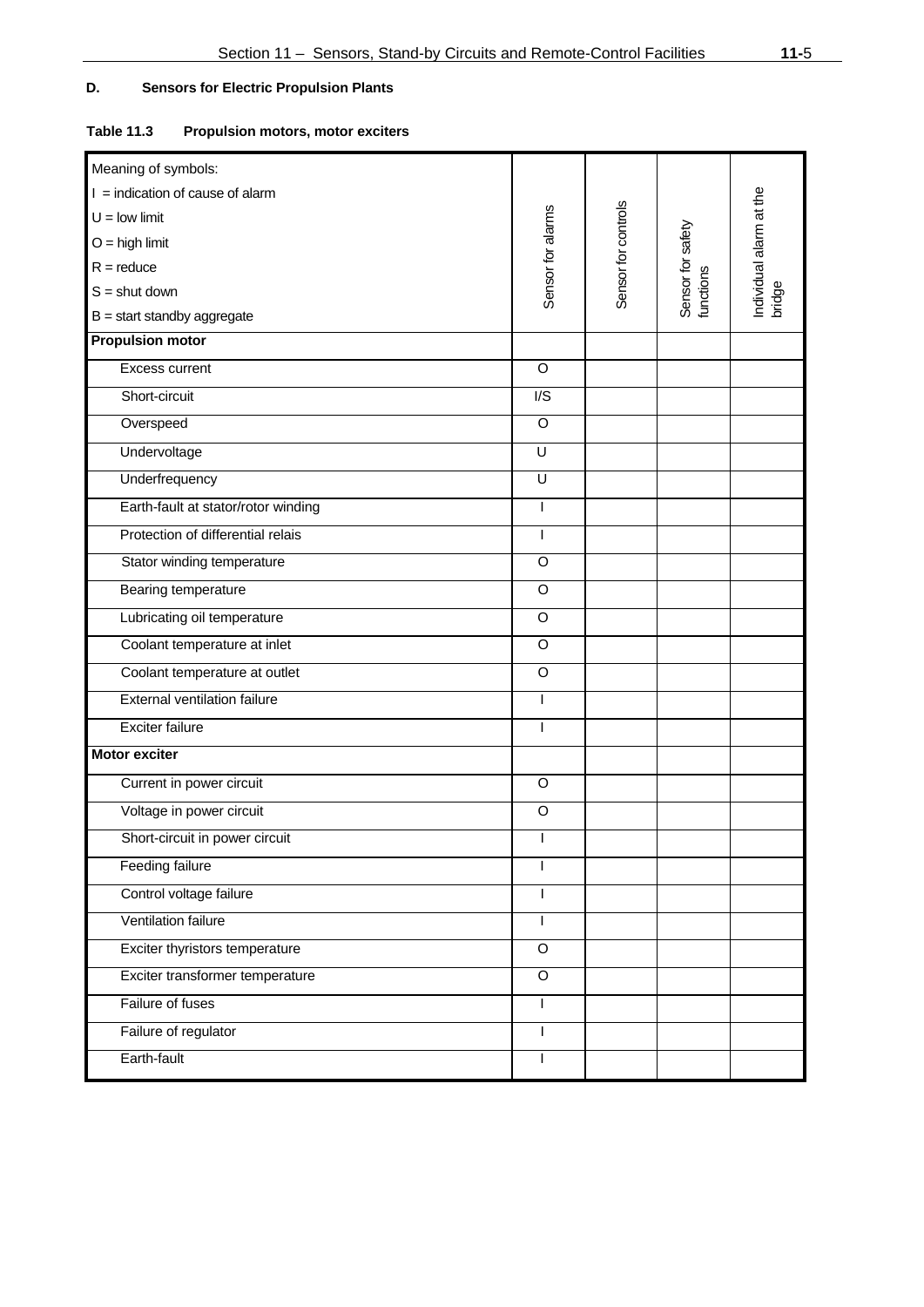| Meaning of symbols:                        |                   |                     |                                |                                   |
|--------------------------------------------|-------------------|---------------------|--------------------------------|-----------------------------------|
| $I =$ indication of cause of alarm         |                   |                     |                                |                                   |
| $U =$ low limit                            |                   |                     |                                |                                   |
| $O =$ high limit                           |                   |                     |                                |                                   |
| $R =$ reduce                               |                   |                     |                                |                                   |
| $S =$ shut down                            | Sensor for alarms | Sensor for controls | Sensor for safety<br>functions | Individual alarm at the<br>bridge |
| $B = start$ standby aggregate              |                   |                     |                                |                                   |
| <b>Frequency converter</b>                 |                   |                     |                                |                                   |
| Failure of main feeding                    | ı                 |                     |                                |                                   |
| Current in power circuit                   | $\circ$           |                     |                                |                                   |
| Feeding voltage                            | $U+O$             |                     |                                |                                   |
| Internal short-circuit                     |                   |                     |                                |                                   |
| Failure of control voltage                 | I                 |                     |                                |                                   |
| Earth fault in power circuit               | I                 |                     |                                |                                   |
| Failure of ventilation                     | I                 |                     |                                |                                   |
| Converter cubicle temperature              | O                 |                     |                                |                                   |
| Thyristor temperature                      | O                 |                     |                                |                                   |
| Failure of thyristors / fuses              |                   |                     |                                |                                   |
| Impulse mistake                            | ı                 |                     |                                |                                   |
| Computer mistake                           | T                 |                     |                                |                                   |
| Deviations of set and actual values        | $\overline{O}$    |                     |                                |                                   |
| <b>Equipment for intermediate circuits</b> |                   |                     |                                |                                   |
| Choke winding temperature                  | O                 |                     |                                |                                   |
| Mistake in intermediate circuit            | L                 |                     |                                |                                   |
| <b>Converter transformer</b>               |                   |                     |                                |                                   |
| Short-circuit / differential protection    | I                 |                     |                                |                                   |
| Earth-fault                                | I                 |                     |                                |                                   |
| Transformers windings temperature          | O                 |                     |                                |                                   |
| <b>Generators</b>                          |                   |                     |                                |                                   |
| Stator current                             | O                 |                     |                                |                                   |
| Stator short-circuit                       | L                 |                     |                                |                                   |
| Overspeed                                  | O                 |                     |                                |                                   |
| Voltage                                    | U                 |                     |                                |                                   |
| Frequency                                  | U                 |                     |                                |                                   |
| Stator earth-fault                         | ı                 |                     |                                |                                   |
| Stator windings temperature                | O                 |                     |                                |                                   |
| Bearing temperature                        | O                 |                     |                                |                                   |
| Lubricating oil temperature                | $\overline{O}$    |                     |                                |                                   |
| Air intake temperature                     | O                 |                     |                                |                                   |
| Air outlet temperature                     | $\circ$           |                     |                                |                                   |
| Failure of external ventilation            | $\mathbf{I}$      |                     |                                |                                   |
|                                            |                   |                     |                                |                                   |

## **Table 11.3 Sensors for electric propulsion plants:** *(continued)* **Frequency converters, equipment for intermediate circuits**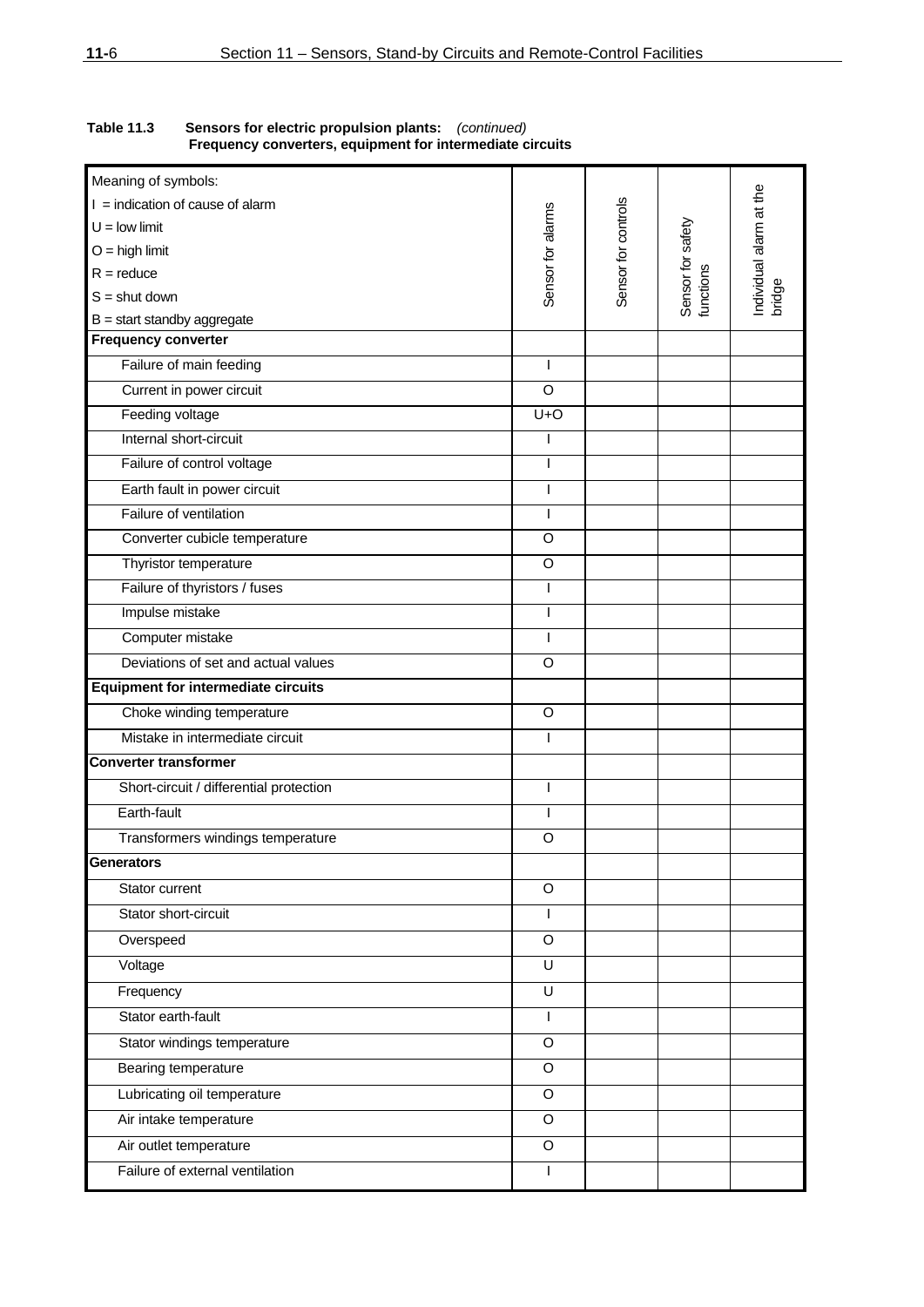## **E. Sensors for Propulsion Shafting and Steering Gear**

## **Table 11.4 Sensors for propulsion shafting and steering gear**

| Meaning of symbols:                                                                                            |                   |                     |                                |                         |
|----------------------------------------------------------------------------------------------------------------|-------------------|---------------------|--------------------------------|-------------------------|
| $I =$ indication of cause of alarm                                                                             |                   |                     |                                |                         |
| $U =$ low limit                                                                                                |                   |                     |                                |                         |
| $O =$ high limit                                                                                               | Sensor for alarms | Sensor for controls | Sensor for safety<br>functions | individual alarm at the |
| $R =$ reduce                                                                                                   |                   |                     |                                |                         |
| $S =$ shut down                                                                                                |                   |                     |                                | bridge                  |
| $B = start$ standby aggregate                                                                                  |                   |                     |                                |                         |
| <b>Propulsion shafting</b>                                                                                     |                   |                     |                                |                         |
| Lubricating oil pressure before gear                                                                           | U/R               |                     | U/S                            |                         |
| Lubricating oil temperature in gear (1)                                                                        | O/R               |                     |                                |                         |
| Lubricating oil filter differential pressure                                                                   | O                 |                     |                                |                         |
| Level of lubricating oil in gear                                                                               | U                 |                     |                                |                         |
| Level in tank for stern tube oil                                                                               | U                 |                     |                                |                         |
| Temperature of aft stern tube bearing (2)                                                                      | O                 |                     |                                |                         |
| Temperature of each radial bearing (3)                                                                         | O                 |                     |                                |                         |
| Temperature of aft shaft bearing                                                                               | O                 |                     |                                |                         |
| Temperature of thrust bearing or lubricating oil temperature at<br>the thrust bearing                          | O/R               |                     |                                |                         |
| Pressure of hydraulic oil for controllable pitch propeller                                                     | U                 |                     |                                | X                       |
| Level of hydraulic oil for controllable pitch propeller                                                        | U                 |                     |                                |                         |
| <b>Steering gear</b>                                                                                           |                   |                     |                                |                         |
| Failure of power unit (4)                                                                                      | T                 |                     |                                | X                       |
| Overload and failure of one phase of electric drive                                                            |                   |                     |                                | X                       |
| Low level hydraulic oil tank                                                                                   | U                 |                     |                                | X                       |
| Voltage failure rudder control (4)                                                                             | I                 |                     |                                | X                       |
| Functional failure of hydraulic system (hydraulic lock alarm)                                                  |                   |                     |                                | Χ                       |
| Above 1500 kW for antifriction bearing<br>(1)                                                                  |                   |                     |                                |                         |
| For shaft diameter below 400 mm temperature of oil for stern tube near to the aft<br>(2)                       |                   |                     |                                |                         |
| bearing instead<br>Not valid for antifriction bearing<br>(3)                                                   |                   |                     |                                |                         |
| (4)<br>Alarms on the bridge may be continued, if there is fixed relation between control system and power unit |                   |                     |                                |                         |
|                                                                                                                |                   |                     |                                |                         |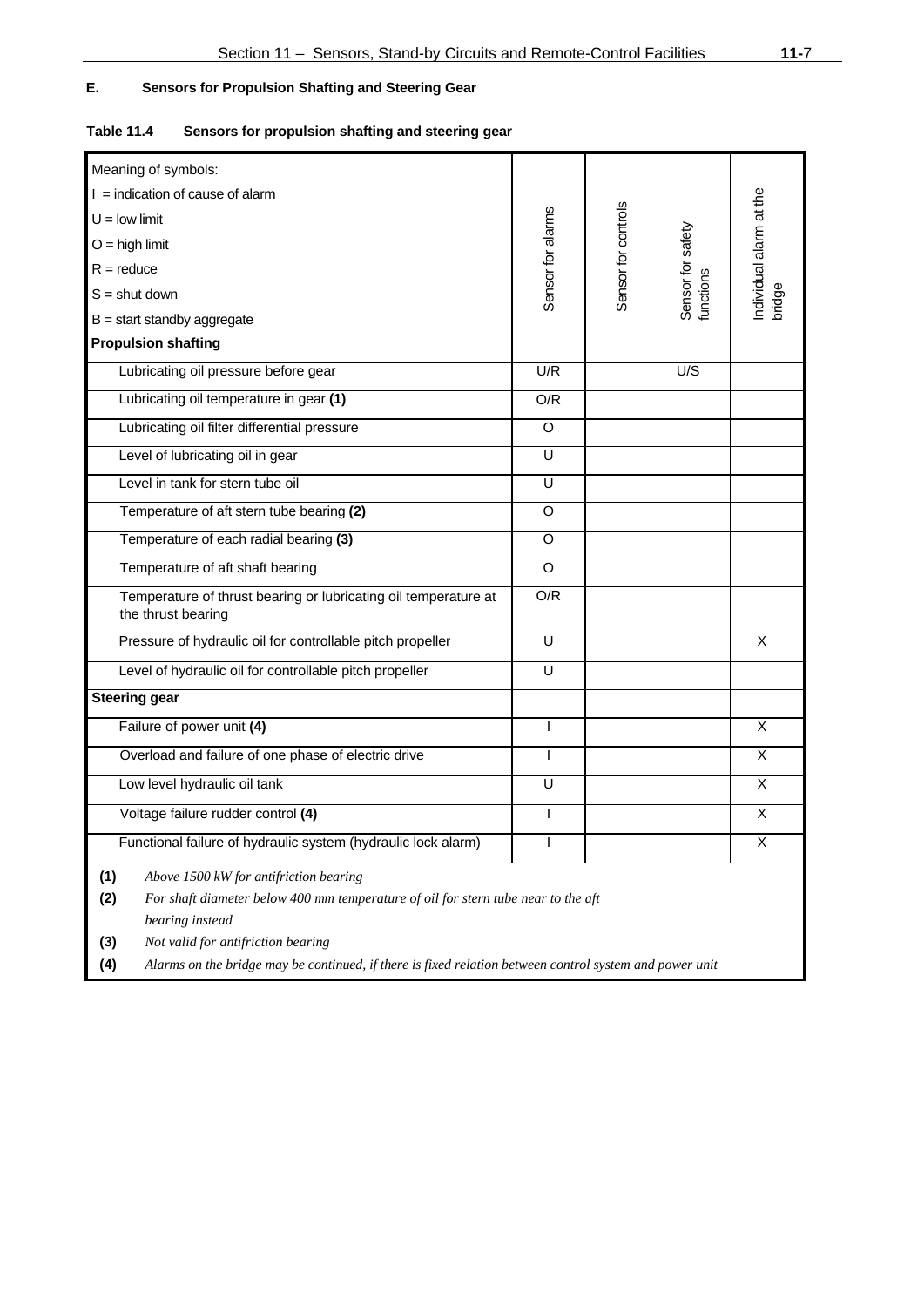## **F. Sensors for Auxiliary Diesel Engines**

## **Table 11.5 Sensors for auxiliary diesel engines**

| Meaning of symbols:                                                                                                                                 |                         |                     |                                |                                   |
|-----------------------------------------------------------------------------------------------------------------------------------------------------|-------------------------|---------------------|--------------------------------|-----------------------------------|
| $I =$ indication of cause of alarm                                                                                                                  |                         |                     |                                |                                   |
| $U =$ low limit                                                                                                                                     |                         |                     |                                |                                   |
| $O =$ high limit                                                                                                                                    |                         |                     |                                |                                   |
| $R =$ reduce                                                                                                                                        |                         |                     |                                |                                   |
| $S =$ shut down                                                                                                                                     | Sensor for alarms       | Sensor for controls | Sensor for safety<br>functions | Individual alarm at the<br>bridge |
| $B = start$ standby aggregate                                                                                                                       |                         |                     |                                |                                   |
| <b>Auxiliary diesel engines</b>                                                                                                                     |                         |                     |                                |                                   |
| Pressure of lubricating oil (1)                                                                                                                     | U                       |                     | U/S                            |                                   |
| Differential pressure of lubricating oil indicator filter                                                                                           | $\circ$                 |                     |                                |                                   |
| Coolant pressure or flow                                                                                                                            | U                       |                     |                                |                                   |
| Temperature of cooling water or cooling air                                                                                                         | $\circ$                 |                     |                                |                                   |
| Level of cooling water equalizing tank, if separate circuit                                                                                         | $\overline{\mathsf{U}}$ |                     |                                |                                   |
| Pressure of starting air                                                                                                                            | U                       |                     |                                |                                   |
| Pressure of fuel                                                                                                                                    | $\overline{U}$          |                     |                                |                                   |
| Heavy fuel oil viscosity or -temperature                                                                                                            | $U+O$                   |                     |                                |                                   |
| Failure of fuel automatic filter                                                                                                                    | ı                       |                     |                                |                                   |
| Differential pressure of fuel indicator filter                                                                                                      | $\circ$                 |                     |                                |                                   |
| Leakage in fuel injection pipes                                                                                                                     | $\mathsf{I}$            |                     |                                |                                   |
| Overspeed (1)                                                                                                                                       | O                       |                     | O/S                            |                                   |
| Level of fuel operating tank(s)                                                                                                                     | U                       |                     |                                |                                   |
| Concentration of oil mist or temperature of engine bearings<br>for engines with power above 2250 kW or with cylinder<br>diameters above 300 mm. (2) |                         |                     | O/S                            |                                   |
| (1)<br>Shut-down only for engines from 220 kW upwards<br>(2)<br>For high speed engines other methods of surveillance may be agreed with TL          |                         |                     |                                |                                   |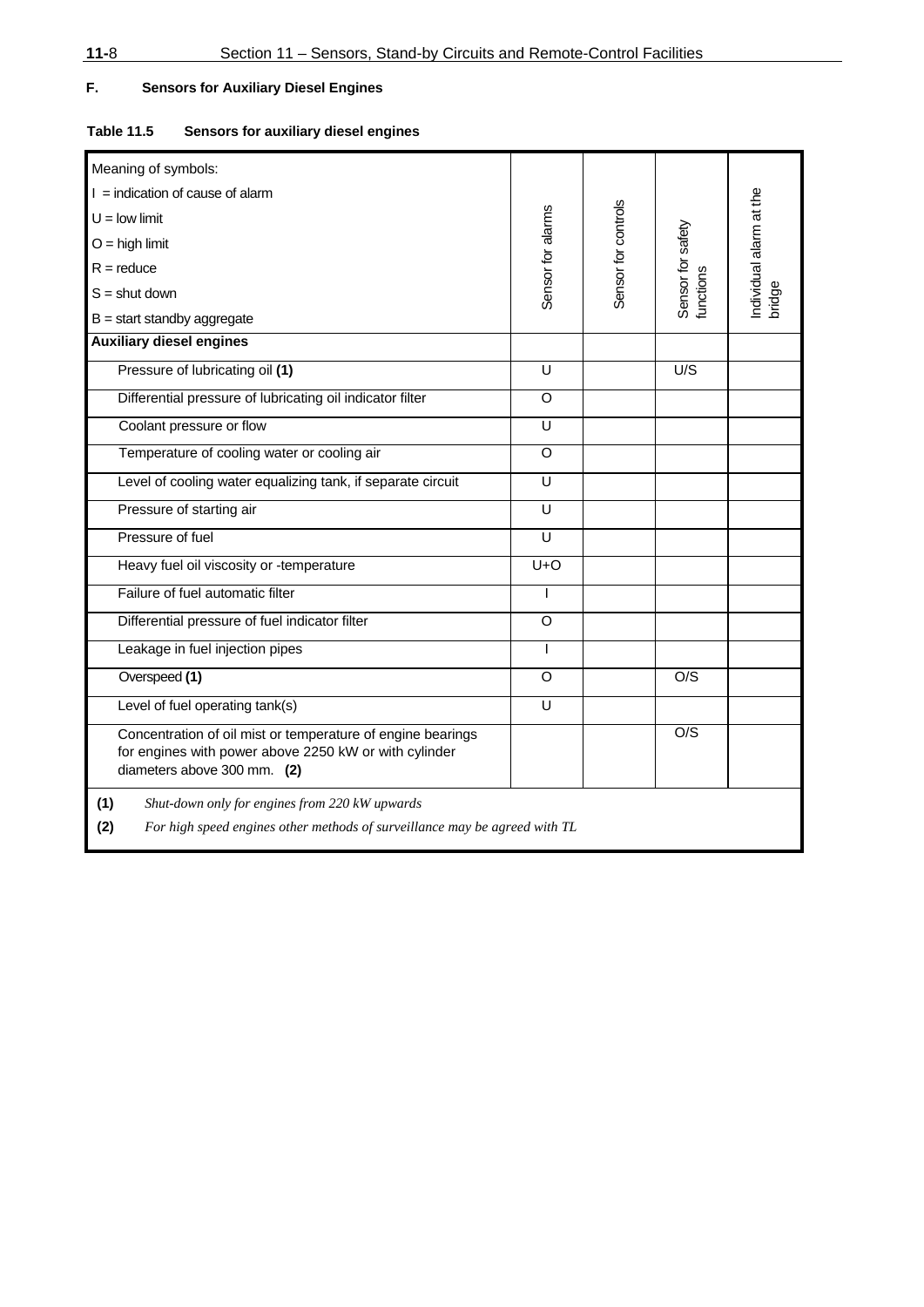## **G. Sensors for Generation and Utilization of Heat**

**.**

| <b>Table 11.6</b> | Sensors for generation and utilization of heat |  |
|-------------------|------------------------------------------------|--|
|                   |                                                |  |

| Meaning of symbols:                                   |                   |                     |                                |                                   |
|-------------------------------------------------------|-------------------|---------------------|--------------------------------|-----------------------------------|
| $I =$ indication of cause of alarm                    |                   |                     |                                |                                   |
| $U =$ low limit                                       |                   |                     |                                |                                   |
| $O =$ high limit                                      | Sensor for alarms | Sensor for controls |                                |                                   |
| $R =$ reduce                                          |                   |                     |                                |                                   |
| $S =$ shut down                                       |                   |                     | Sensor for safety<br>functions | Individual alarm at the<br>bridge |
| $B = start$ standby aggregate                         |                   |                     |                                |                                   |
| <b>Purifier Systems</b>                               |                   |                     |                                |                                   |
| Temperature of separating medium                      | $U+O$             |                     |                                |                                   |
| Unintentional opening of drum                         |                   |                     |                                |                                   |
| Loss of water seal                                    | $\mathbf{I}$      |                     |                                |                                   |
| Sludge tank level                                     | O                 |                     |                                |                                   |
| <b>Oil fired heaters</b>                              |                   |                     |                                |                                   |
| Temperature at heater                                 | O                 |                     |                                |                                   |
| Circulation                                           | U                 |                     |                                |                                   |
| Temperature of flue gas                               | $\circ$           |                     |                                |                                   |
| Leakage                                               | ı                 |                     |                                |                                   |
| <b>Exhaust gas fired heaters</b>                      |                   |                     |                                |                                   |
| Temperature at header                                 | O                 |                     |                                |                                   |
| Circulation                                           | U/R               |                     |                                |                                   |
| Exhaust gas temperature at heater outlet              | O                 |                     |                                |                                   |
| Fire in heater                                        | $\mathbf{I}$      |                     |                                |                                   |
| Leakage                                               | $\mathsf{R}$      |                     |                                |                                   |
| <b>Auxiliary steam plant</b>                          |                   |                     |                                |                                   |
| Condensate, feed water and steam system               |                   |                     |                                |                                   |
| Level in condensate tank                              | U                 |                     |                                |                                   |
| Salt content                                          | O                 |                     |                                |                                   |
| Oil penetration                                       | L                 |                     |                                |                                   |
| Oil fired boiler                                      |                   |                     |                                |                                   |
| Level of water                                        | $U+O$             |                     |                                |                                   |
| Pressure of steam                                     | $\overline{O}$    |                     |                                |                                   |
| Circulation                                           | $\overline{U}$    |                     |                                |                                   |
| Exhaust gas boiler                                    |                   |                     |                                |                                   |
| Level of water                                        | $U+O$             |                     |                                |                                   |
| Pressure of steam                                     | O                 |                     |                                |                                   |
| Fire in exhaust gas boiler (boiler with framed tubes) | T                 |                     |                                |                                   |
| <b>Evaporator plant</b>                               |                   |                     |                                |                                   |
| Salt content of the produced distillate               | $\circ$           |                     |                                |                                   |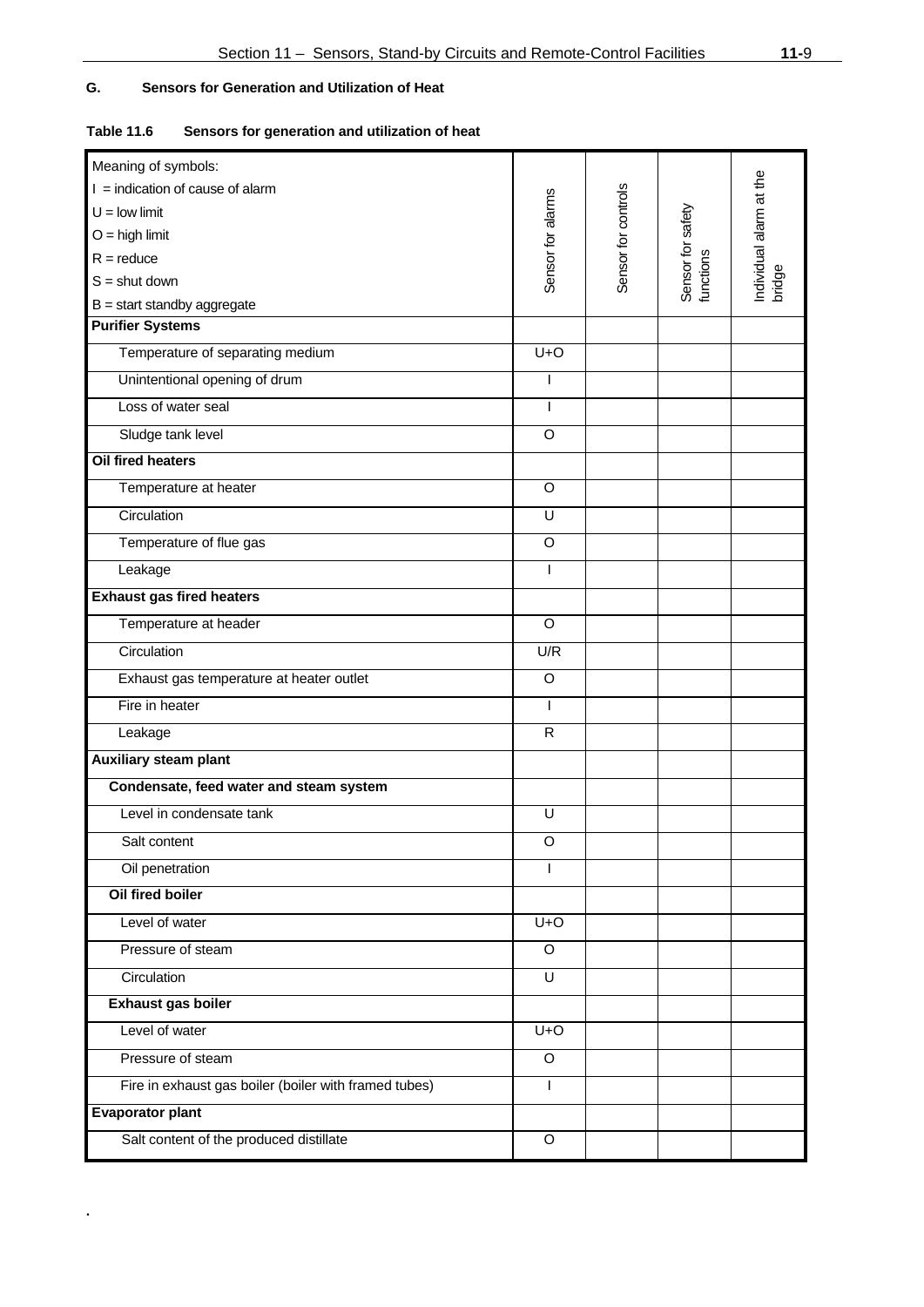## **H. Sensors for Fire Alarm Systems, Electrical Plants and Others**

## **Table 11.7 Sensors for fire alarm systems, electrical plants and others**

| Meaning of symbols:                                              |                   |                     |                                |                         |
|------------------------------------------------------------------|-------------------|---------------------|--------------------------------|-------------------------|
| $I =$ indication of cause of alarm                               |                   |                     |                                | Individual alarm at the |
| $U =$ low limit                                                  | Sensor for alarms | Sensor for controls |                                |                         |
| $O =$ high limit                                                 |                   |                     | Sensor for safety<br>functions |                         |
| $R =$ reduce                                                     |                   |                     |                                |                         |
| $S =$ shut down                                                  |                   |                     |                                | bridge                  |
| $B = start$ standby aggregate                                    |                   |                     |                                |                         |
| Fire alarm system                                                |                   |                     |                                |                         |
| Fire alarm(1)                                                    | I                 |                     |                                | X                       |
| Fault                                                            |                   |                     |                                |                         |
| <b>Electrical plant</b>                                          |                   |                     |                                |                         |
| Failure of ship's main                                           | T                 |                     |                                |                         |
| Shut-down of unimportant consumers                               | I                 |                     |                                |                         |
| Generator switch activated                                       | I                 |                     |                                |                         |
| Low frequency                                                    | U                 |                     |                                |                         |
| Excess voltage                                                   | O                 |                     |                                |                         |
| Failure 24 V main charger                                        | I                 |                     |                                |                         |
| Fault in energy supply automation                                | ı                 |                     |                                |                         |
| Cold water system                                                |                   |                     |                                |                         |
| Frost controller (temperature)                                   | U                 |                     |                                |                         |
| <b>Circulation flow</b>                                          | U                 |                     |                                |                         |
| Difference of oil pressure to suction pressure of<br>refrigerant | U                 |                     |                                |                         |
| Current of compressor drive motor                                | $\circ$           |                     |                                |                         |
| Suction pressure                                                 | U                 |                     |                                |                         |
| Outlet pressure                                                  | U                 |                     |                                |                         |
| <b>Hydrophor plant</b>                                           |                   |                     |                                |                         |
| Volume of reserves                                               | U                 |                     |                                |                         |
| Working pressure                                                 | U                 |                     |                                |                         |
| Operation temperature                                            | U/O               |                     |                                |                         |
| <b>Others</b>                                                    |                   |                     |                                |                         |
| Failure of bus system                                            | T                 |                     |                                |                         |
| Failure of remote control                                        | I                 |                     |                                | X                       |
| Failure of alarm system                                          |                   |                     |                                | X                       |
| No acknowledgement of an alarm                                   | I                 |                     |                                |                         |
| Failure of safety system                                         |                   |                     |                                |                         |
| Activation of the safety system                                  | I                 |                     |                                |                         |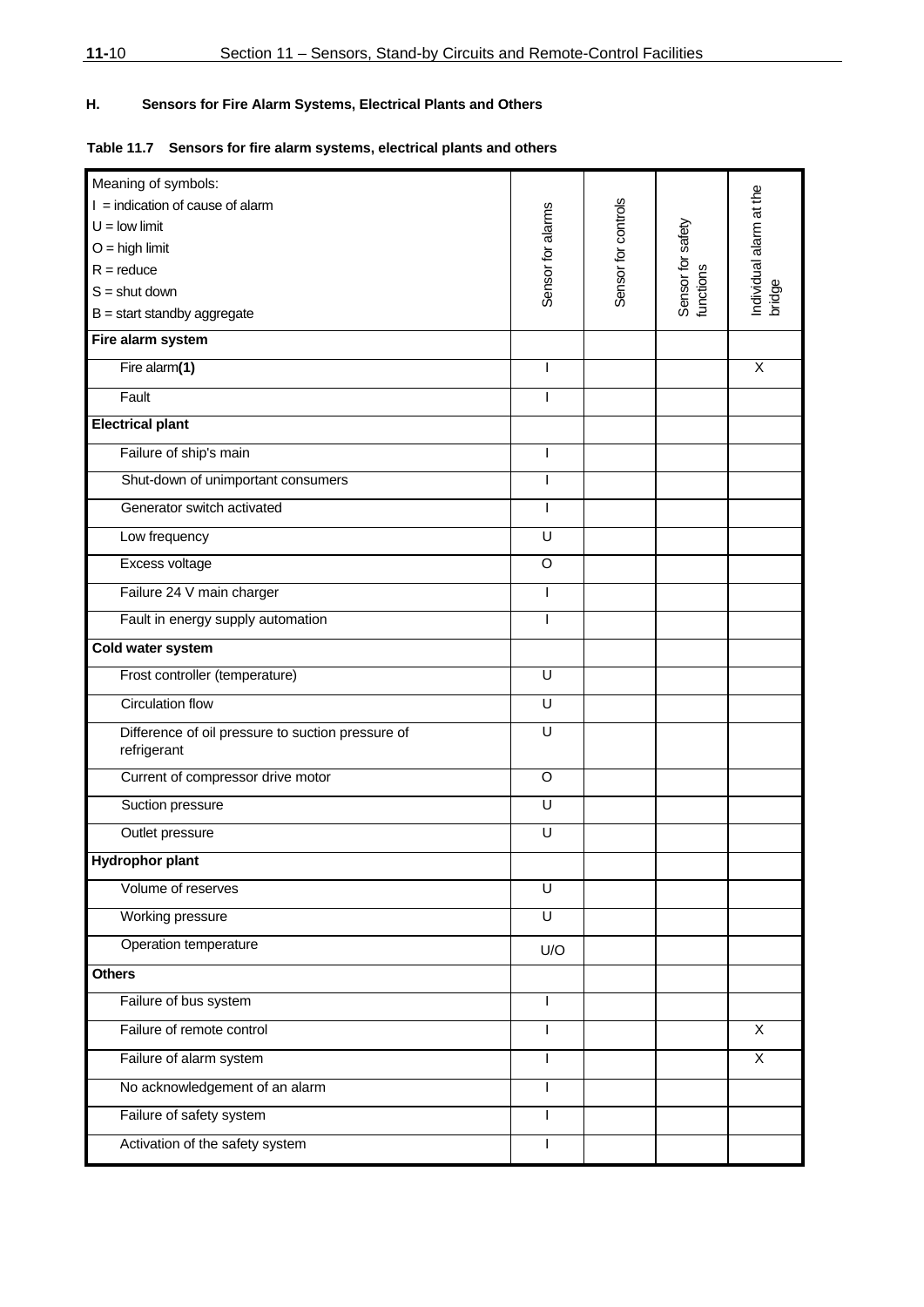|                                                                                  |                   |                     | ndividual alarm at the<br>oridge |  |  |  |
|----------------------------------------------------------------------------------|-------------------|---------------------|----------------------------------|--|--|--|
|                                                                                  |                   |                     |                                  |  |  |  |
| T                                                                                |                   |                     |                                  |  |  |  |
| $\mathbf{I}$                                                                     |                   |                     |                                  |  |  |  |
| $\overline{1}$                                                                   |                   |                     |                                  |  |  |  |
| $\mathsf{I}$                                                                     |                   |                     |                                  |  |  |  |
| $\mathbf{I}$                                                                     |                   |                     |                                  |  |  |  |
| $\mathbf{I}$                                                                     |                   |                     |                                  |  |  |  |
| $\overline{1}$                                                                   |                   |                     |                                  |  |  |  |
| O                                                                                |                   |                     |                                  |  |  |  |
| $\mathbf{I}$                                                                     |                   |                     |                                  |  |  |  |
| O                                                                                |                   |                     |                                  |  |  |  |
| O                                                                                |                   |                     |                                  |  |  |  |
| O                                                                                |                   |                     |                                  |  |  |  |
| $\Omega$                                                                         |                   |                     |                                  |  |  |  |
| O                                                                                |                   |                     |                                  |  |  |  |
| $\mathbf{I}$                                                                     |                   |                     |                                  |  |  |  |
| $\mathbf{I}$                                                                     |                   |                     |                                  |  |  |  |
| U                                                                                |                   |                     |                                  |  |  |  |
| $\mathbf{I}$                                                                     |                   |                     |                                  |  |  |  |
| (1) Alarm to be distinguished from other alarms                                  |                   |                     |                                  |  |  |  |
| (2) Only if main engine is directly reversible                                   |                   |                     |                                  |  |  |  |
| (3) At minimum two separate sensors for alarms at each engine room or department |                   |                     |                                  |  |  |  |
|                                                                                  | Sensor for alarms | Sensor for controls | Sensor for safety<br>unctions    |  |  |  |

**Table 11.7 Sensors for fire alarm system, electrical plants and others** *(continued)*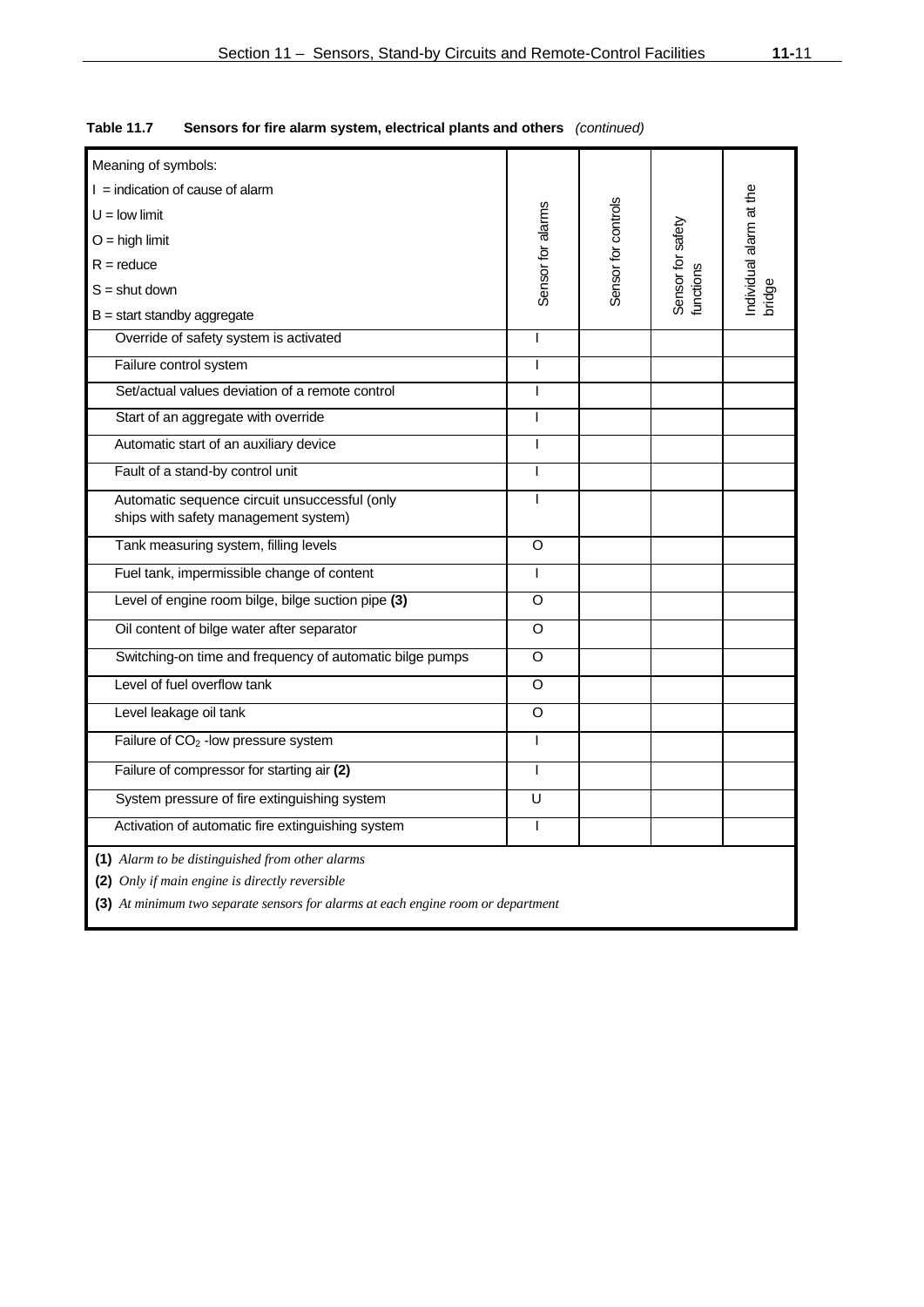## **I. Stand-by Circuit and Remote Control of Essential Equipment**

#### **Table 11.8 Stand-by circuit and remote control of essential equipment**

| Plant/System                                            |                                                 | Stand-by circuit        | Starting after shut-<br>down and return of<br>the ship's main | Remote control          |
|---------------------------------------------------------|-------------------------------------------------|-------------------------|---------------------------------------------------------------|-------------------------|
| Diesel engine for propulsion                            | Lubricating oil pumps (1)                       | $\overline{X}$          | $\overline{X}$                                                | X                       |
|                                                         | Piston coolant pumps                            | $\overline{X}$          | $\pmb{\times}$                                                | $\pmb{\times}$          |
|                                                         | HT (high temperature) fresh cooling water pumps | X(2)                    | X                                                             | X                       |
|                                                         | LT (low temperature) fresh cooling water pumps  | $\overline{X}$          | X                                                             | X                       |
|                                                         | Sea water cooling pumps                         | X(3)                    | X                                                             | X                       |
|                                                         | Nozzle coolant pumps                            | X(2)                    | X                                                             | X                       |
|                                                         | Fuel feeding pumps                              | X(2)                    | X                                                             | X                       |
|                                                         | Fuel pressure increasing pumps                  | $\overline{X}$          | $\sf X$                                                       | $\pmb{\times}$          |
| Gas turbine                                             | Lubricating oil pumps                           | X                       | X                                                             | X                       |
|                                                         | Coolant pumps                                   | X                       | X                                                             | X                       |
|                                                         | Fuel feeding pumps                              | X                       | X                                                             | X                       |
|                                                         | Fuel pressure increasing pumps                  | $\overline{\mathsf{x}}$ | X                                                             | X                       |
| Diesel generator                                        | Cylinder cooling water pumps                    | X                       | X                                                             | X                       |
|                                                         | Lubricating oil pumps                           | X                       | X                                                             | X                       |
|                                                         | Fuel feeding pumps                              | X                       | X                                                             | X                       |
| Pump for gear lubricating oil                           |                                                 | $\overline{X}$          | $\overline{X}$                                                | $\overline{\mathsf{x}}$ |
| Pump for power oil of con-<br>trollable pitch propeller |                                                 | $\overline{X}$          | $\overline{\mathsf{x}}$                                       | $\overline{\mathsf{x}}$ |
| Pump for hydraulic oil of<br>steering gear              |                                                 | X(4)                    |                                                               | X(4)                    |
| Compressor for starting air                             |                                                 | X(5)                    |                                                               | X(5)                    |
| Compressor for control air                              |                                                 | X(5)                    |                                                               | X(5)                    |
| Main fire extinguishing pump                            |                                                 | X(5)                    |                                                               | X(4)                    |
| Electrical ship's main (6)                              |                                                 | X                       | Χ                                                             | X                       |
| Static/rotating converter                               |                                                 |                         | X                                                             |                         |

**(1)** *Valid for separated circuit* 

**(2)** *If these pumps are driven by the main engine or gear, stand-by circuit not necessary* 

**(3)** *For scoop operation automatic switch-on/ switch-off of main coolant pump as a function of the rate of speed as substitution* 

**(4)** *Starting by remote control from bridge* 

**(5)** *Automatic switching on or off depending on pressure* 

**(6)** *Automatic power supply is prescribed. Ship's main must return independently*